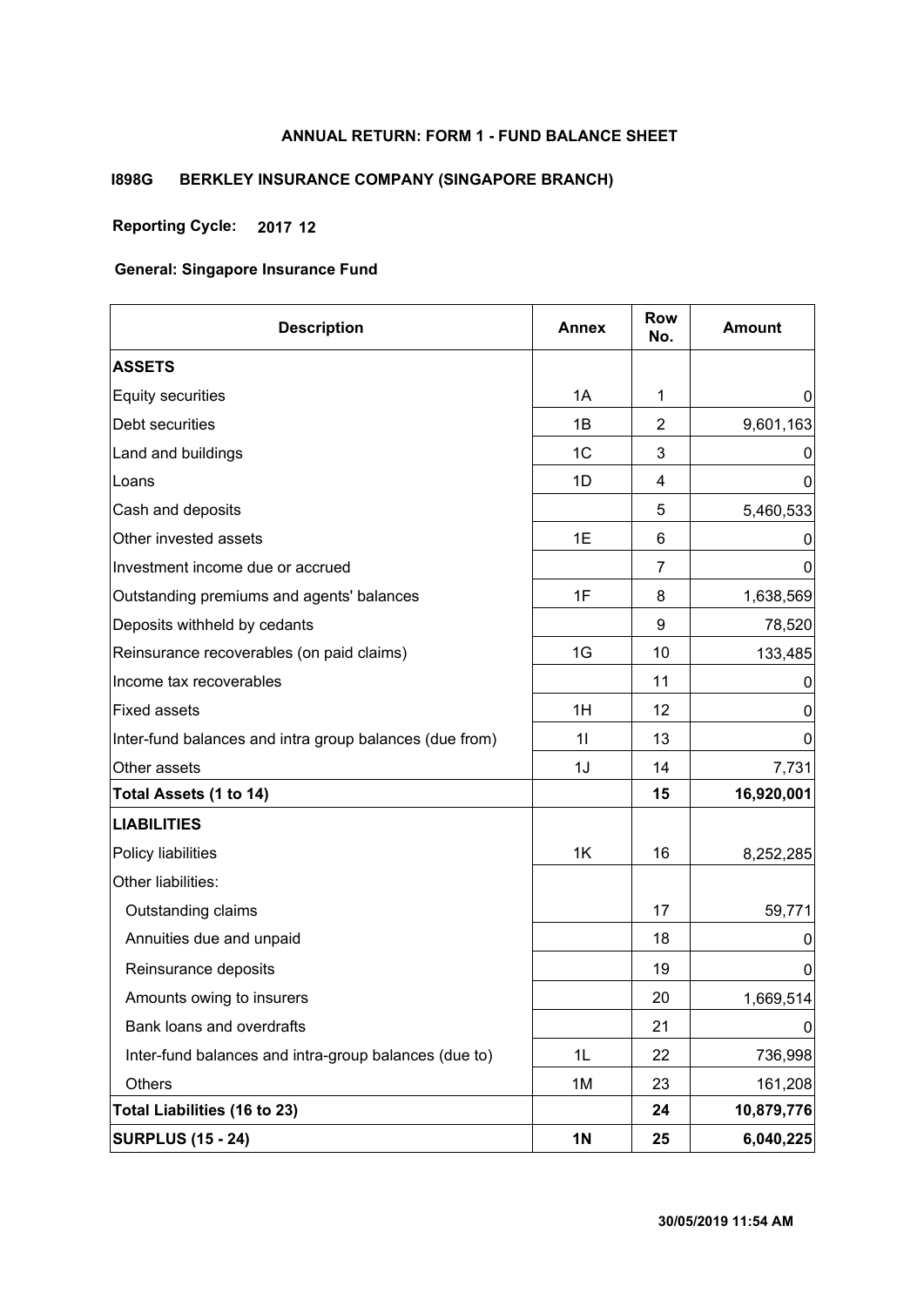## **ANNUAL RETURN: FORM 1 - FUND BALANCE SHEET**

## **I898G BERKLEY INSURANCE COMPANY (SINGAPORE BRANCH)**

**Reporting Cycle: 2017 12**

| <b>Description</b>                                      | <b>Annex</b> | <b>Row</b><br>No. | <b>Amount</b> |
|---------------------------------------------------------|--------------|-------------------|---------------|
| <b>ASSETS</b>                                           |              |                   |               |
| Equity securities                                       | 1A           | 1                 | $\mathbf 0$   |
| Debt securities                                         | 1B           | 2                 | 74,523,407    |
| Land and buildings                                      | 1C           | 3                 | 0             |
| Loans                                                   | 1D           | 4                 | 0             |
| Cash and deposits                                       |              | 5                 | 33,570,429    |
| Other invested assets                                   | 1E           | 6                 | 0             |
| Investment income due or accrued                        |              | $\overline{7}$    | 0             |
| Outstanding premiums and agents' balances               | 1F           | 8                 | 11,895,915    |
| Deposits withheld by cedants                            |              | 9                 | 795,021       |
| Reinsurance recoverables (on paid claims)               | 1G           | 10                | 613,946       |
| Income tax recoverables                                 |              | 11                | 0             |
| <b>Fixed assets</b>                                     | 1H           | 12                | 255,154       |
| Inter-fund balances and intra group balances (due from) | 11           | 13                | 702,206       |
| Other assets                                            | 1J           | 14                | 503,948       |
| Total Assets (1 to 14)                                  |              | 15                | 122,860,026   |
| <b>LIABILITIES</b>                                      |              |                   |               |
| Policy liabilities                                      | 1K           | 16                | 54,379,809    |
| Other liabilities:                                      |              |                   |               |
| Outstanding claims                                      |              | 17                | 388,065       |
| Annuities due and unpaid                                |              | 18                | 0             |
| Reinsurance deposits                                    |              | 19                | 0             |
| Amounts owing to insurers                               |              | 20                | 1,359,640     |
| Bank loans and overdrafts                               |              | 21                | 0             |
| Inter-fund balances and intra-group balances (due to)   | 1L           | 22                | 18,204,686    |
| Others                                                  | 1M           | 23                | 916,241       |
| Total Liabilities (16 to 23)                            |              | 24                | 75,248,441    |
| <b>SURPLUS (15 - 24)</b>                                | <b>1N</b>    | 25                | 47,611,585    |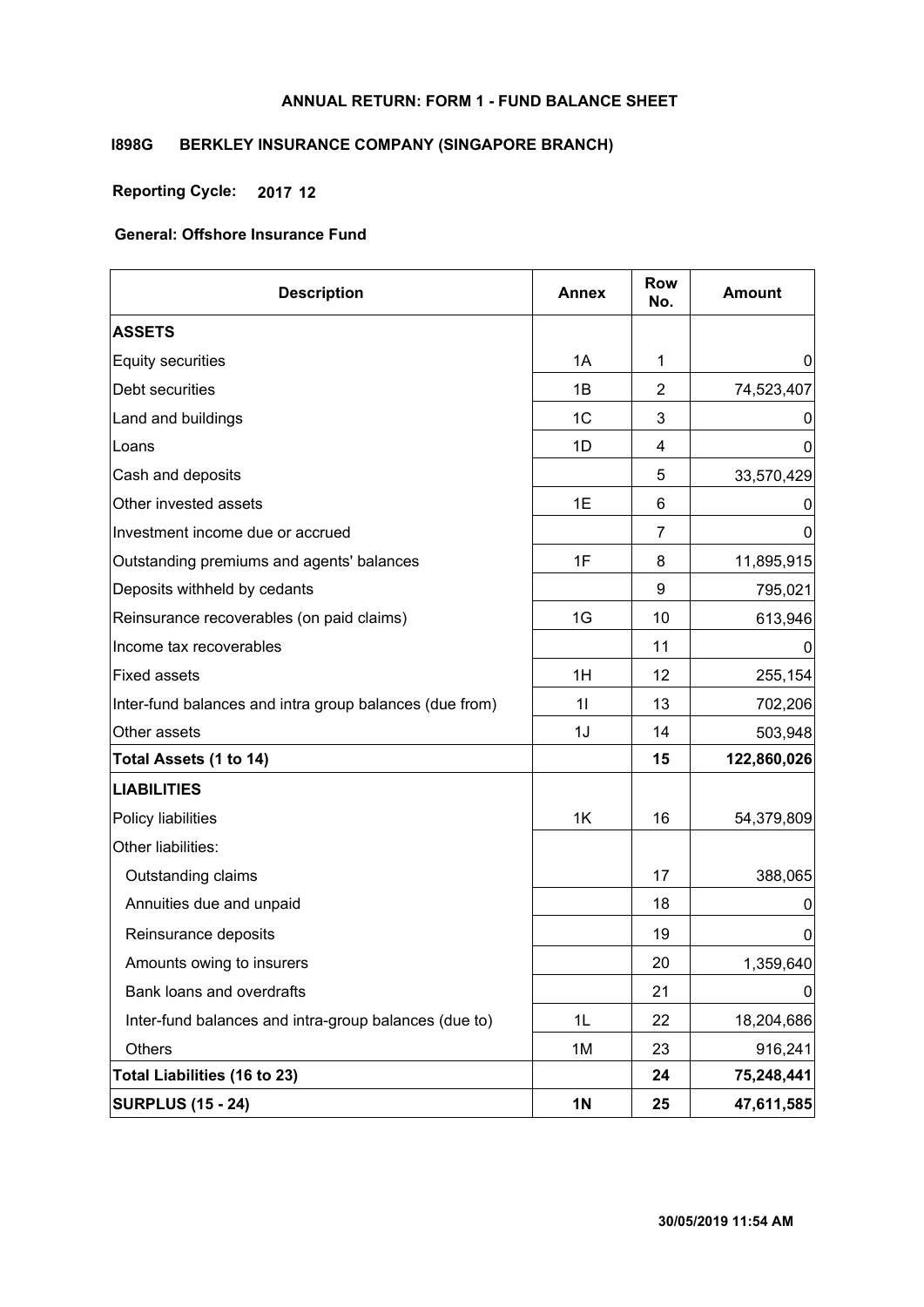## **ANNUAL RETURN: ANNEX 1A - INVESTMENT IN EQUITY SECURITIES**

## **I898G BERKLEY INSURANCE COMPANY (SINGAPORE BRANCH)**

**201712 Reporting Cycle:**

| <b>Description</b>                                                   | Row No. | Listed | <b>Unlisted</b> | <b>Amount</b> |
|----------------------------------------------------------------------|---------|--------|-----------------|---------------|
| Equity securities other than collective investment<br><b>schemes</b> |         | 0      |                 | $\mathbf{0}$  |
| Collective investment schemes                                        |         |        |                 | $\mathbf{0}$  |
| Total $(1 to 2)$ = Row 1 of Form 1                                   | 3       |        |                 | $\mathbf{0}$  |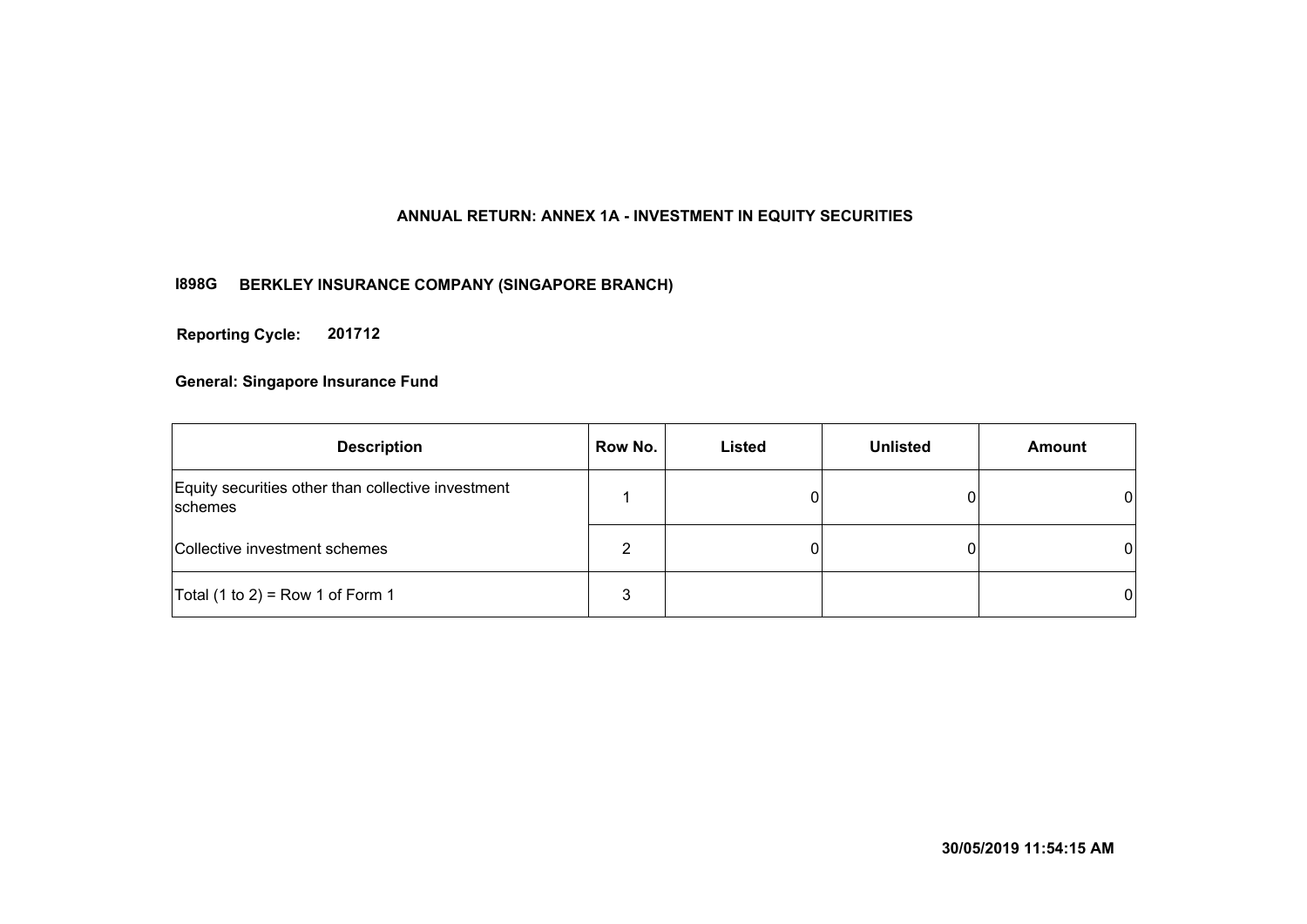#### **ANNUAL RETURN: ANNEX 1A - INVESTMENT IN EQUITY SECURITIES**

## **I898G BERKLEY INSURANCE COMPANY (SINGAPORE BRANCH)**

**201712 Reporting Cycle:**

| <b>Description</b>                                            | Row No. | Listed | <b>Unlisted</b> | <b>Amount</b> |
|---------------------------------------------------------------|---------|--------|-----------------|---------------|
| Equity securities other than collective investment<br>schemes |         |        |                 | 01            |
| Collective investment schemes                                 |         |        |                 | 01            |
| Total (1 to 2) = Row 1 of Form 1                              |         |        |                 | 0             |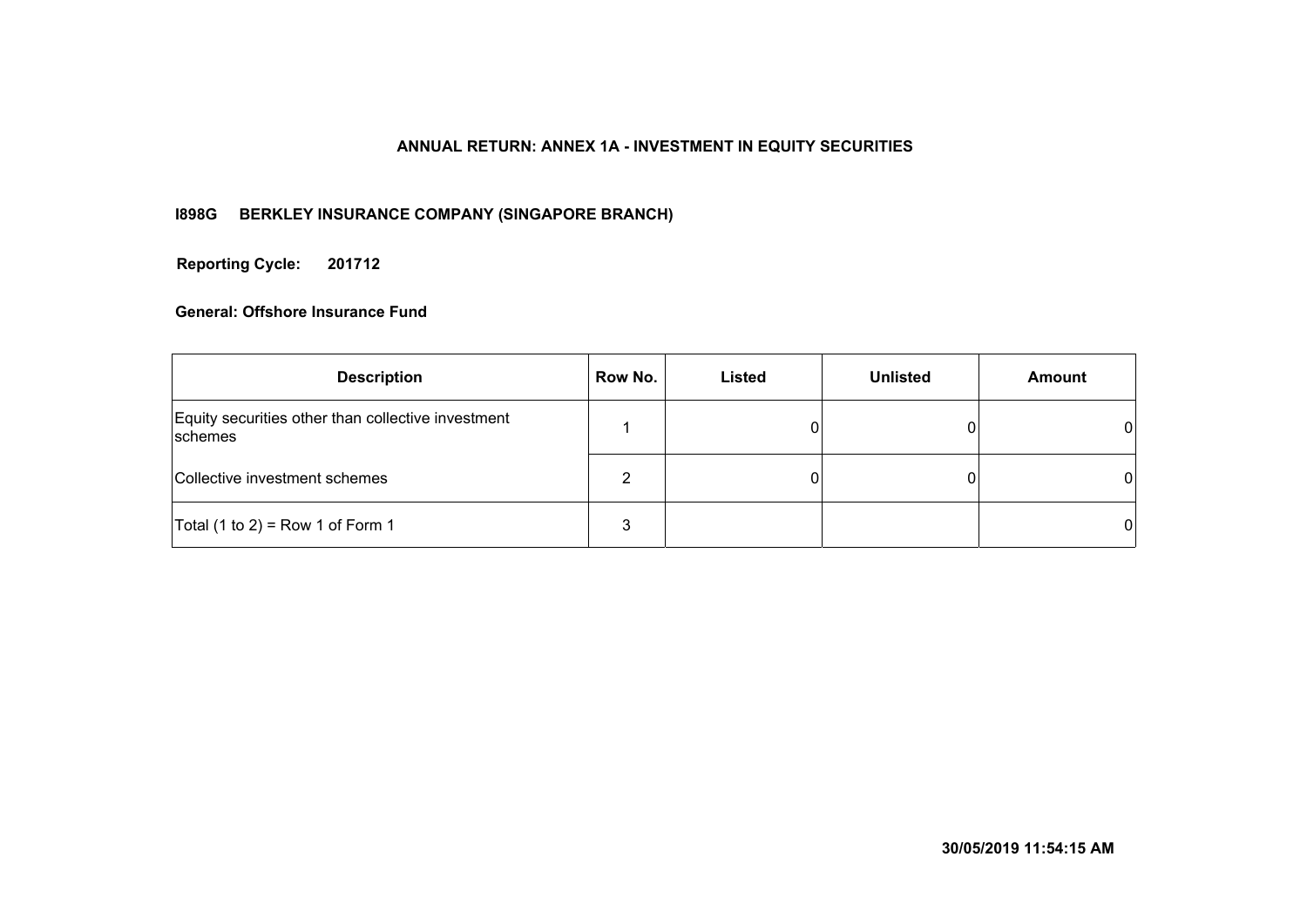## **ANNUAL RETURN: ANNEX 1B - INVESTMENT IN DEBT SECURITIES**

**I898G BERKLEY INSURANCE COMPANY (SINGAPORE BRANCH)**

**201712 Reporting Cycle:**

| <b>Description</b>                 | Row No. | <b>Amount</b> |
|------------------------------------|---------|---------------|
| Government debt securities         |         | 9,601,163     |
| Qualifying debt securities         | 2       | 0             |
| Other debt securities              | 3       | 0             |
| Total $(1 to 3)$ = Row 2 of Form 1 | 4       | 9,601,163     |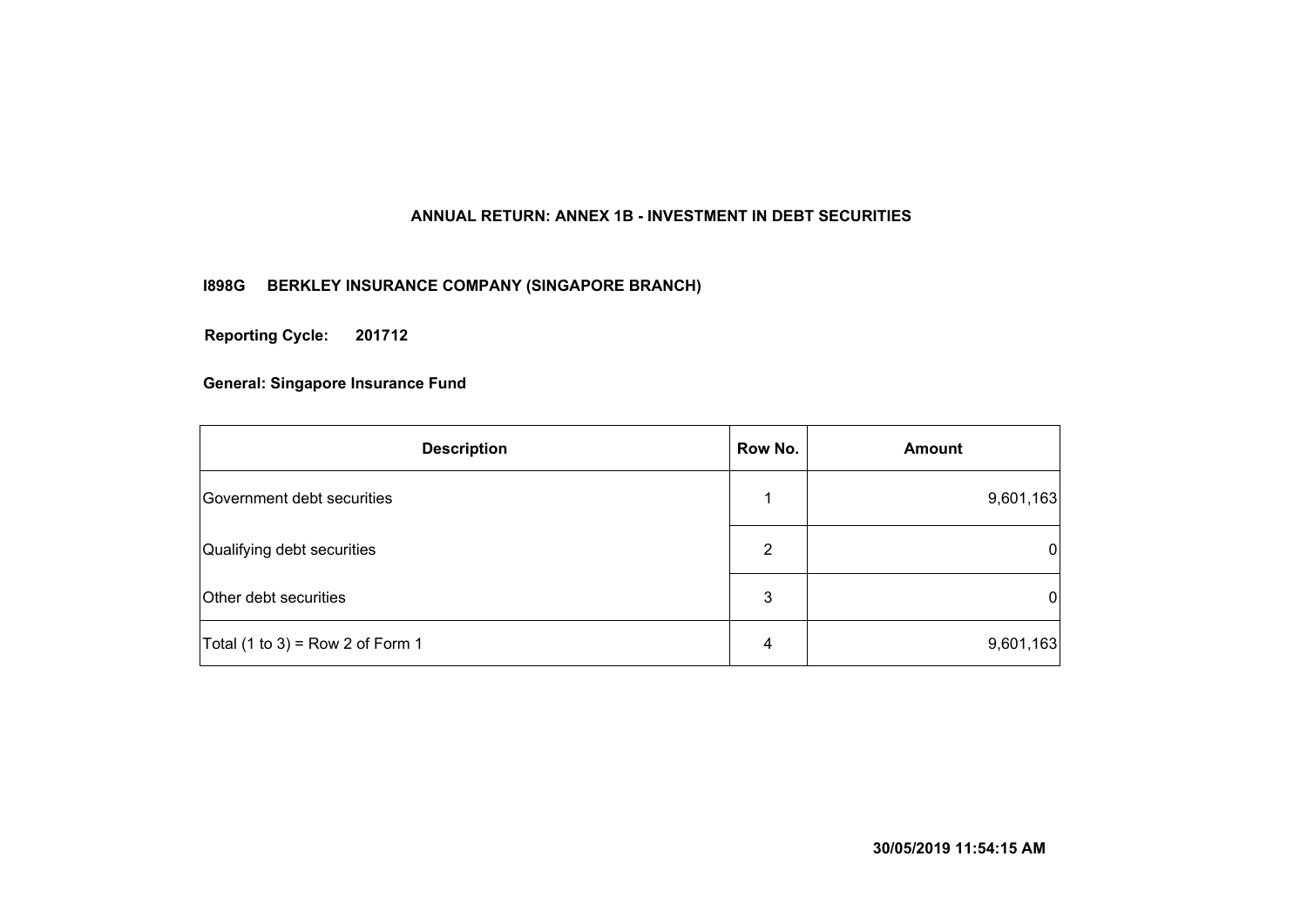#### **ANNUAL RETURN: ANNEX 1B - INVESTMENT IN DEBT SECURITIES**

## **I898G BERKLEY INSURANCE COMPANY (SINGAPORE BRANCH)**

**201712 Reporting Cycle:**

| <b>Description</b>                 | Row No. | Amount         |
|------------------------------------|---------|----------------|
| Government debt securities         |         | 74,523,407     |
| Qualifying debt securities         | 2       | $\overline{0}$ |
| Other debt securities              | 3       | $\overline{0}$ |
| Total $(1 to 3)$ = Row 2 of Form 1 | 4       | 74,523,407     |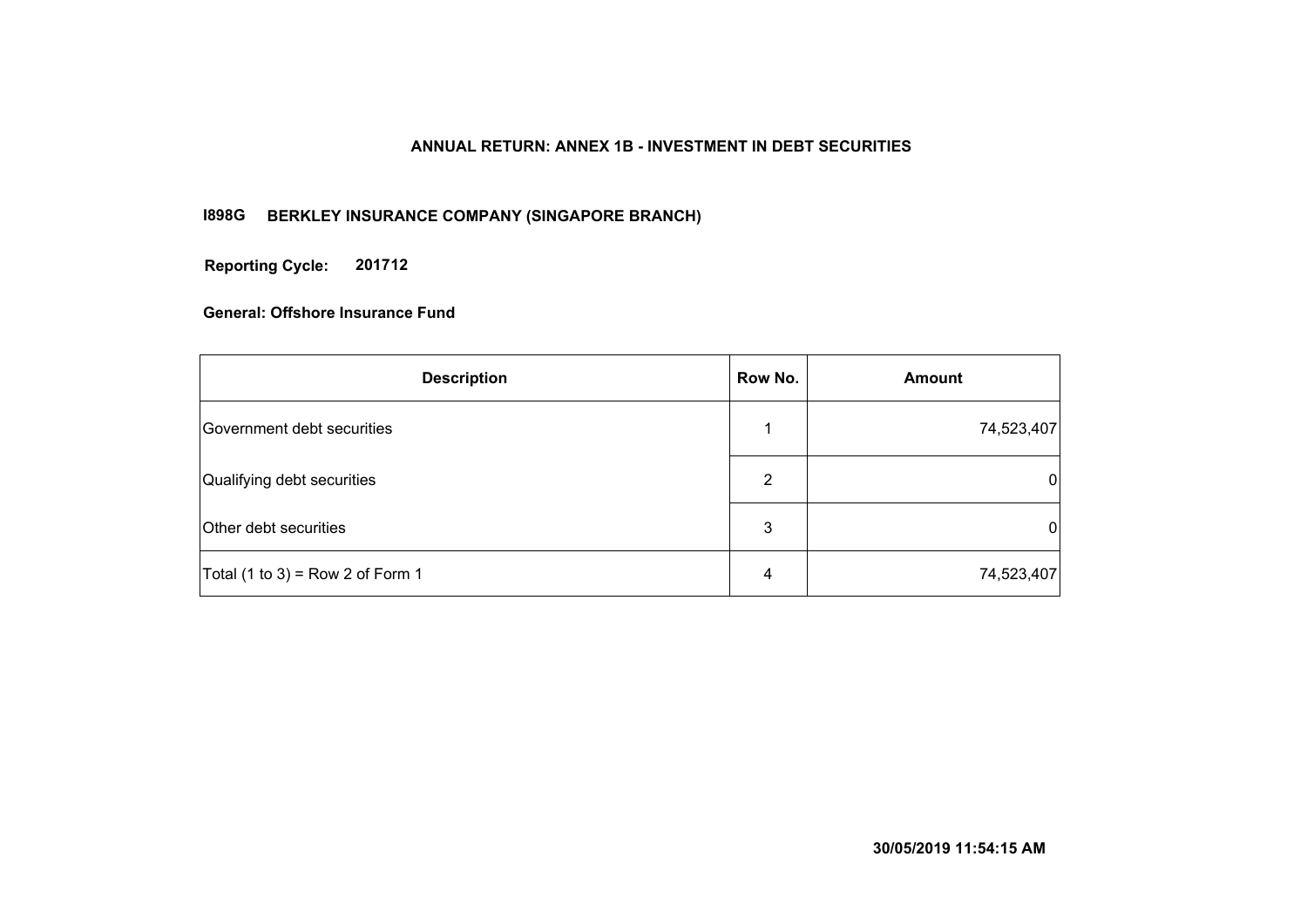#### **ANNUAL RETURN: ANNEX 1C - INVESTMENT IN LAND AND BUILDINGS**

#### **I898G BERKLEY INSURANCE COMPANY (SINGAPORE BRANCH)**

**201712 Reporting Cycle:**

| <b>Location and Description</b><br>of Land and Buildings | <b>Row</b><br>No. | Cost | Last<br><b>Revaluation</b><br><b>Date</b> | <b>Last Reported</b><br>Amount | <b>Changes from</b><br><b>Last Reported</b><br>Amount | Amount |
|----------------------------------------------------------|-------------------|------|-------------------------------------------|--------------------------------|-------------------------------------------------------|--------|
| Total = Row 3 of Form 1                                  | 21                |      |                                           |                                |                                                       | 0      |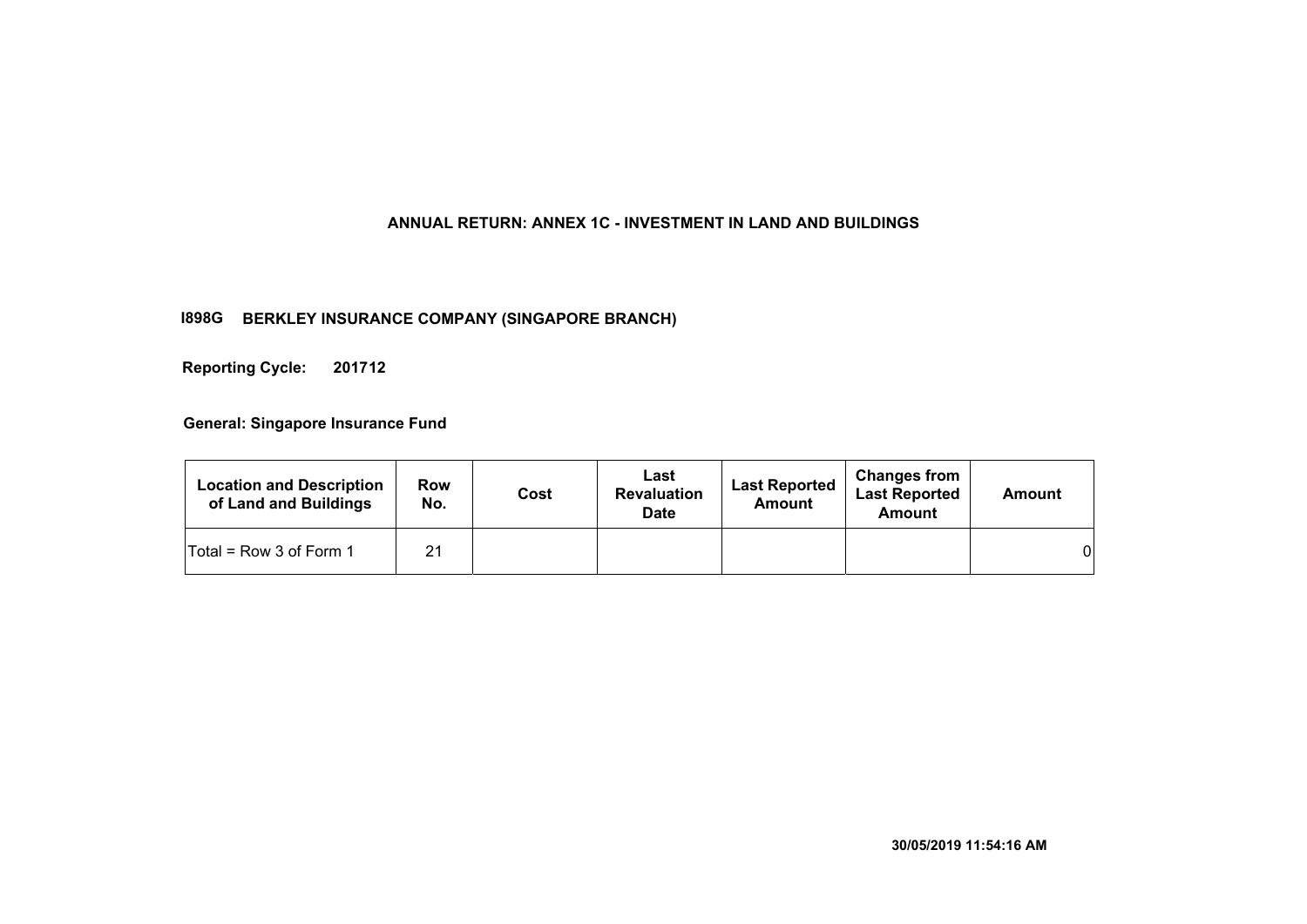#### **ANNUAL RETURN: ANNEX 1C - INVESTMENT IN LAND AND BUILDINGS**

#### **I898G BERKLEY INSURANCE COMPANY (SINGAPORE BRANCH)**

**201712 Reporting Cycle:**

| <b>Location and Description</b><br>of Land and Buildings | <b>Row</b><br>No. | Cost | Last<br><b>Revaluation</b><br><b>Date</b> | <b>Last Reported</b><br><b>Amount</b> | <b>Changes from</b><br><b>Last Reported</b><br><b>Amount</b> | <b>Amount</b> |
|----------------------------------------------------------|-------------------|------|-------------------------------------------|---------------------------------------|--------------------------------------------------------------|---------------|
| $Total = Row 3 of Form 1$                                | 21                |      |                                           |                                       |                                                              | 01            |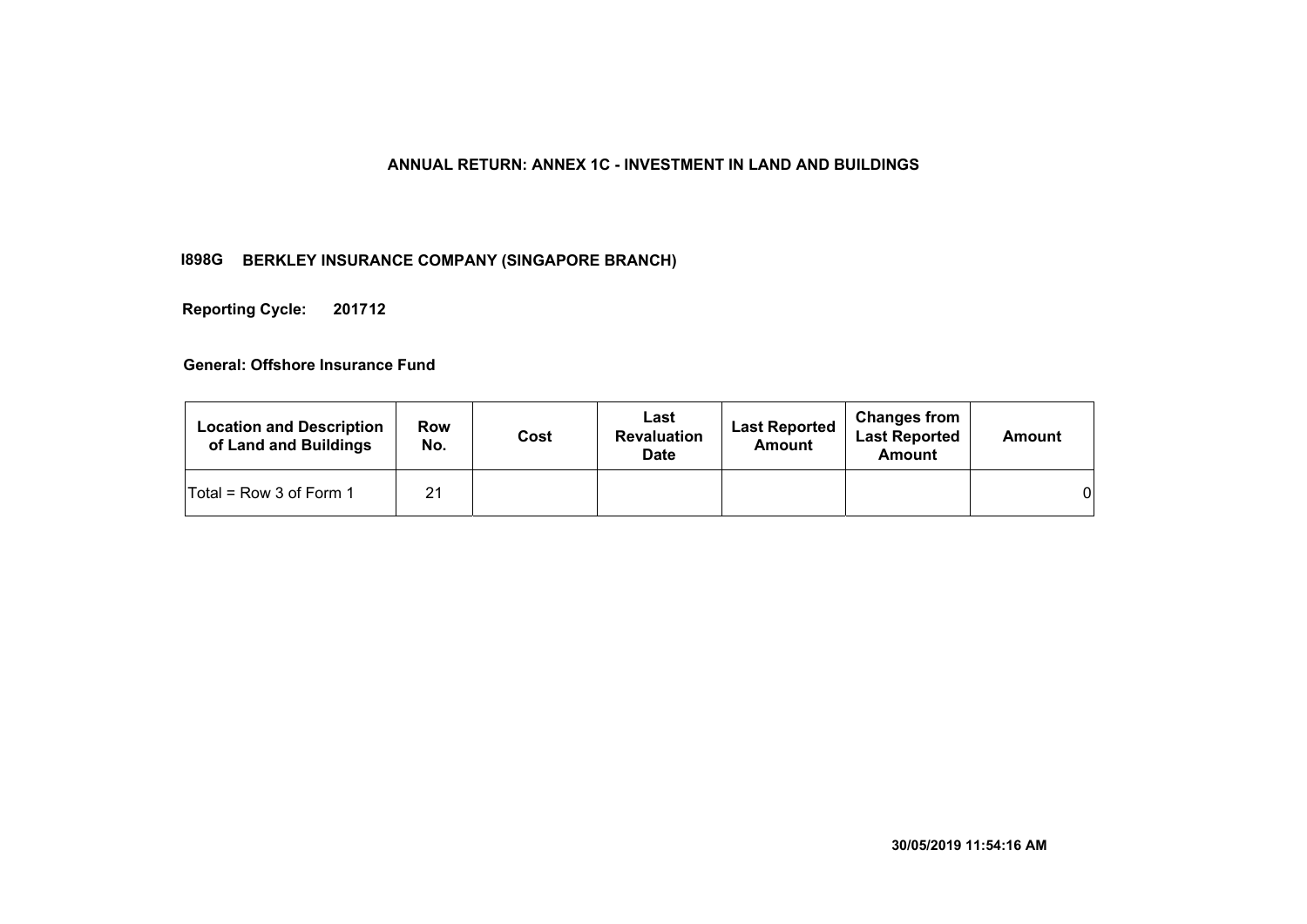## **ANNUAL RETURN: ANNEX 1D - INVESTMENT IN LOANS**

## **I898G BERKLEY INSURANCE COMPANY (SINGAPORE BRANCH)**

**201712 Reporting Cycle:**

| <b>Description</b>               | Row No. | <b>Amount Outstanding</b> | <b>Provision for Doubtful</b><br>Loans | Amount |
|----------------------------------|---------|---------------------------|----------------------------------------|--------|
| Policy loans                     |         |                           |                                        |        |
| Mortgage loans                   |         |                           |                                        |        |
| Other secured loans              |         |                           |                                        |        |
| Unsecured loans                  | 4       |                           |                                        |        |
| Total (1 to 4) = Row 4 of Form 1 |         |                           |                                        |        |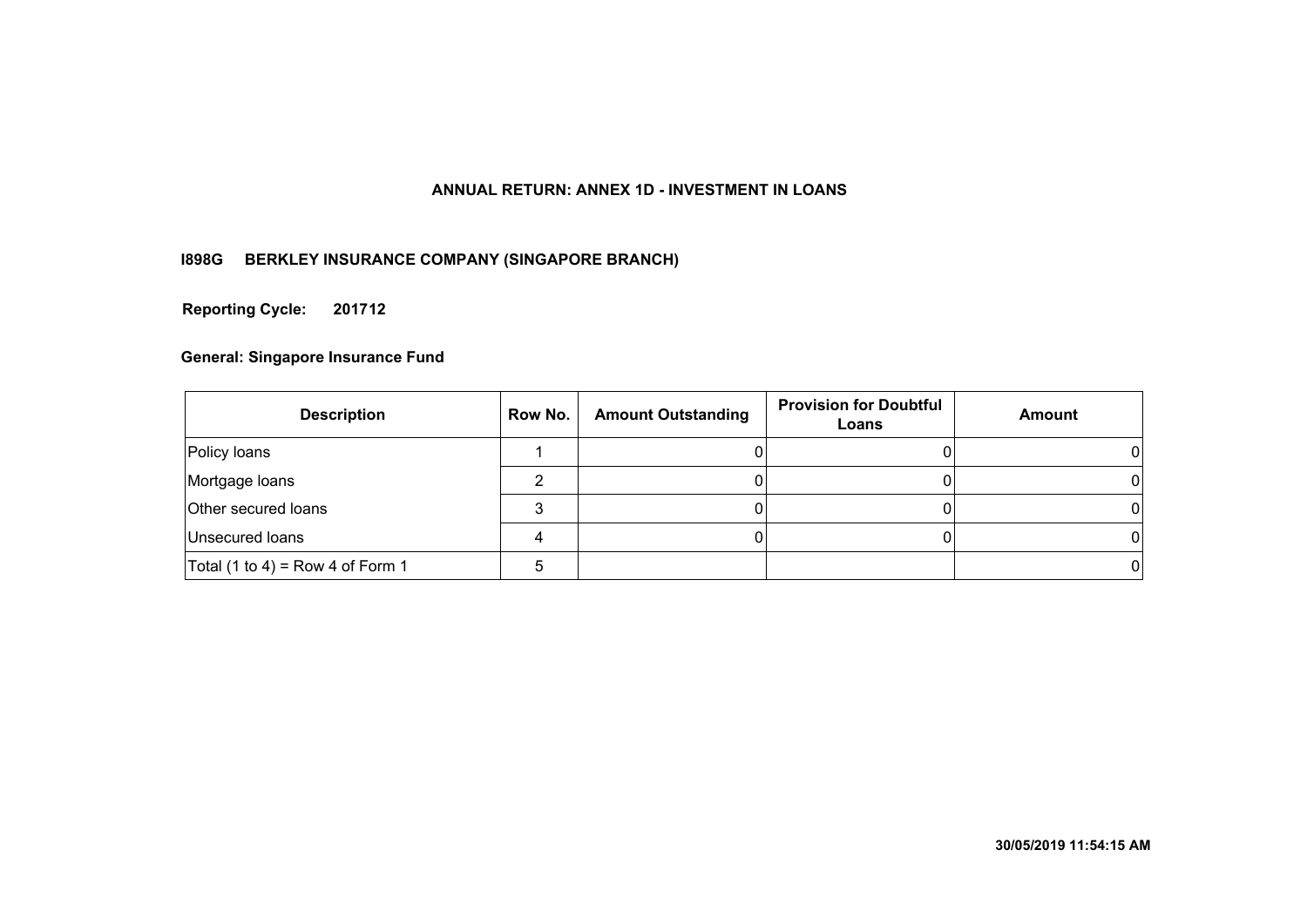#### **ANNUAL RETURN: ANNEX 1D - INVESTMENT IN LOANS**

## **I898G BERKLEY INSURANCE COMPANY (SINGAPORE BRANCH)**

#### **201712 Reporting Cycle:**

| <b>Description</b>               | Row No. | <b>Amount Outstanding</b> | <b>Provision for Doubtful</b><br>Loans | Amount |
|----------------------------------|---------|---------------------------|----------------------------------------|--------|
| Policy loans                     |         |                           |                                        |        |
| Mortgage loans                   |         |                           |                                        |        |
| <b>Other secured loans</b>       |         |                           |                                        |        |
| Unsecured loans                  |         |                           |                                        |        |
| Total (1 to 4) = Row 4 of Form 1 |         |                           |                                        |        |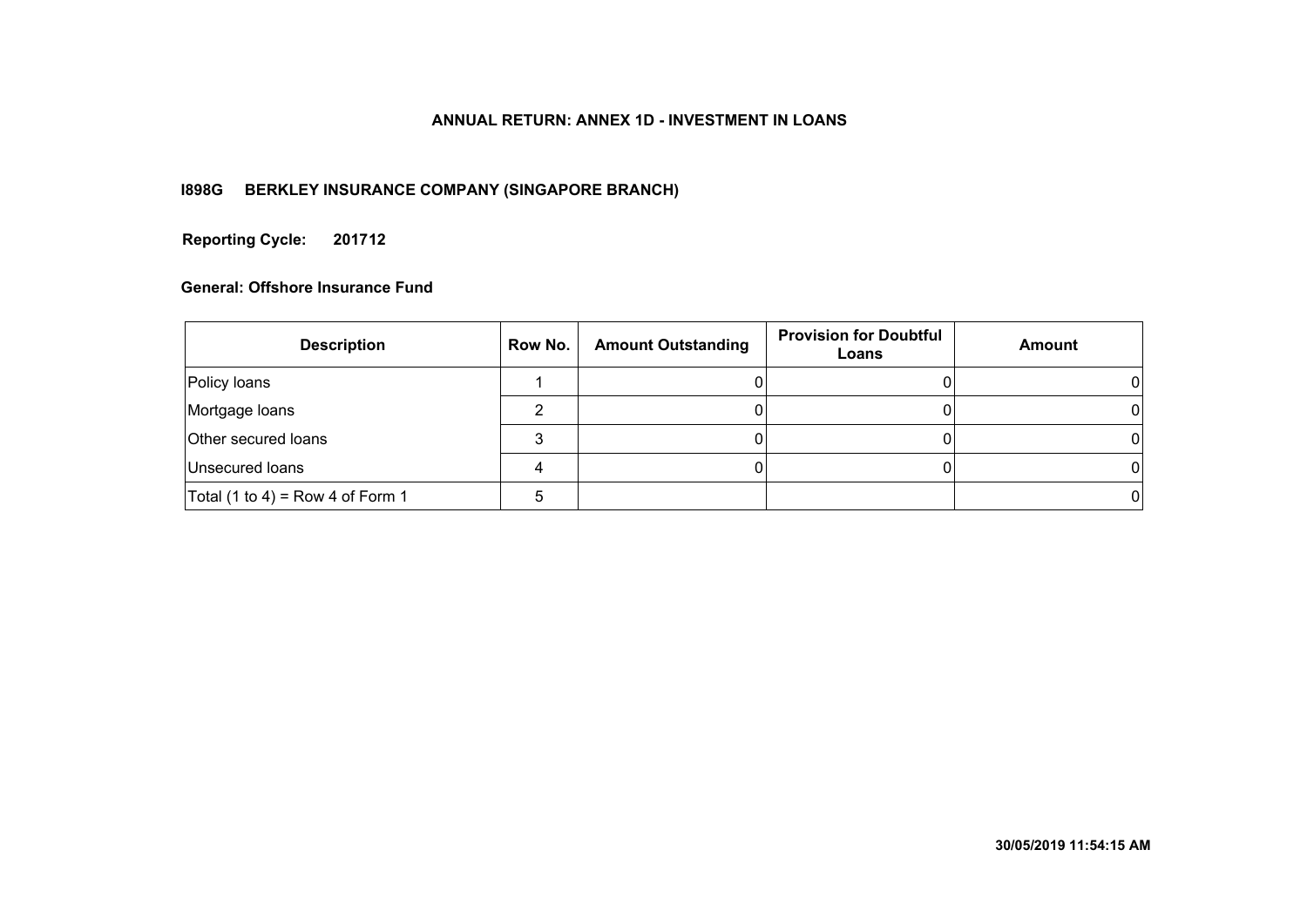## **ANNUAL RETURN: ANNEX 1E - BREAKDOWN OF OTHER INVESTED ASSETS**

#### **I898G BERKLEY INSURANCE COMPANY (SINGAPORE BRANCH)**

# **General: Singapore Insurance Fund Reporting Cycle: 201712**

| <b>Description</b>                                        | <b>Row</b><br>No. | <b>Notional</b><br>Principal<br><b>Amount</b> | <b>Amount</b> |
|-----------------------------------------------------------|-------------------|-----------------------------------------------|---------------|
| <b>Derivatives</b>                                        |                   |                                               |               |
| Options:                                                  |                   |                                               |               |
| (a) Call options                                          | 1                 | 0                                             | 0             |
| (b) Put options                                           | $\overline{2}$    | 0                                             | $\pmb{0}$     |
| (c) Swaptions                                             | 3                 | 0                                             | 0             |
| (d) Other options                                         | 4                 | 0                                             | $\mathbf 0$   |
| Total investments in options (1 to 4)                     | 5                 | 0                                             | 0             |
| Futures contracts:                                        |                   |                                               |               |
| (a) Currency futures contracts                            | 6                 | 0                                             | 0             |
| (b) Interest rate futures contracts                       | 7                 | 0                                             | 0             |
| (c) Other futures contracts                               | 8                 | 0                                             | 0             |
| Total investments in futures contracts (6 to 8)           | 9                 | 0                                             | $\mathbf 0$   |
| Forward contracts:                                        |                   |                                               |               |
| (a) Currency forward contracts                            | 10                | 0                                             | 0             |
| (b) Interest rate forward contracts                       | 11                | 0                                             | $\pmb{0}$     |
| (c) Other forward contracts                               | 12                | 0                                             | $\mathbf 0$   |
| Total investments in forward contracts (10 to 12)         | 13                | 0                                             | $\pmb{0}$     |
| Swaps:                                                    |                   |                                               |               |
| (a) Interest rate swaps                                   | 14                | 0                                             | 0             |
| (b) Currency swaps                                        | 15                | 0                                             | 0             |
| (c) Other swaps                                           | 16                | 0                                             | 0             |
| Total investments in swaps (14 to 16)                     | 17                | 0                                             | 0             |
| Other derivatives                                         | 18                | 0                                             | 0             |
| Total investments in derivatives $(5 + 9 + 13 + 17 + 18)$ | 19                | 0                                             | $\pmb{0}$     |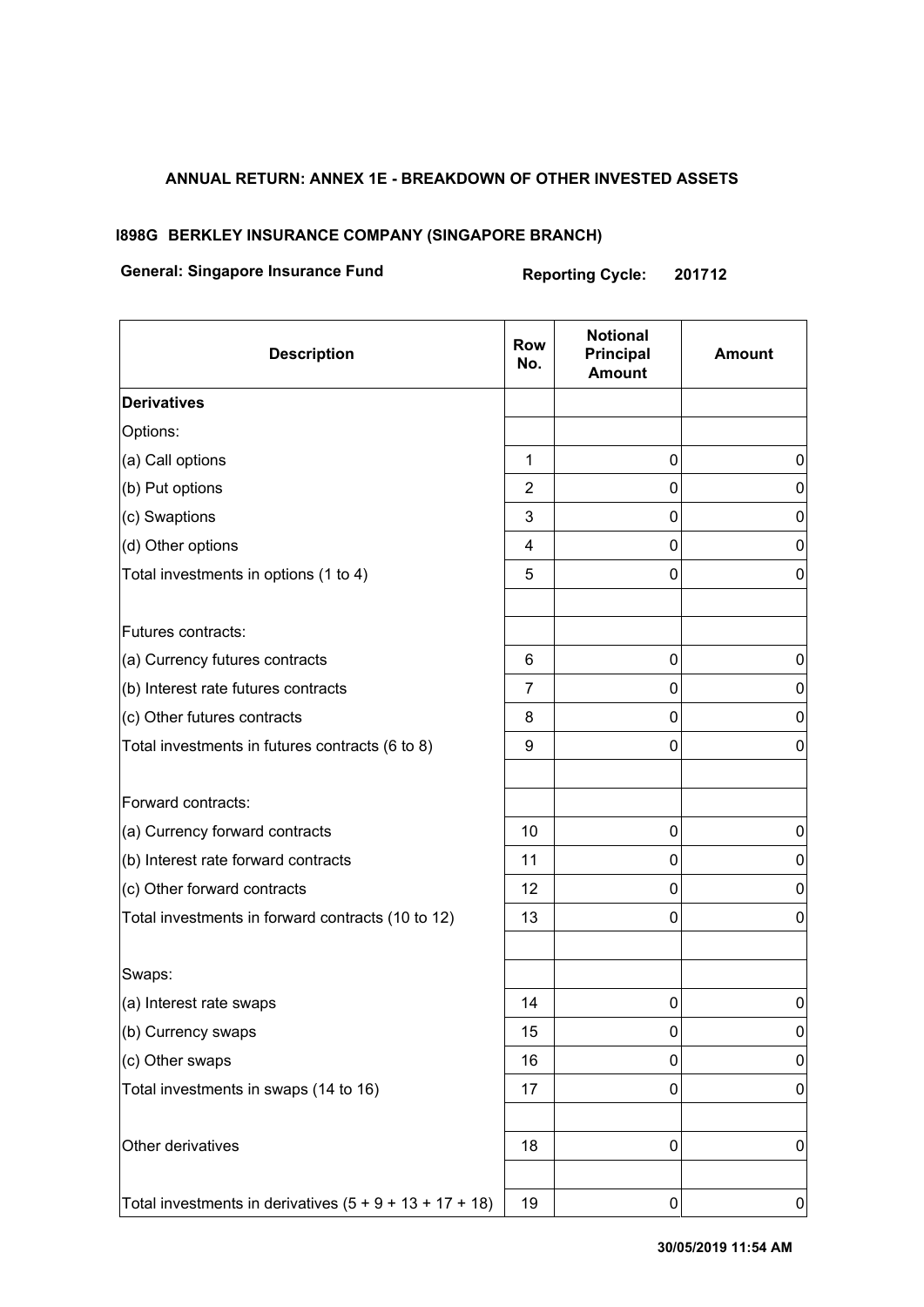| <b>Other invested assets excluding derivatives</b>                         |    |  |
|----------------------------------------------------------------------------|----|--|
| Total investments in other invested assets excluding<br><b>derivatives</b> | 40 |  |
| Total = $Row 6$ of Form 1                                                  | 41 |  |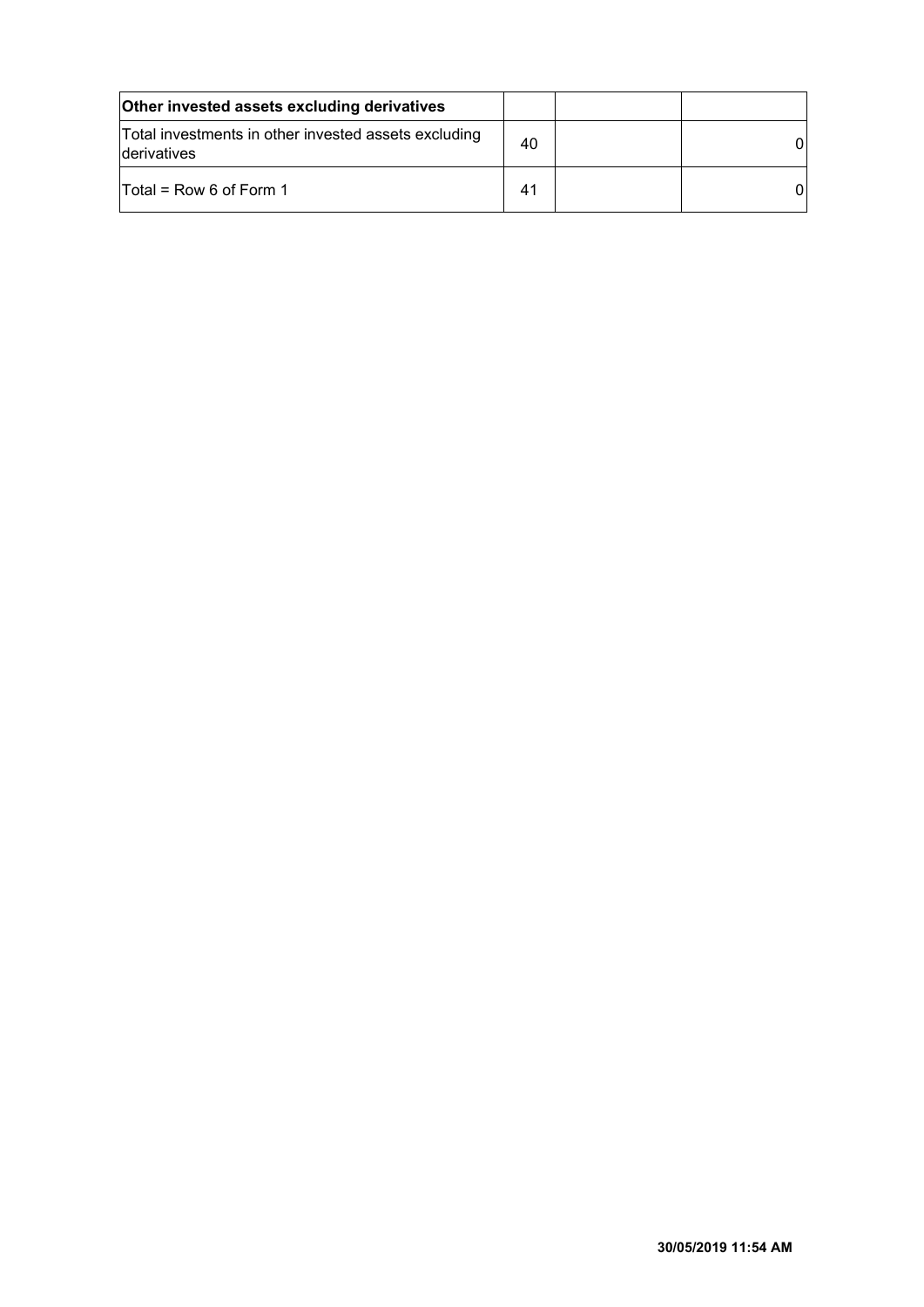## **ANNUAL RETURN: ANNEX 1E - BREAKDOWN OF OTHER INVESTED ASSETS**

#### **I898G BERKLEY INSURANCE COMPANY (SINGAPORE BRANCH)**

# **General: Offshore Insurance Fund Reporting Cycle: 201712**

| <b>Description</b>                                        | <b>Row</b><br>No. | <b>Notional</b><br>Principal<br><b>Amount</b> | <b>Amount</b> |
|-----------------------------------------------------------|-------------------|-----------------------------------------------|---------------|
| <b>Derivatives</b>                                        |                   |                                               |               |
| Options:                                                  |                   |                                               |               |
| (a) Call options                                          | $\mathbf{1}$      | 0                                             | 0             |
| (b) Put options                                           | 2                 | 0                                             | 0             |
| (c) Swaptions                                             | 3                 | $\mathbf 0$                                   | 0             |
| (d) Other options                                         | 4                 | 0                                             | 0             |
| Total investments in options (1 to 4)                     | 5                 | 0                                             | 0             |
| Futures contracts:                                        |                   |                                               |               |
| (a) Currency futures contracts                            | 6                 | 0                                             | 0             |
| (b) Interest rate futures contracts                       | 7                 | 0                                             | 0             |
| (c) Other futures contracts                               | 8                 | $\pmb{0}$                                     | 0             |
| Total investments in futures contracts (6 to 8)           | 9                 | $\mathbf 0$                                   | 0             |
| Forward contracts:                                        |                   |                                               |               |
| (a) Currency forward contracts                            | 10                | 0                                             | 0             |
| (b) Interest rate forward contracts                       | 11                | $\mathbf 0$                                   | $\mathbf 0$   |
| (c) Other forward contracts                               | 12                | $\mathbf 0$                                   | 0             |
| Total investments in forward contracts (10 to 12)         | 13                | 0                                             | 0             |
| Swaps:                                                    |                   |                                               |               |
| (a) Interest rate swaps                                   | 14                | 0                                             | 0             |
| (b) Currency swaps                                        | 15                | 0                                             | 0             |
| (c) Other swaps                                           | 16                | 0                                             | 0             |
| Total investments in swaps (14 to 16)                     | 17                | 0                                             | 0             |
| Other derivatives                                         | 18                | 0                                             | 0             |
| Total investments in derivatives $(5 + 9 + 13 + 17 + 18)$ | 19                | $\pmb{0}$                                     | $\pmb{0}$     |
| Other invested assets excluding derivatives               |                   |                                               |               |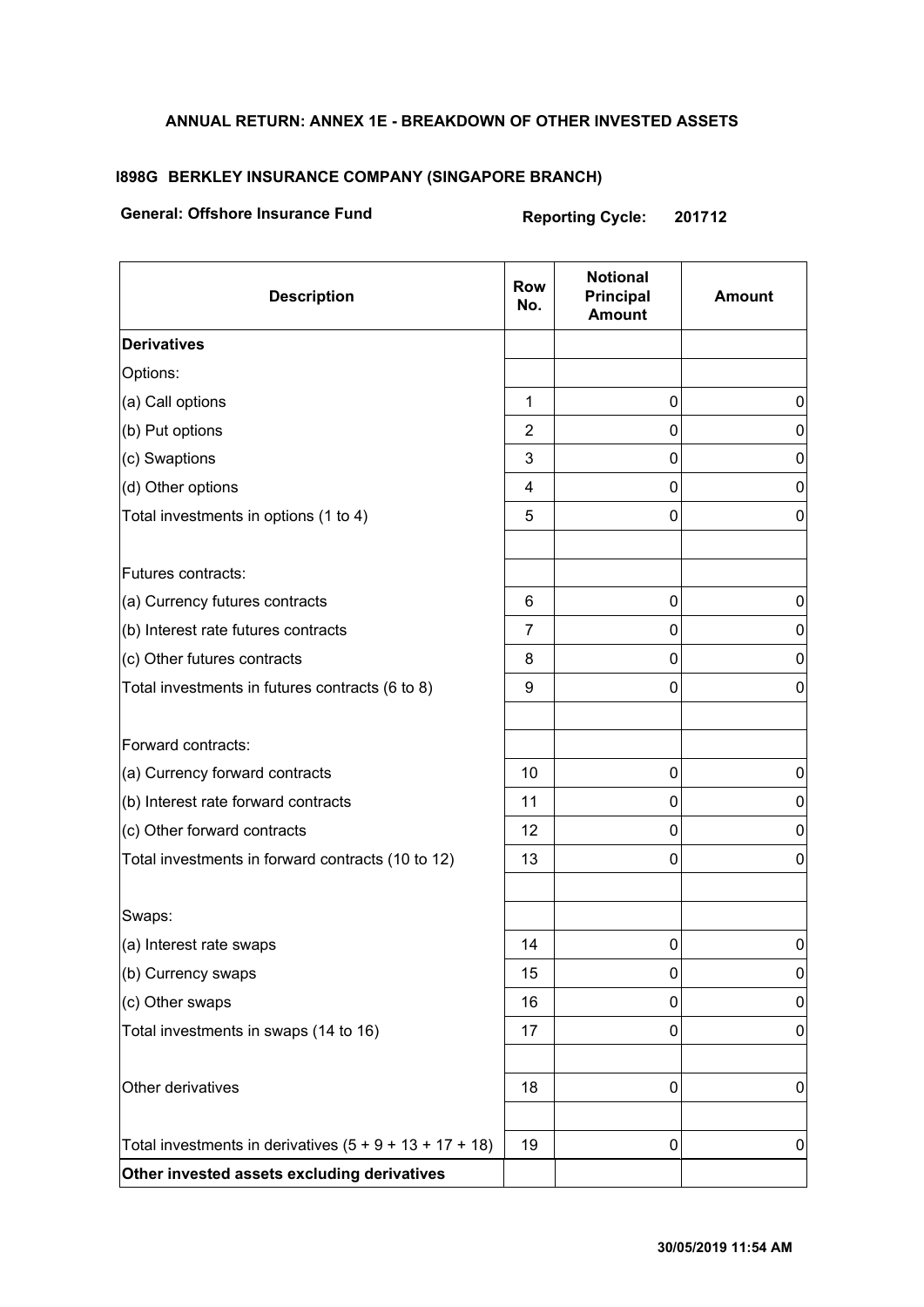| Total investments in other invested assets excluding<br><b>derivatives</b> | 40                    |  |
|----------------------------------------------------------------------------|-----------------------|--|
| $\mathsf{T}$ otal = Row 6 of Form 1                                        | $\mathbf{4}^{\prime}$ |  |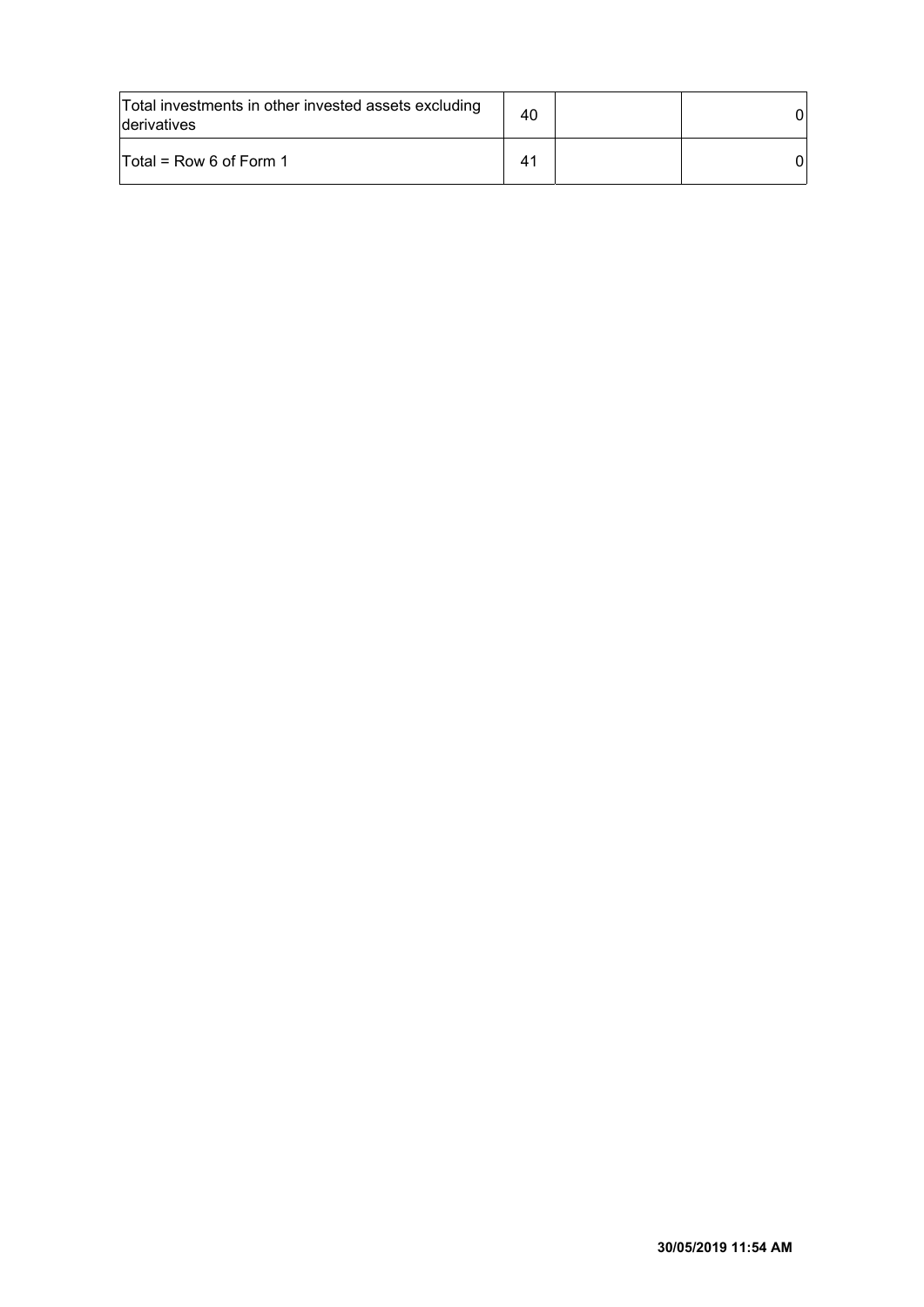#### **ANNUAL RETURN: ANNEX 1F(b) - AGEING OF OUTSTANDING PREMIUMS AND AGENTS' BALANCES OF DIRECT GENERAL INSURER**

## **I898G BERKLEY INSURANCE COMPANY (SINGAPORE BRANCH)**

**General: Singapore Insurance Fund Reporting Cycle: 201712**

| <b>Description</b>                                                                       | <b>Row</b><br>No. | <b>Direct</b><br><b>Business -</b><br><b>Agents</b> | <b>Direct</b><br><b>Business -</b><br><b>Brokers</b> | <b>Direct</b><br><b>Business -</b><br><b>Others</b> | <b>Amount</b> |
|------------------------------------------------------------------------------------------|-------------------|-----------------------------------------------------|------------------------------------------------------|-----------------------------------------------------|---------------|
| In respect of direct business                                                            |                   |                                                     |                                                      |                                                     |               |
| Bad debts written off during the year                                                    | 1                 |                                                     | 0                                                    | 0                                                   | 0             |
| Ageing of outstanding premiums and agents' balances:                                     |                   |                                                     |                                                      |                                                     |               |
| Outstanding period                                                                       |                   |                                                     |                                                      |                                                     |               |
| Up to 3 months                                                                           | $\overline{2}$    |                                                     | 434,656                                              | 0                                                   | 434,656       |
| Above 3 months but not exceeding 6 months                                                | 3                 |                                                     | 42,231                                               | 0                                                   | 42,231        |
| Above 6 months but not exceeding 12 months                                               | 4                 |                                                     | 0                                                    | 0                                                   | 0             |
| Above 12 months                                                                          | 5                 | <sup>0</sup>                                        | 0                                                    | 0                                                   | 0             |
| Gross total (2 to 5)                                                                     | 6                 | 0                                                   | 476,887                                              | 0                                                   | 476,887       |
| Provision for doubtful debts                                                             | $\overline{7}$    |                                                     |                                                      | 0                                                   | 0             |
| Total outstanding premiums and agents' balances in respect of<br>direct business (6 - 7) | 8                 |                                                     | 476,887                                              | $\overline{0}$                                      | 476,887       |
| In respect of reinsurance business                                                       |                   |                                                     |                                                      |                                                     |               |
| Bad debts written off during the year                                                    | 9                 |                                                     |                                                      |                                                     | 0             |
| Ageing of outstanding premiums and agents' balances:                                     |                   |                                                     |                                                      |                                                     |               |
| Outstanding period                                                                       |                   |                                                     |                                                      |                                                     |               |

Up to 6 months 10 1,161,682 **30/05/2019 11:54 AM**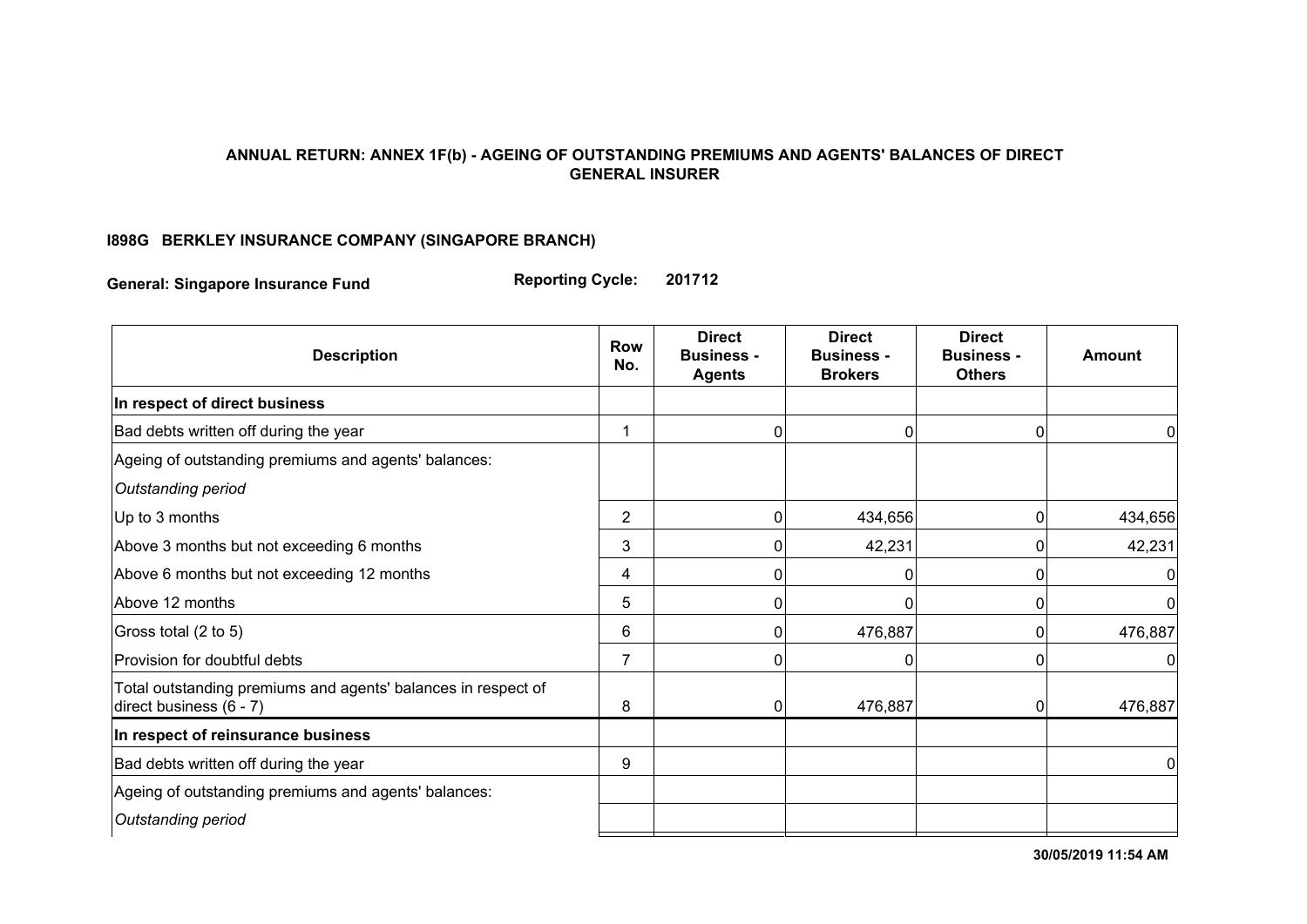| $ Up$ to 6 months                                                                               | 10 | 1,161,682 |
|-------------------------------------------------------------------------------------------------|----|-----------|
| Above 6 months but not exceeding 12 months                                                      |    | 01        |
| Above 12 months but not exceeding 24 months                                                     | 12 | 0         |
| Above 24 months                                                                                 | 13 | 0         |
| Gross total (10 to 13)                                                                          | 14 | 1,161,682 |
| Provision for doubtful debts                                                                    | 15 | 0         |
| Total outstanding premiums and agents' balances in respect of<br>reinsurance business (14 - 15) | 16 | 1,161,682 |
| Total $(8 + 16) =$ Row 8 of Form 1                                                              | 17 | 1,638,569 |

Note: For direct insurance business, outstanding period starts from date of commencement of the cover.

In respect of reinsurance business, outstanding period commences from the date premiums are accrued in the books of the licensed insurer.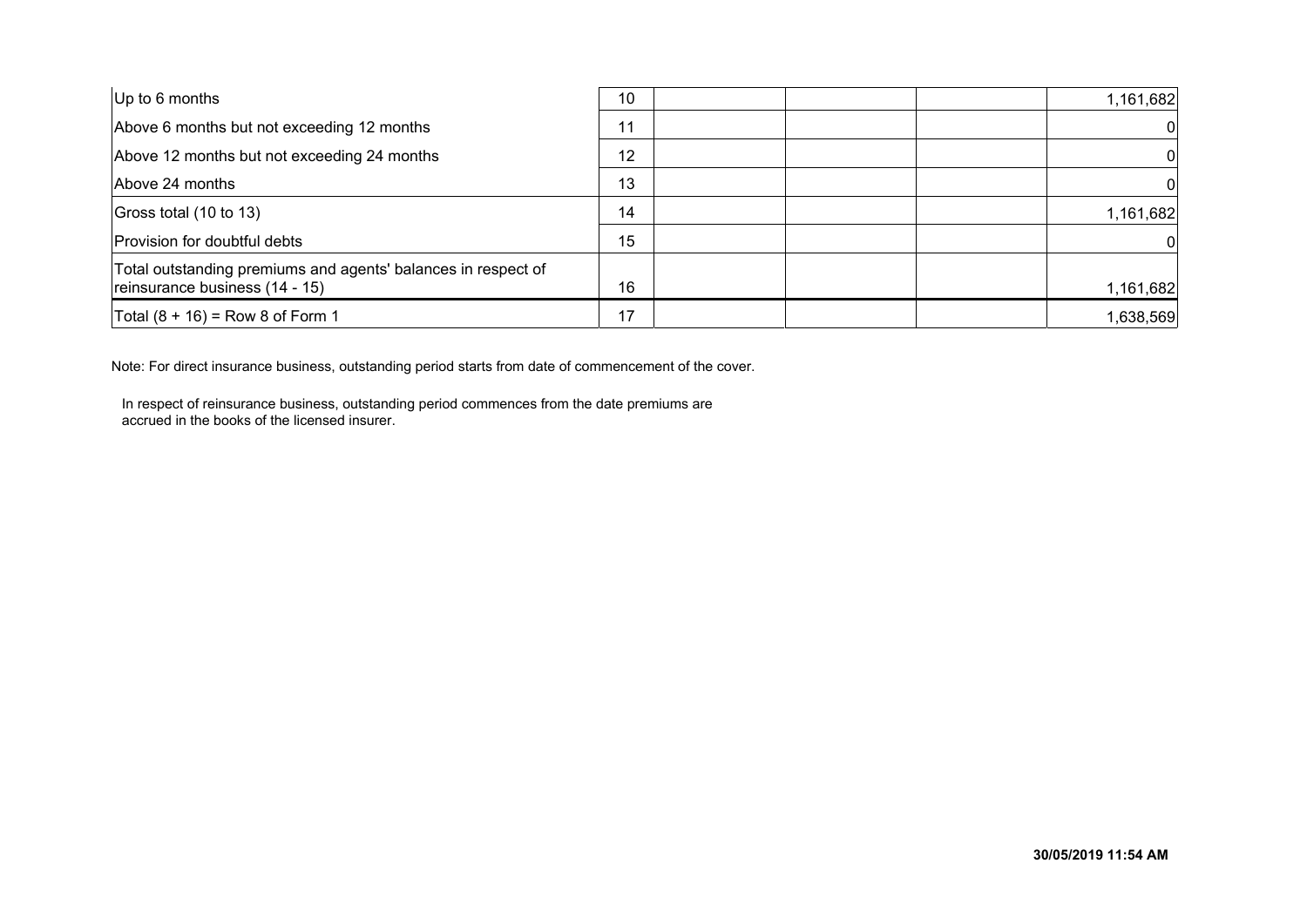#### **ANNUAL RETURN: ANNEX 1F(b) - AGEING OF OUTSTANDING PREMIUMS AND AGENTS' BALANCES OF DIRECT GENERAL INSURER**

## **I898G BERKLEY INSURANCE COMPANY (SINGAPORE BRANCH)**

**General: Offshore Insurance Fund Reporting Cycle: 201712**

| <b>Description</b>                                                                       | <b>Row</b><br>No. | <b>Direct</b><br><b>Business -</b><br><b>Agents</b> | <b>Direct</b><br><b>Business -</b><br><b>Brokers</b> | <b>Direct</b><br><b>Business -</b><br><b>Others</b> | <b>Amount</b>  |
|------------------------------------------------------------------------------------------|-------------------|-----------------------------------------------------|------------------------------------------------------|-----------------------------------------------------|----------------|
| In respect of direct business                                                            |                   |                                                     |                                                      |                                                     |                |
| Bad debts written off during the year                                                    | 1                 | 0                                                   | 0                                                    | 0                                                   | 0              |
| Ageing of outstanding premiums and agents' balances:                                     |                   |                                                     |                                                      |                                                     |                |
| Outstanding period                                                                       |                   |                                                     |                                                      |                                                     |                |
| Up to 3 months                                                                           | $\overline{2}$    | $\mathbf 0$                                         | 324,372                                              | $\overline{0}$                                      | 324,372        |
| Above 3 months but not exceeding 6 months                                                | 3                 |                                                     | 52,948                                               | 0                                                   | 52,948         |
| Above 6 months but not exceeding 12 months                                               | 4                 |                                                     | 7,037                                                | 0                                                   | 7,037          |
| Above 12 months                                                                          | 5                 |                                                     | O                                                    | 0                                                   | $\Omega$       |
| Gross total (2 to 5)                                                                     | 6                 | 0                                                   | 384,357                                              | 0                                                   | 384,357        |
| Provision for doubtful debts                                                             | $\overline{7}$    | $\bigcap$                                           | 0                                                    | 0                                                   | $\overline{0}$ |
| Total outstanding premiums and agents' balances in respect of<br>direct business (6 - 7) | 8                 |                                                     | 384,357                                              | 0                                                   | 384,357        |
| In respect of reinsurance business                                                       |                   |                                                     |                                                      |                                                     |                |
| Bad debts written off during the year                                                    | 9                 |                                                     |                                                      |                                                     | 0              |
| Ageing of outstanding premiums and agents' balances:                                     |                   |                                                     |                                                      |                                                     |                |
| Outstanding period                                                                       |                   |                                                     |                                                      |                                                     |                |
| Up to 6 months                                                                           | 10                |                                                     |                                                      |                                                     | 11,058,715     |
|                                                                                          |                   |                                                     |                                                      |                                                     |                |

**30/05/2019 11:54 AM**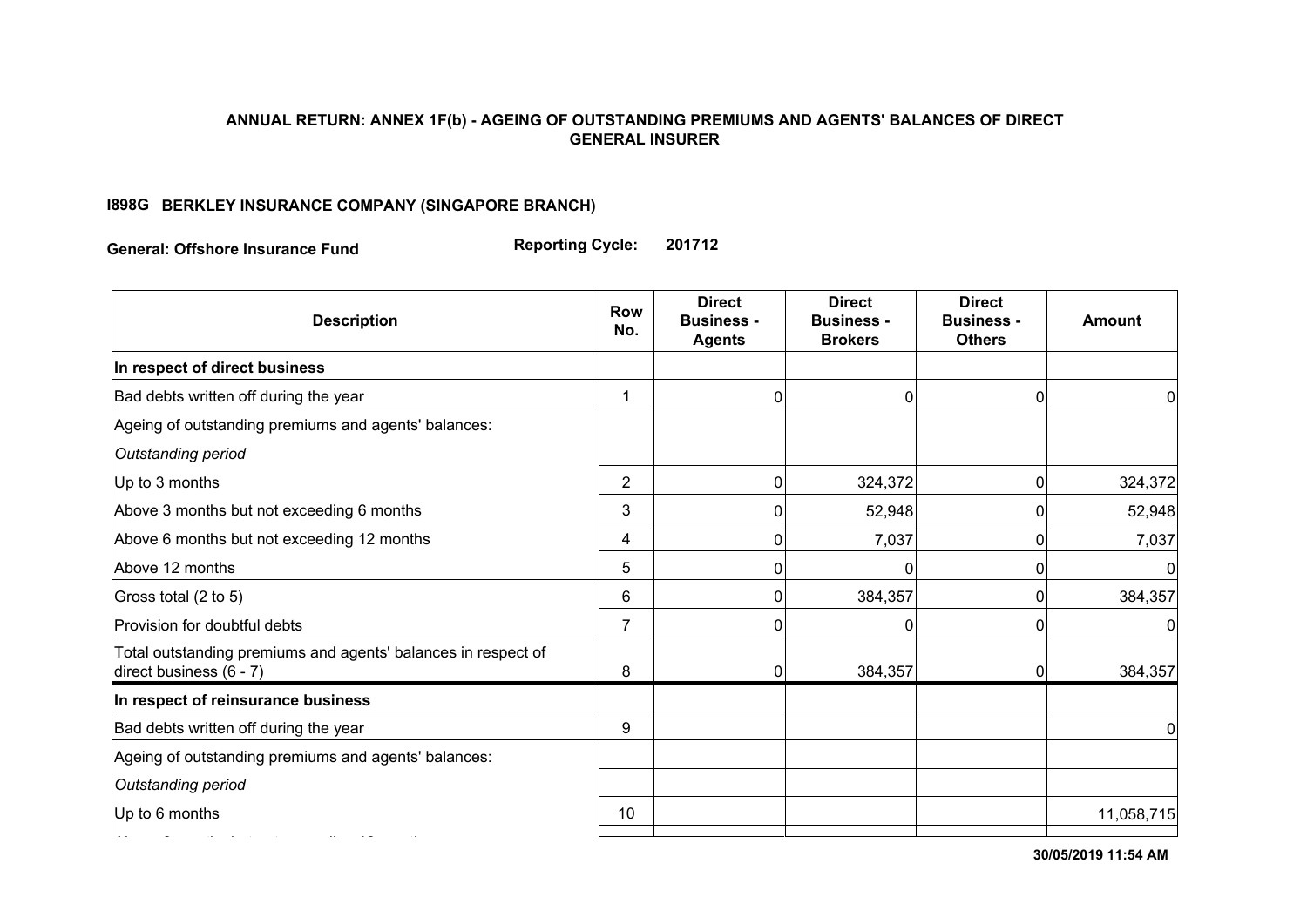| Above 6 months but not exceeding 12 months                                                      |    | 161,956    |
|-------------------------------------------------------------------------------------------------|----|------------|
| Above 12 months but not exceeding 24 months                                                     | 12 | 81,106     |
| Above 24 months                                                                                 | 13 | 209,781    |
| Gross total (10 to 13)                                                                          | 14 | 11,511,558 |
| Provision for doubtful debts                                                                    | 15 |            |
| Total outstanding premiums and agents' balances in respect of<br>reinsurance business (14 - 15) | 16 | 11,511,558 |
| Total $(8 + 16) =$ Row 8 of Form 1                                                              | 17 | 11,895,915 |

Note: For direct insurance business, outstanding period starts from date of commencement of the cover.

In respect of reinsurance business, outstanding period commences from the date premiums are accrued in the books of the licensed insurer.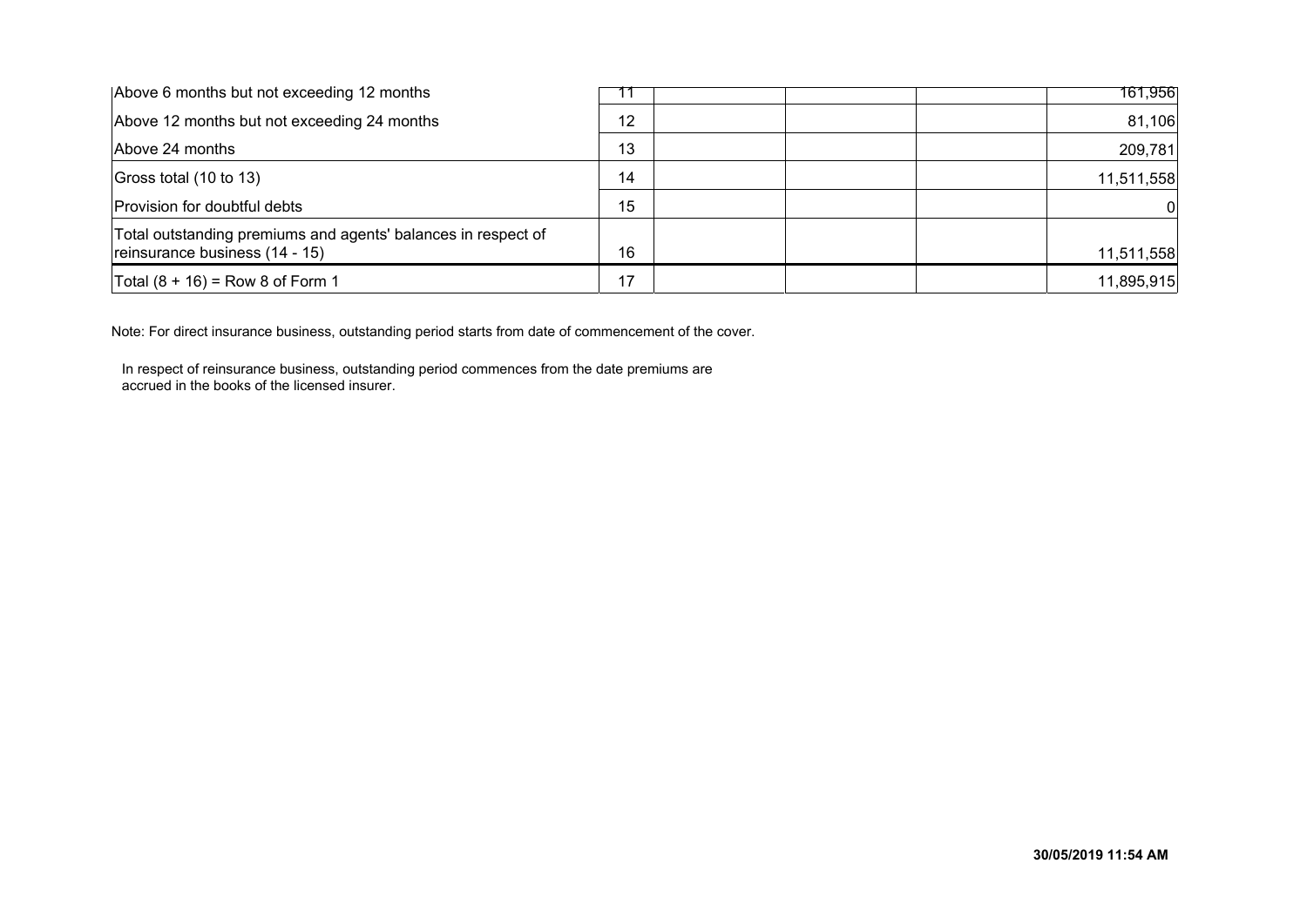## **ANNUAL RETURN: ANNEX 1G - STATEMENT OF REINSURANCE RECOVERABLES**

## **I898G BERKLEY INSURANCE COMPANY (SINGAPORE BRANCH)**

## **201712 Reporting Cycle:**

| <b>Description</b>                                   | Row No. | Amount  |
|------------------------------------------------------|---------|---------|
| Reinsurance recoveries on unpaid claims              |         | 843,393 |
| Reinsurance recoverables written off during the year | 2       |         |
| Ageing of reinsurance recoverables (on paid claims): |         |         |
| Outstanding period                                   |         |         |
| Up to 1 year                                         | 3       | 133,485 |
| Above 1 year but not exceeding 2 years               | 4       | 0       |
| Above 2 years                                        | 5       | 0       |
| Total $(3 \text{ to } 5)$                            | 6       | 133,485 |
| Provision for doubtful reinsurance recoverables      | 7       | O       |
| Total $(6 - 7)$ = Row 10 of Form 1                   | 8       | 133,485 |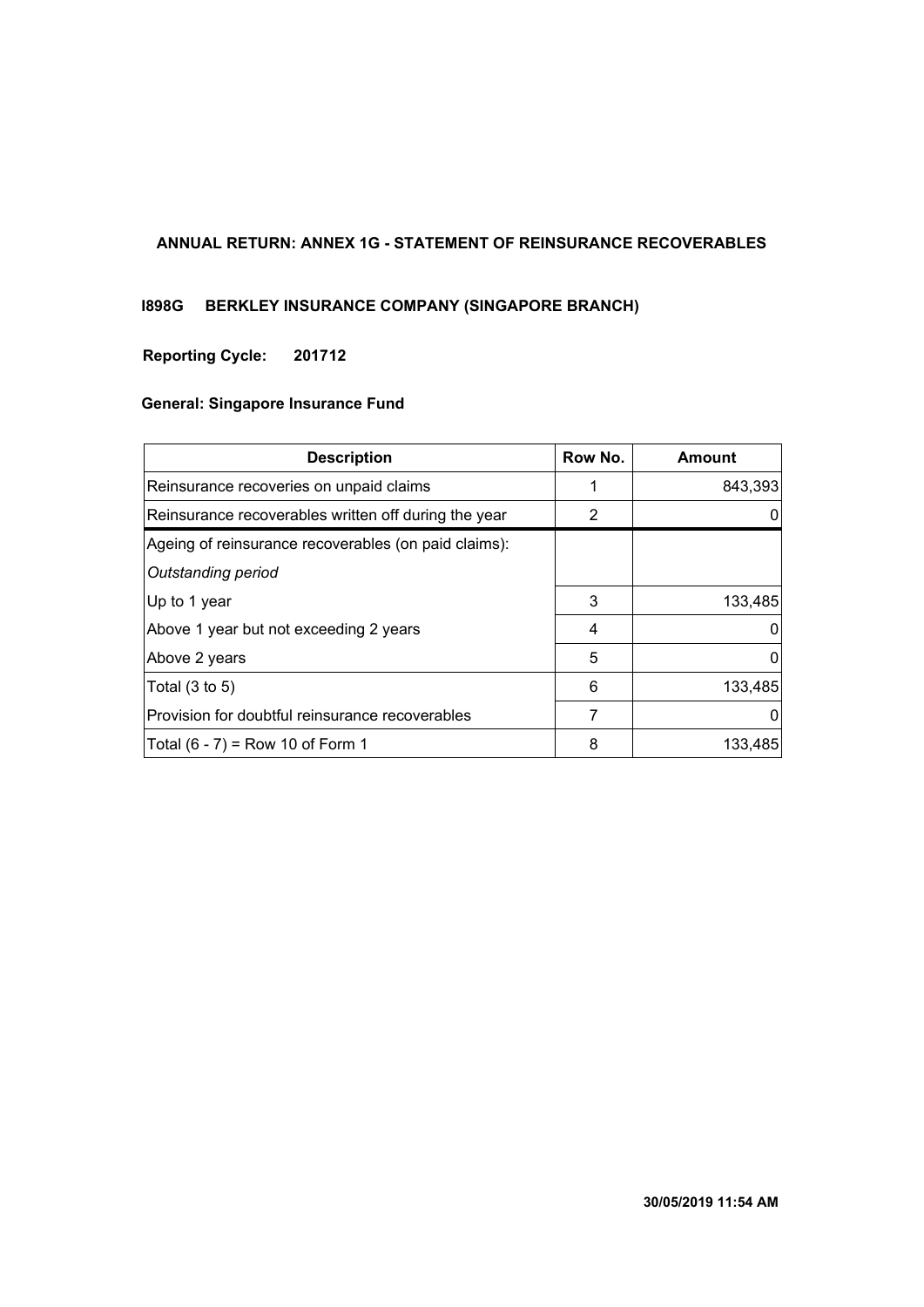#### **ANNUAL RETURN: ANNEX 1G - STATEMENT OF REINSURANCE RECOVERABLES**

# **I898G BERKLEY INSURANCE COMPANY (SINGAPORE BRANCH)**

## **201712 Reporting Cycle:**

| <b>Description</b>                                   | Row No. | Amount     |
|------------------------------------------------------|---------|------------|
| Reinsurance recoveries on unpaid claims              |         | 10,222,711 |
| Reinsurance recoverables written off during the year | 2       |            |
| Ageing of reinsurance recoverables (on paid claims): |         |            |
| Outstanding period                                   |         |            |
| Up to 1 year                                         | 3       | 613,946    |
| Above 1 year but not exceeding 2 years               | 4       |            |
| Above 2 years                                        | 5       |            |
| Total $(3 \text{ to } 5)$                            | 6       | 613,946    |
| Provision for doubtful reinsurance recoverables      | 7       |            |
| Total $(6 - 7) = Row 10$ of Form 1                   | 8       | 613,946    |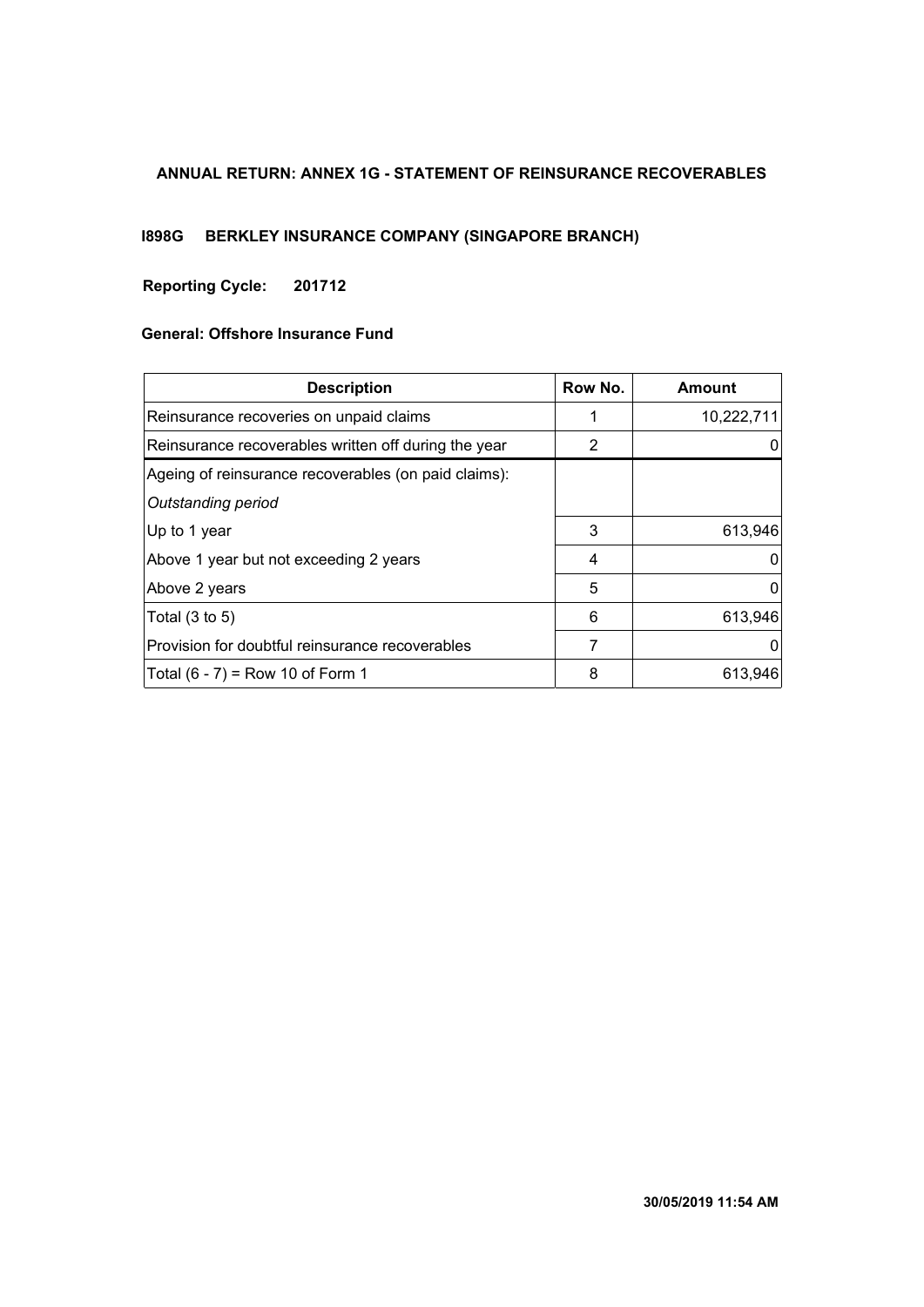## **ANNUAL RETURN: ANNEX 1H - FIXED ASSETS**

## **I898G BERKLEY INSURANCE COMPANY (SINGAPORE BRANCH)**

#### **201712 Reporting Cycle:**

| <b>Description</b>                | Row No. | Amount |
|-----------------------------------|---------|--------|
| Motor vehicles                    |         |        |
| Computer equipment                |         |        |
| Other fixed assets                | 3       |        |
| Total (1 to 3) = Row 12 of Form 1 | 4       |        |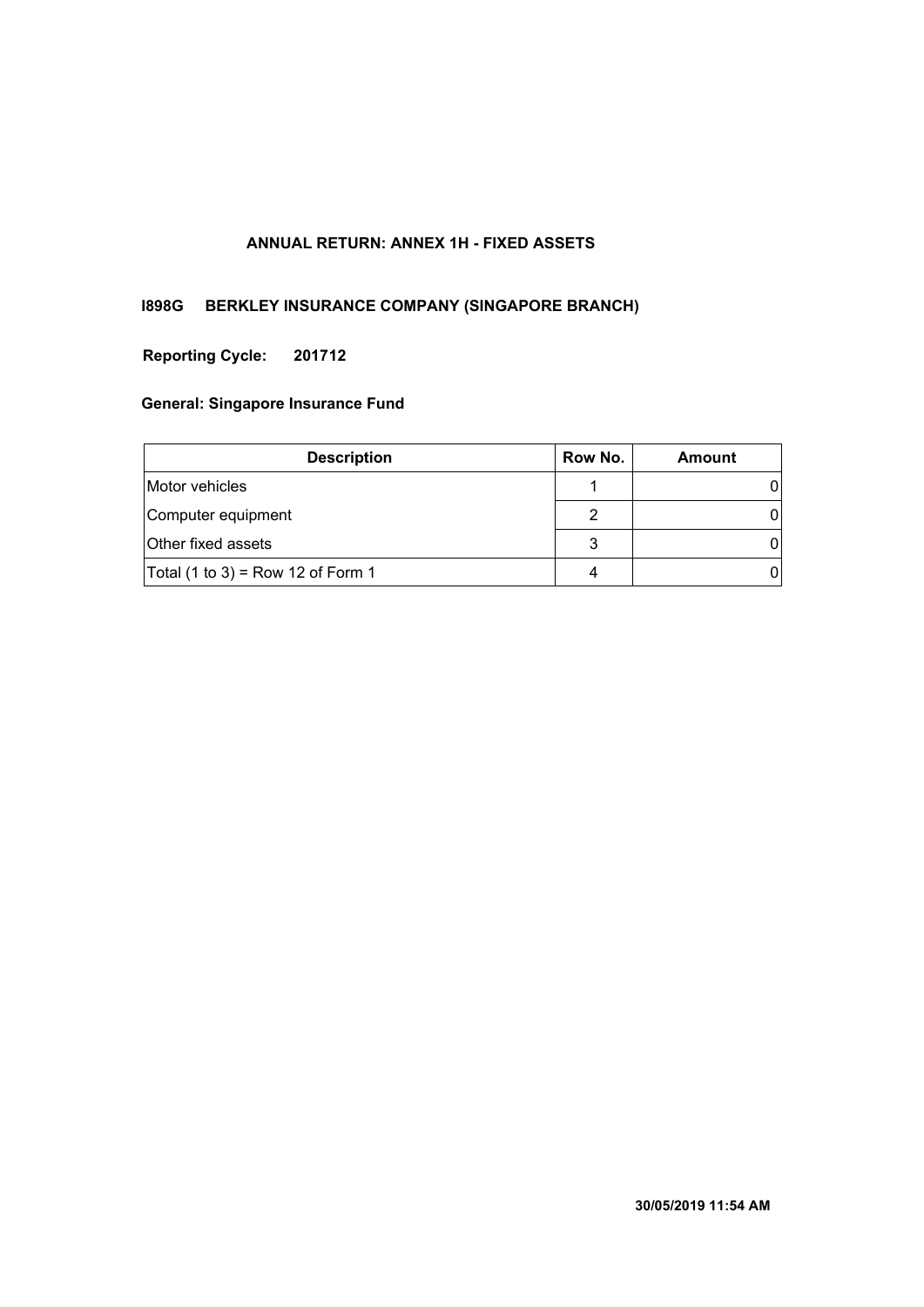## **ANNUAL RETURN: ANNEX 1H - FIXED ASSETS**

# **I898G BERKLEY INSURANCE COMPANY (SINGAPORE BRANCH)**

## **201712 Reporting Cycle:**

| <b>Description</b>                | Row No. | Amount  |
|-----------------------------------|---------|---------|
| Motor vehicles                    |         |         |
| Computer equipment                | 2       | 137,393 |
| Other fixed assets                | 3       | 117,761 |
| Total (1 to 3) = Row 12 of Form 1 | 4       | 255,154 |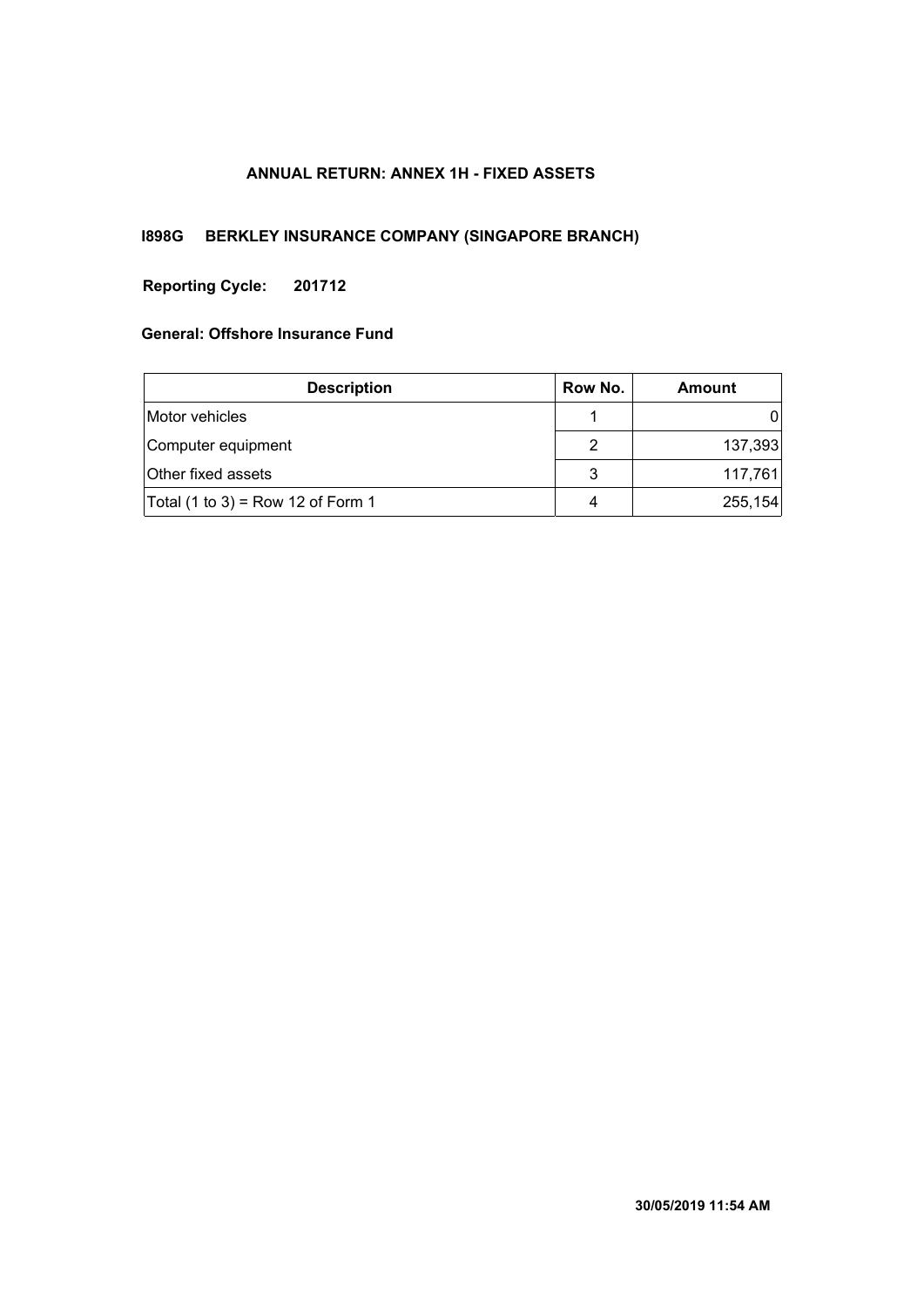# **ANNUAL RETURN: ANNEX 1I - INTER-FUND BALANCES AND INTRA-GROUP BALANCES (DUE FROM)**

## **I898G BERKLEY INSURANCE COMPANY (SINGAPORE BRANCH)**

## **201712 Reporting Cycle:**

| <b>Description</b>                                                                  | Row No. | Amount |
|-------------------------------------------------------------------------------------|---------|--------|
| Balances due from head office / shareholders fund                                   |         |        |
| Balances due from overseas branches / related corporations                          |         |        |
| Balances due from other insurance funds established and<br>maintained under the Act | 3       |        |
| Total $(1 to 3)$ = Row 13 of Form 1                                                 |         |        |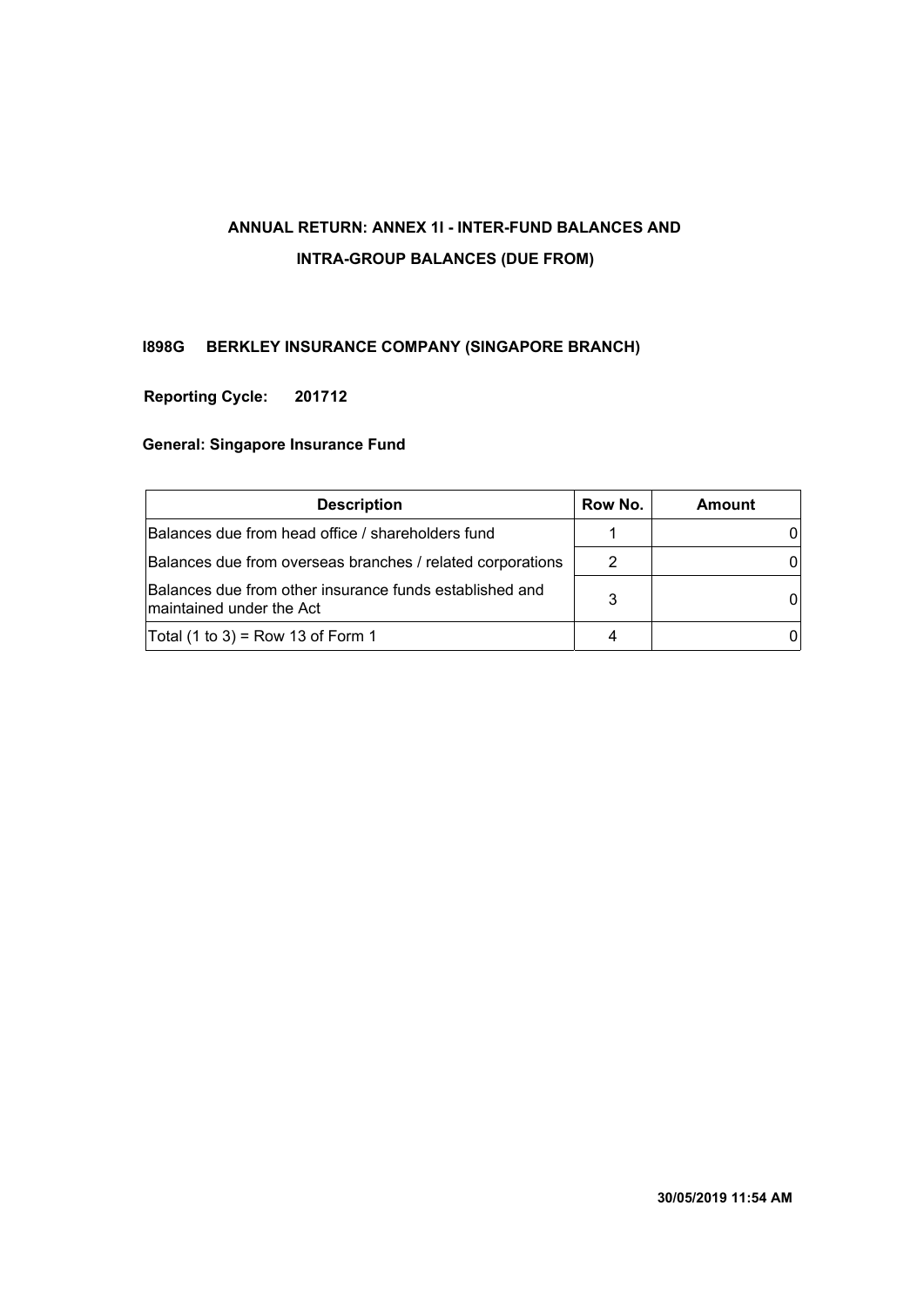# **ANNUAL RETURN: ANNEX 1I - INTER-FUND BALANCES AND INTRA-GROUP BALANCES (DUE FROM)**

## **I898G BERKLEY INSURANCE COMPANY (SINGAPORE BRANCH)**

## **201712 Reporting Cycle:**

| <b>Description</b>                                                                  | Row No. | Amount  |
|-------------------------------------------------------------------------------------|---------|---------|
| Balances due from head office / shareholders fund                                   |         |         |
| Balances due from overseas branches / related corporations                          |         | 14,955  |
| Balances due from other insurance funds established and<br>maintained under the Act | 3       | 687,251 |
| Total (1 to 3) = Row 13 of Form 1                                                   |         | 702.206 |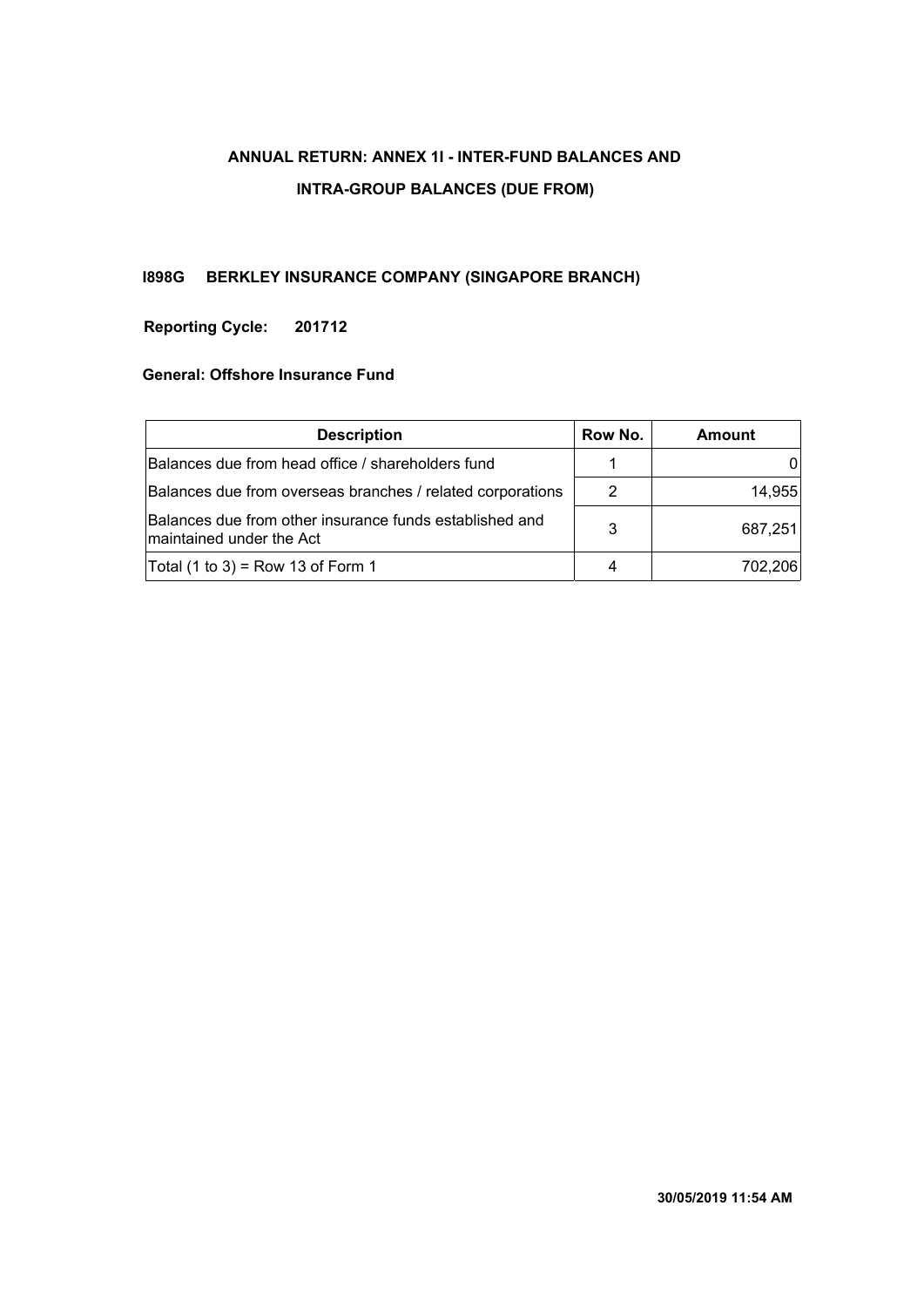## **ANNUAL RETURN: ANNEX 1J - BREAKDOWN OF OTHER ASSETS**

## **I898G BERKLEY INSURANCE COMPANY (SINGAPORE BRANCH)**

## **201712 Reporting Cycle:**

| <b>Description</b>         | Row No. | Amount |
|----------------------------|---------|--------|
| Miscellaneous receivables  |         | 7.731  |
| $Total = Row 14$ of Form 1 | 26      | 7.731  |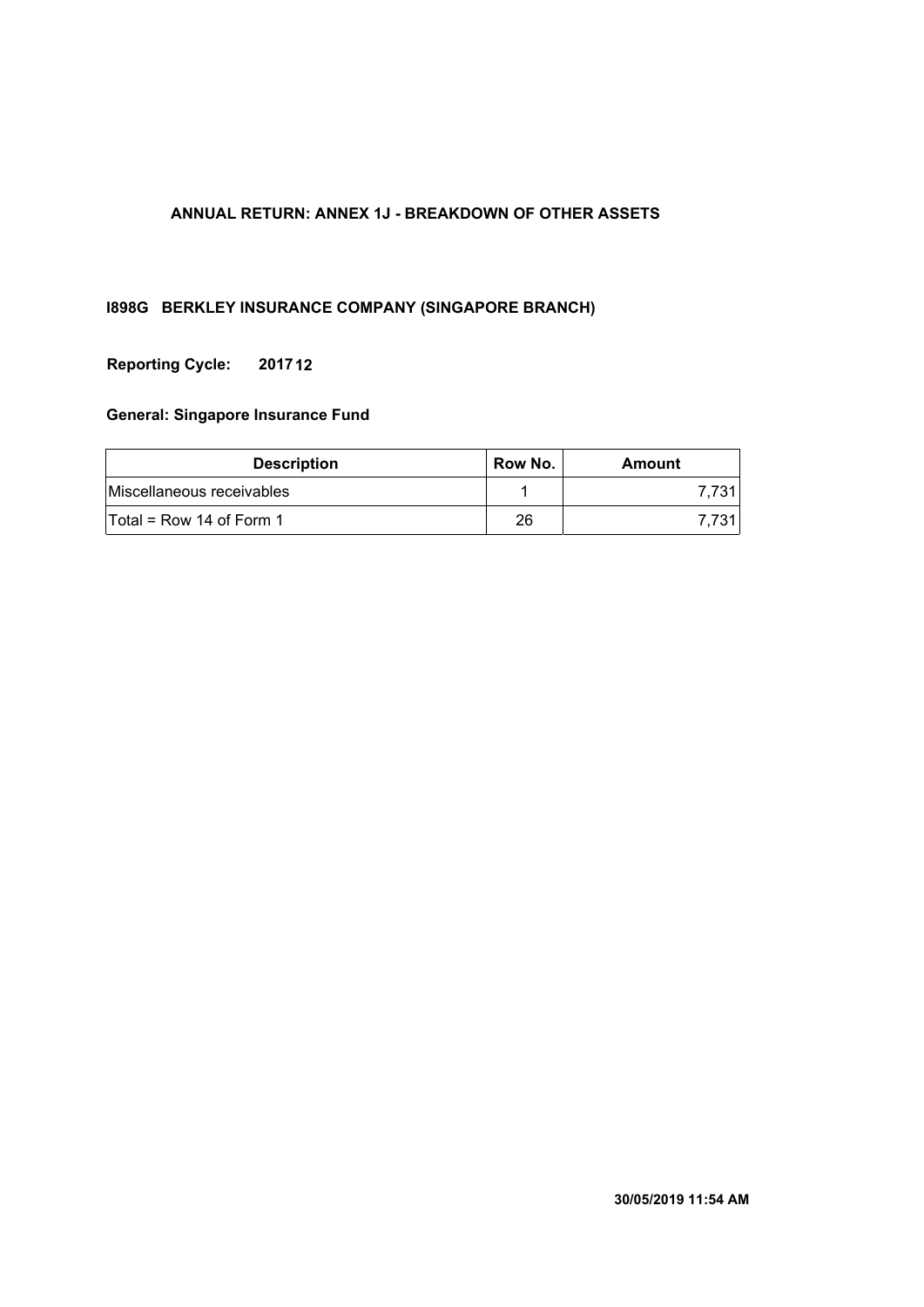## **ANNUAL RETURN: ANNEX 1J - BREAKDOWN OF OTHER ASSETS**

## **I898G BERKLEY INSURANCE COMPANY (SINGAPORE BRANCH)**

## **201712 Reporting Cycle:**

| <b>Description</b>         | Row No. | <b>Amount</b> |
|----------------------------|---------|---------------|
| Security deposits          |         | 132,381       |
| Prepaid expenses           | 2       | 182,407       |
| <b>GST</b> input tax       | 3       | 189,160       |
| $Total = Row 14 of Form 1$ | 26      | 503,948       |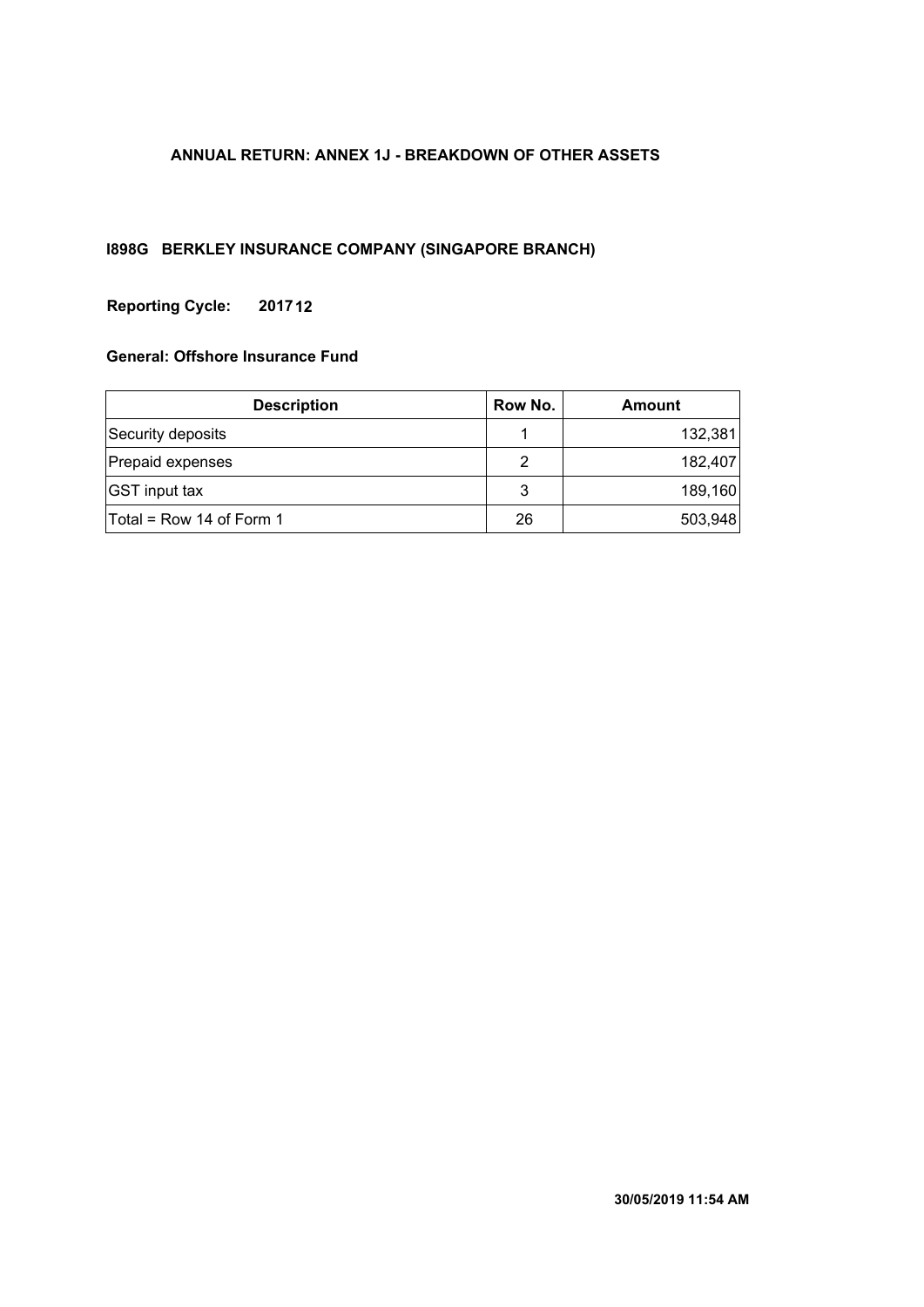# **ANNUAL RETURN: ANNEX 1L - INTER-FUND BALANCES AND INTRA-GROUP BALANCES (DUE TO)**

## **I898G BERKLEY INSURANCE COMPANY (SINGAPORE BRANCH)**

## **201712 Reporting Cycle:**

| <b>Description</b><br>Row No.                                                      |   | <b>Amount</b> |
|------------------------------------------------------------------------------------|---|---------------|
| Balances due to head office / shareholders fund                                    |   |               |
| Balances due to overseas branches / related corporations                           |   | 49,747        |
| Balances due to other insurance funds established and<br>Imaintained under the Act | 3 | 687,251       |
| Total (1 to 3) = Row 22 of Form 1                                                  |   | 736,998       |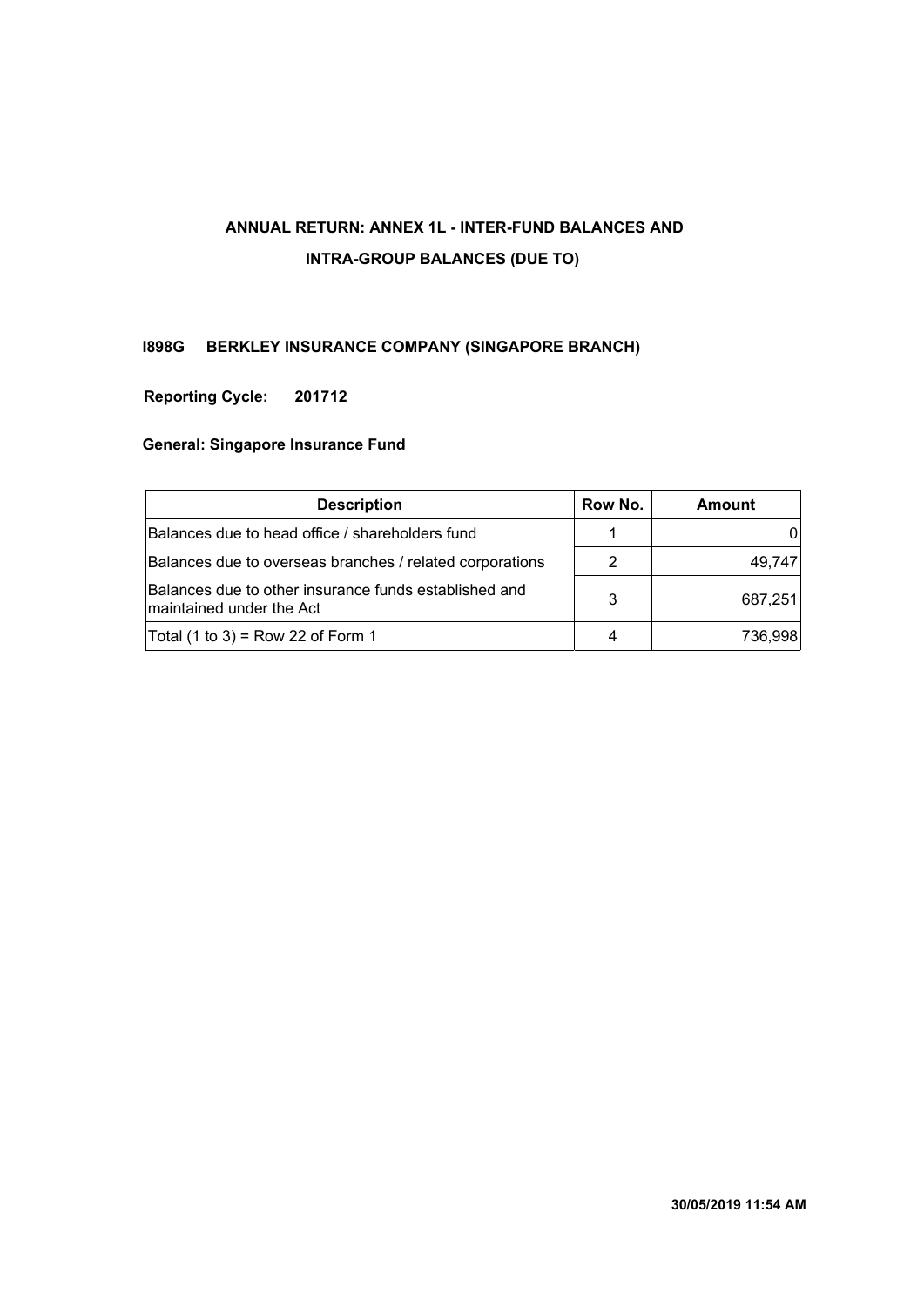# **ANNUAL RETURN: ANNEX 1L - INTER-FUND BALANCES AND INTRA-GROUP BALANCES (DUE TO)**

## **I898G BERKLEY INSURANCE COMPANY (SINGAPORE BRANCH)**

## **201712 Reporting Cycle:**

| Row No.<br><b>Description</b>                                                      |  | Amount     |
|------------------------------------------------------------------------------------|--|------------|
| Balances due to head office / shareholders fund                                    |  |            |
| Balances due to overseas branches / related corporations                           |  | 18,204,686 |
| Balances due to other insurance funds established and<br>Imaintained under the Act |  |            |
| Total (1 to 3) = Row 22 of Form 1                                                  |  | 18,204,686 |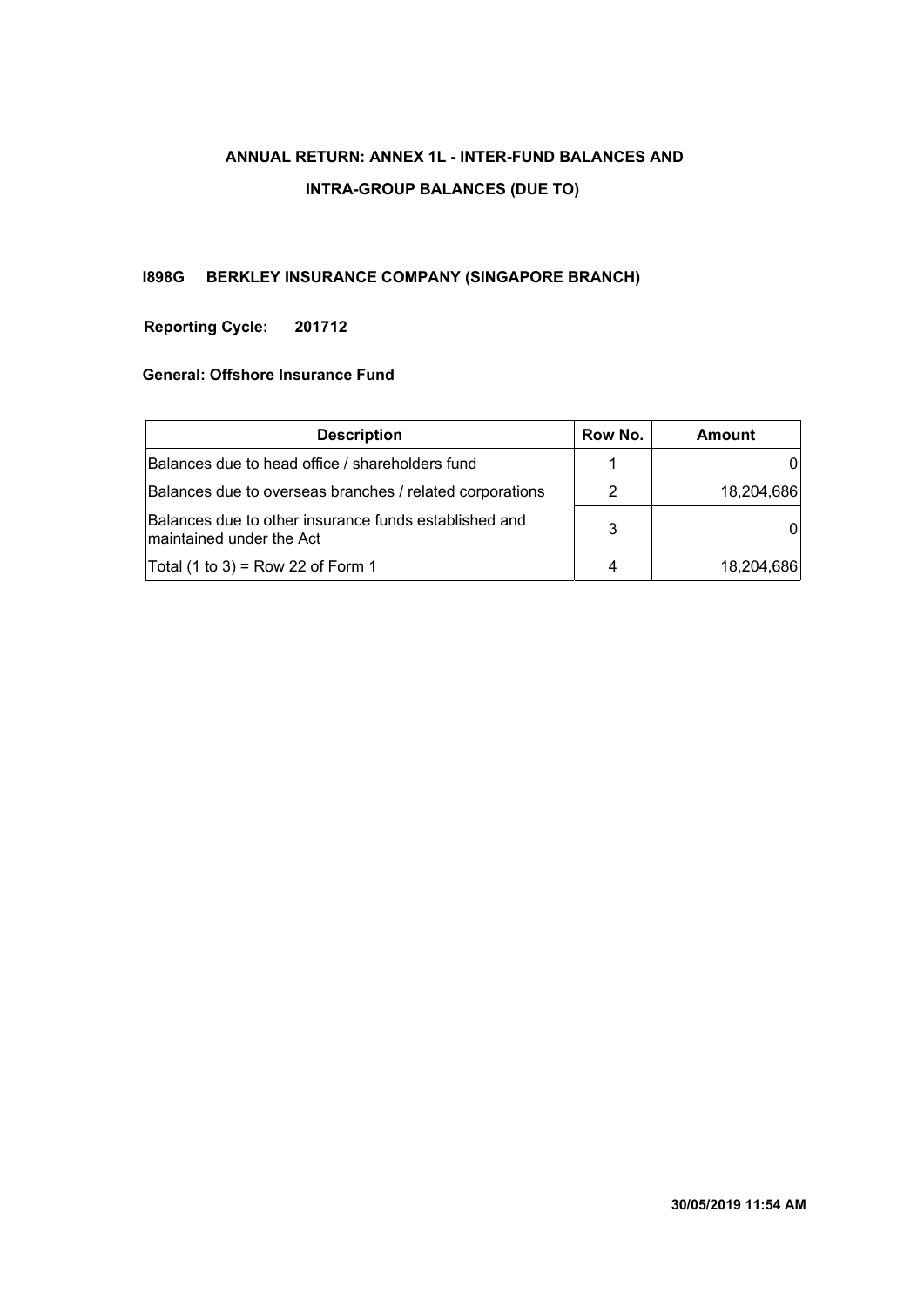## **ANNUAL RETURN: ANNEX 1M - BREAKDOWN OF OTHERS**

## **I898G BERKLEY INSURANCE COMPANY (SINGAPORE BRANCH)**

**Reporting Cycle: 201712**

| <b>Description</b>                  | Row No. | Amount  |
|-------------------------------------|---------|---------|
| <b>GST</b> payable                  |         | 161,208 |
| $\textsf{Total}$ = Row 23 of Form 1 | 26      | 161,208 |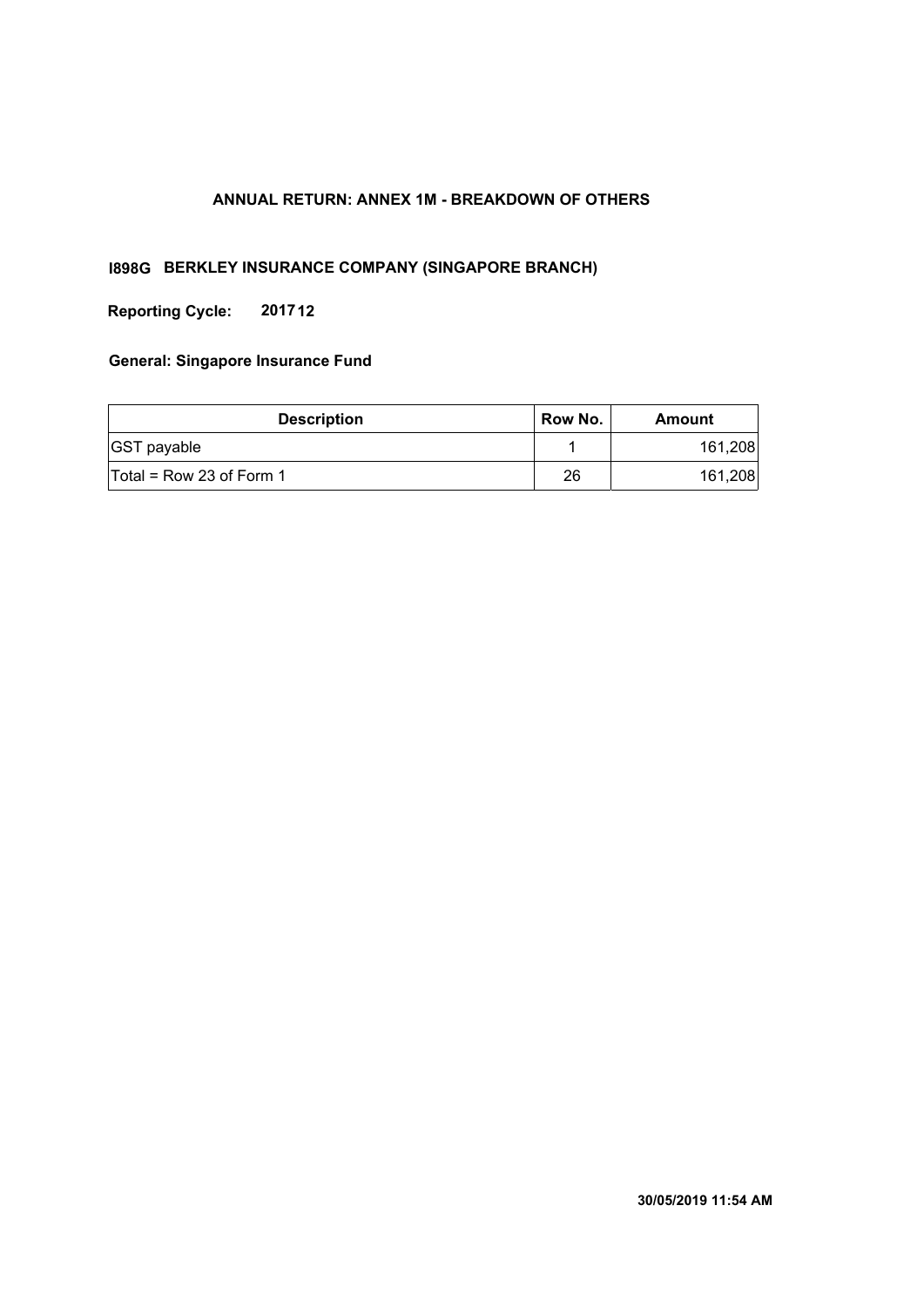## **ANNUAL RETURN: ANNEX 1M - BREAKDOWN OF OTHERS**

## **I898G BERKLEY INSURANCE COMPANY (SINGAPORE BRANCH)**

**Reporting Cycle: 201712**

| <b>Description</b>         | Row No. | <b>Amount</b> |
|----------------------------|---------|---------------|
| Accrued bonus              |         | 738,775       |
| Accrued vacation           | 2       | 10,000        |
| Security deposits held     | 3       | 28,340        |
| Accrued professional fees  | 4       | 139,126       |
| $Total = Row 23 of Form 1$ | 26      | 916,241       |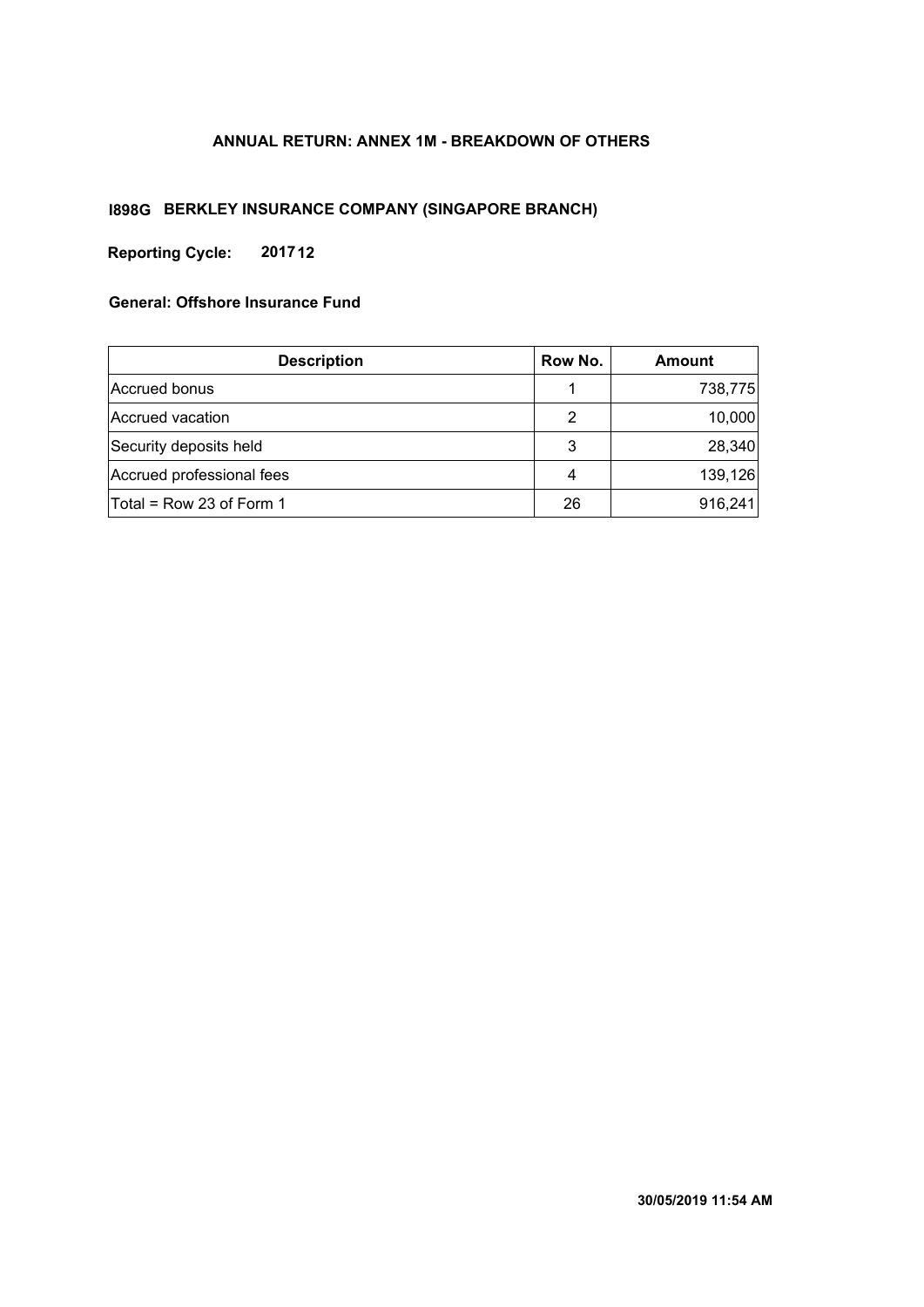## **ANNUAL RETURN: ANNEX 1N - SURPLUS**

# **I898G BERKLEY INSURANCE COMPANY (SINGAPORE BRANCH)**

## **201712 Reporting Cycle:**

| <b>Description</b>                                     | Row No. | Amount       |
|--------------------------------------------------------|---------|--------------|
| Surplus at beginning of period                         |         | 7,221,258    |
| Net income                                             |         | $-1,271,546$ |
| Transfer (to) from head office / shareholders fund     | 3       | 90,513       |
| Surplus at End of Period $(1 to 3)$ = Row 25 of Form 1 | 4       | 6,040,225    |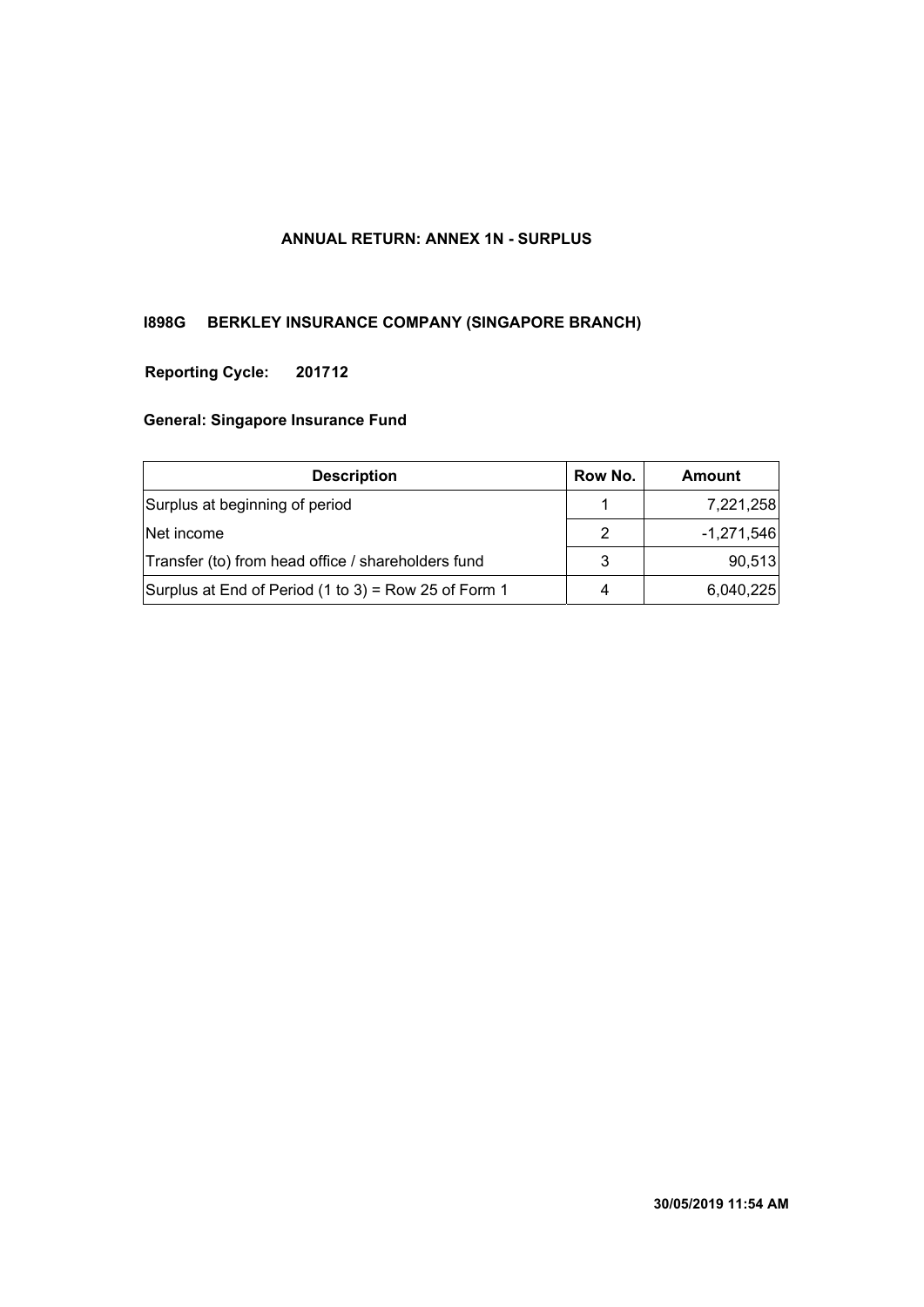## **ANNUAL RETURN: ANNEX 1N - SURPLUS**

# **I898G BERKLEY INSURANCE COMPANY (SINGAPORE BRANCH)**

#### **201712 Reporting Cycle:**

| <b>Description</b>                                   |   | Amount       |
|------------------------------------------------------|---|--------------|
| Surplus at beginning of period                       |   | 25,688,791   |
| Net income                                           |   | $-6,071,906$ |
| Transfer (to) from head office / shareholders fund   |   | 27,994,700   |
| Surplus at End of Period (1 to 3) = Row 25 of Form 1 | 4 | 47,611,585   |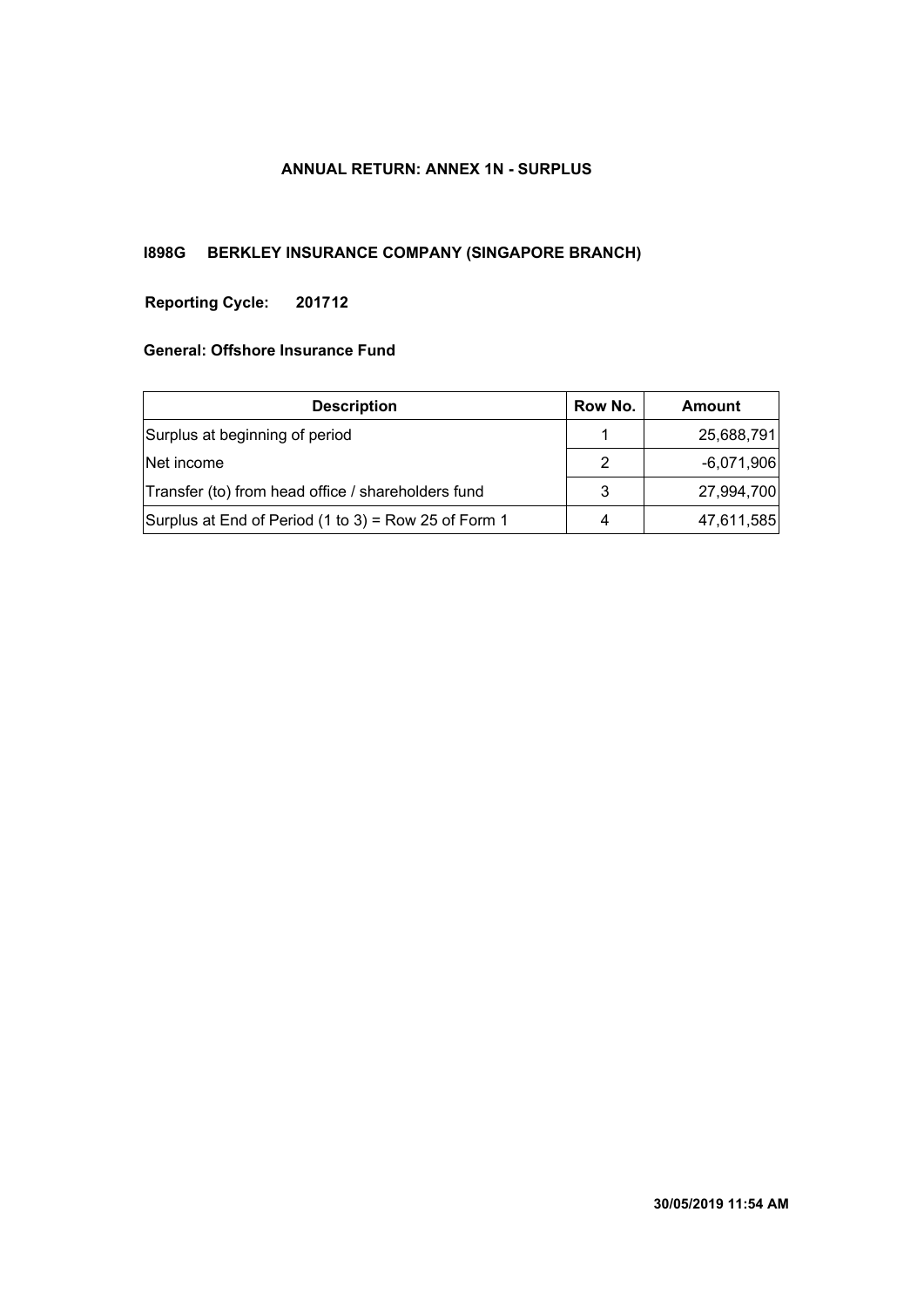# **ANNUAL RETURN: ANNEX 1(ii) - INFORMATION IN RESPECT OF REDUCTION IN UNEARNED PREMIUM RESERVES DUE TO REINSURANCE CEDED TO REINSURERS IN RESPECT OF GENERAL BUSINESS**

## **I898G BERKLEY INSURANCE COMPANY (SINGAPORE BRANCH)**

**201712 Reporting Cycle:**

| <b>Description</b>                                                                                          |   | Amount  |
|-------------------------------------------------------------------------------------------------------------|---|---------|
| Licensed insurer / foreign insurer under the foreign insurer scheme                                         |   | 01      |
| Authorised reinsurer / related corporation / head office / branch of head office of<br>the licensed insurer | 2 | 12,682  |
| Unlicensed reinsurer                                                                                        | 3 | 643,555 |
| Total $(1 to 3)$                                                                                            | 4 | 656,237 |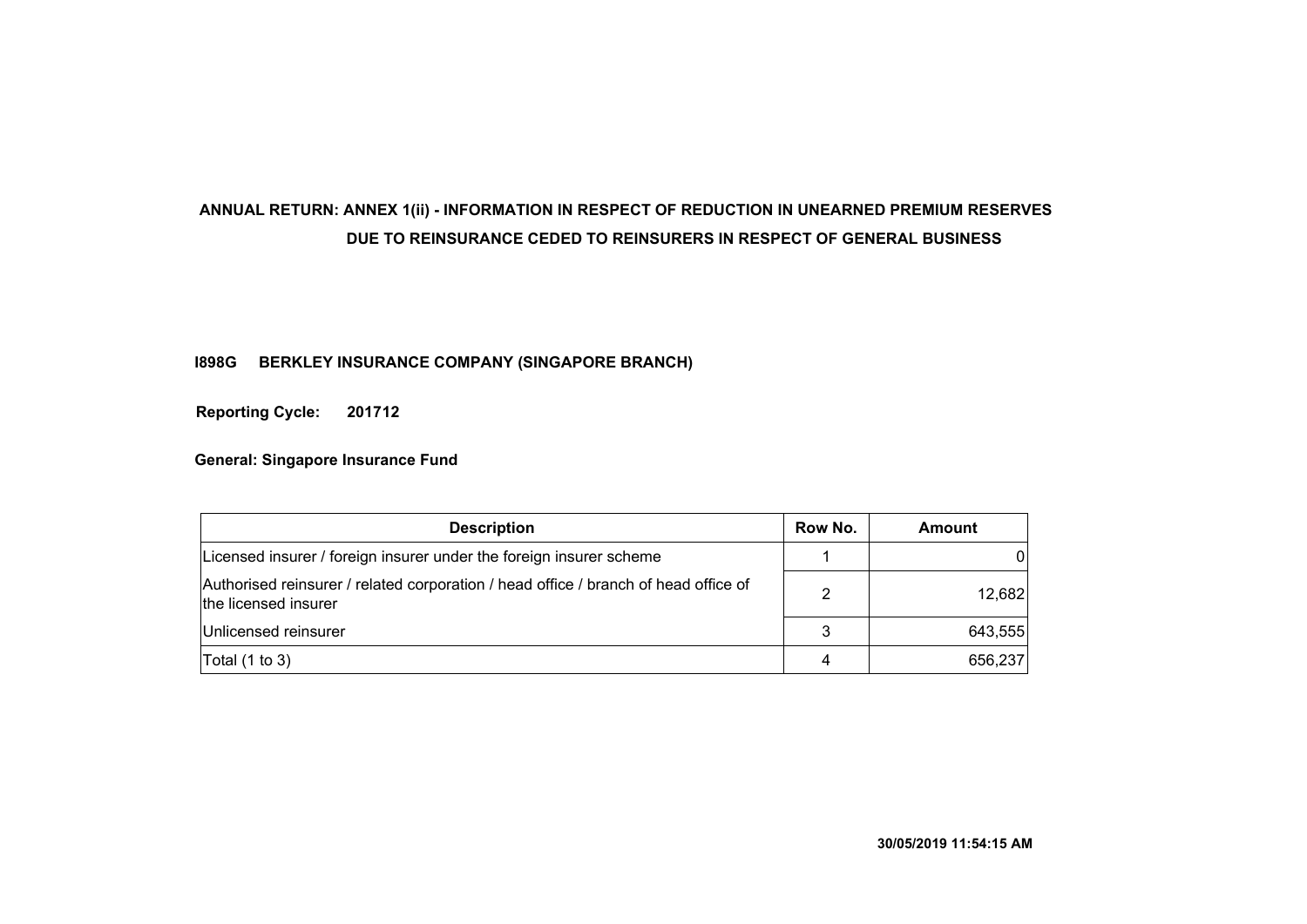# **ANNUAL RETURN: ANNEX 1(ii) - INFORMATION IN RESPECT OF REDUCTION IN UNEARNED PREMIUM RESERVES DUE TO REINSURANCE CEDED TO REINSURERS IN RESPECT OF GENERAL BUSINESS**

## **I898G BERKLEY INSURANCE COMPANY (SINGAPORE BRANCH)**

**201712 Reporting Cycle:**

| <b>Description</b>                                                                                          |   | Amount    |
|-------------------------------------------------------------------------------------------------------------|---|-----------|
| Licensed insurer / foreign insurer under the foreign insurer scheme                                         |   |           |
| Authorised reinsurer / related corporation / head office / branch of head office of<br>the licensed insurer | 2 | 143,557   |
| Unlicensed reinsurer                                                                                        | 3 | 4,227,339 |
| Total $(1 to 3)$                                                                                            | 4 | 4,370,896 |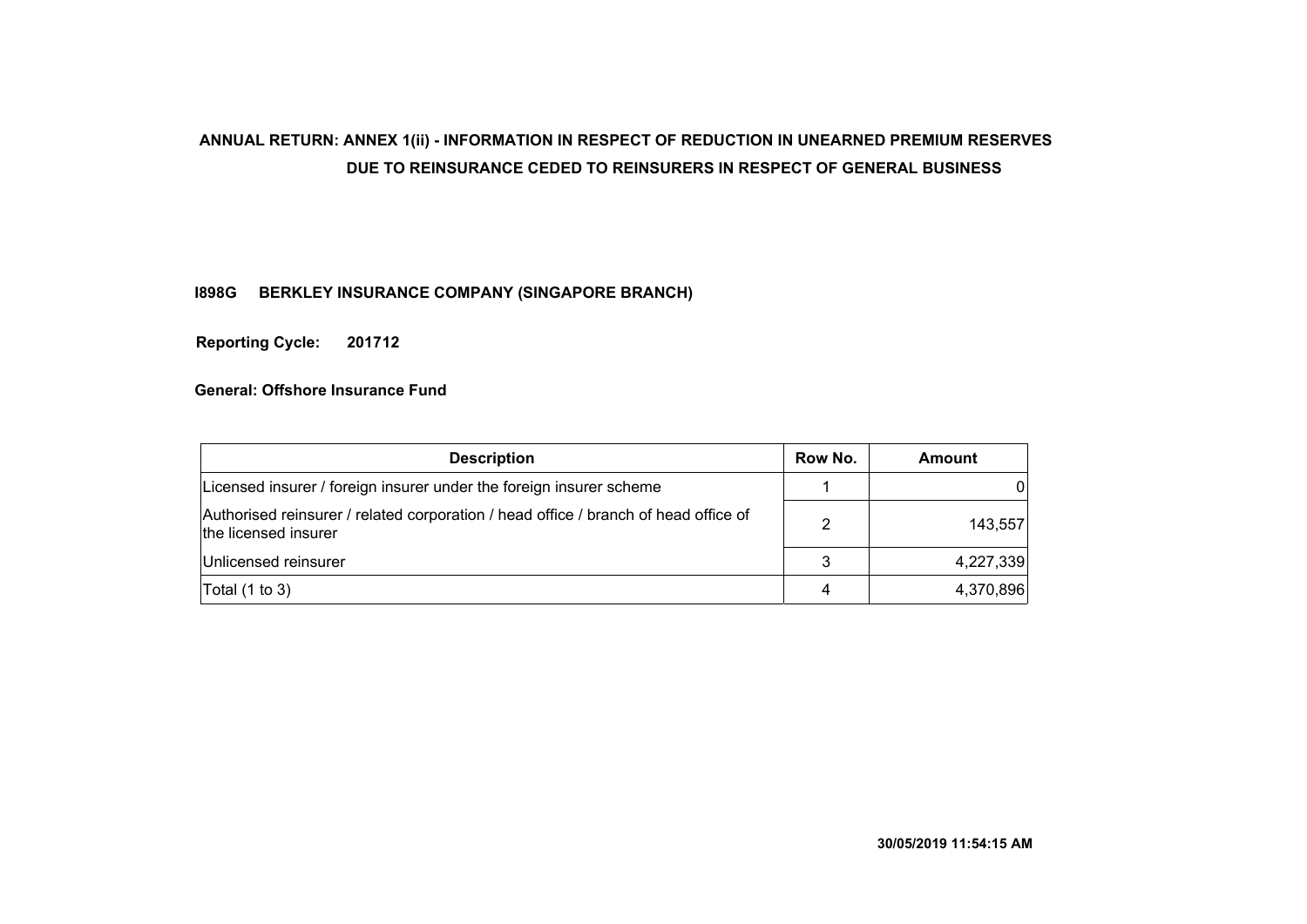## **ANNUAL RETURN: ANNEX 1(iii) - INFORMATION IN RESPECT OF INVESTMENTS IN**

#### **A RELATED CORPORATION OF LICENSED INSURER**

## **BERKLEY INSURANCE COMPANY (SINGAPORE B I898G**

**Reporting Cycle: 201712**

| Description of Assets and Name of Investee<br>Company | Row No. | <b>No. of Units</b> | Cost | <b>Amount</b> |
|-------------------------------------------------------|---------|---------------------|------|---------------|
| Name of company: -                                    |         |                     |      |               |
| Equity securities                                     |         |                     |      |               |
| Debt securities                                       |         |                     |      |               |
| Secured loans                                         |         |                     |      |               |
| Unsecured loans                                       |         |                     |      |               |
| Other invested assets                                 |         |                     |      |               |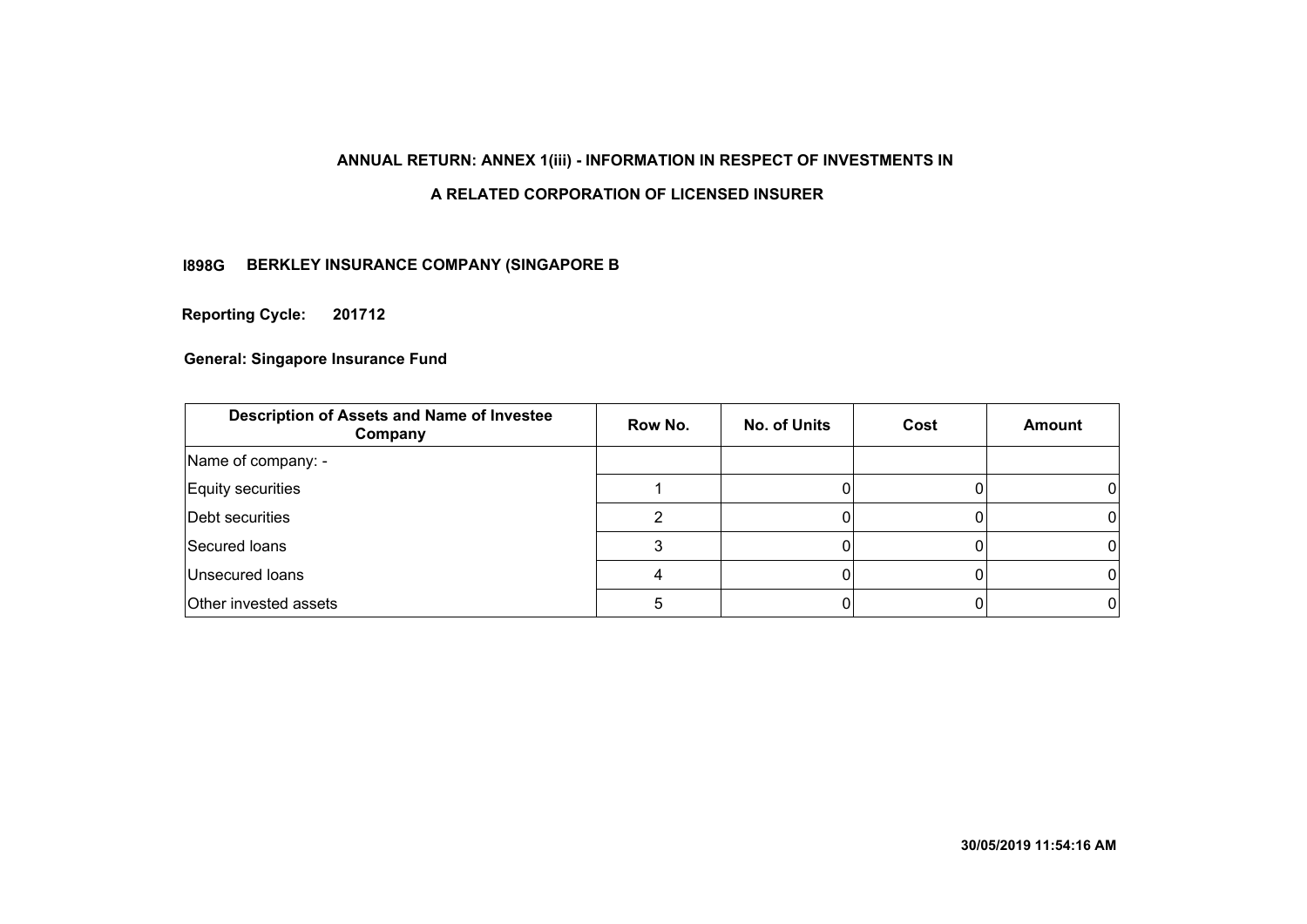## **ANNUAL RETURN: ANNEX 1(iii) - INFORMATION IN RESPECT OF INVESTMENTS IN**

#### **A RELATED CORPORATION OF LICENSED INSURER**

## **BERKLEY INSURANCE COMPANY (SINGAPORE B I898G**

**Reporting Cycle: 201712**

| Description of Assets and Name of Investee<br>Company | Row No. | <b>No. of Units</b> | Cost | <b>Amount</b> |
|-------------------------------------------------------|---------|---------------------|------|---------------|
| Name of company: -                                    |         |                     |      |               |
| Equity securities                                     |         |                     |      |               |
| Debt securities                                       |         |                     |      |               |
| Secured loans                                         |         |                     |      |               |
| Unsecured loans                                       |         |                     |      |               |
| Other invested assets                                 |         |                     |      |               |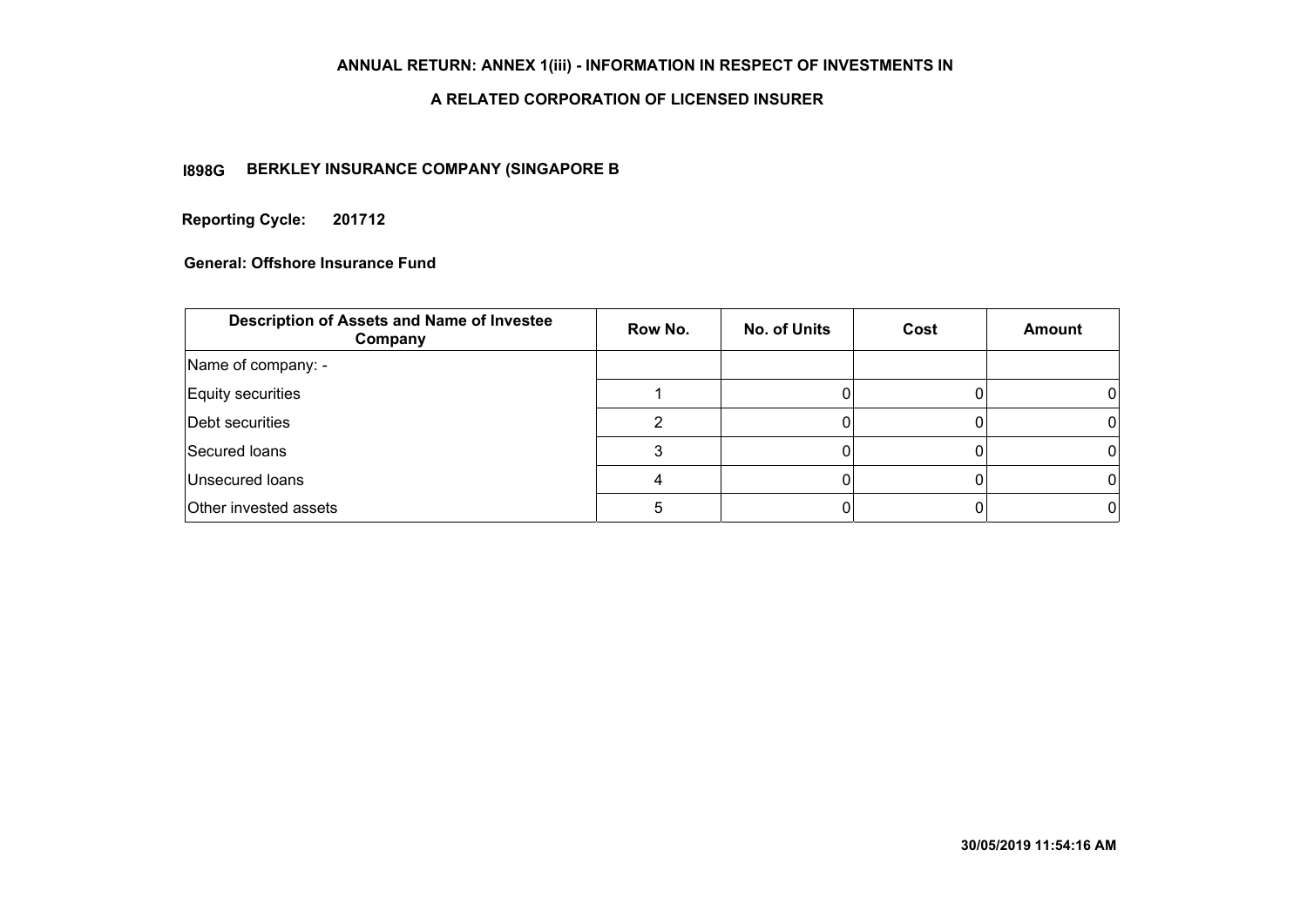#### **ANNUAL RETURN: NOTES TO FORM 1**

#### **I898G BERKLEY INSURANCE COMPANY (SINGAPORE BRANCH)**

**Reporting Cycle: 201712**

**General: Singapore Insurance Fund**

| Note 1 The aggregate amounts of loans to and amounts due from - | Amount |
|-----------------------------------------------------------------|--------|
| $(a)$ Directors                                                 |        |
| $($ b) Employees of the licensed insurer                        |        |

**Note 3 - Description of any change in accounting policies and methodologies in the valuation of assets and liabilities and the quantification of their effects.**

NIL

| Note 4 - Description of any prior adjustment and correction for errors and reasons for the |
|--------------------------------------------------------------------------------------------|
| adjustments and corrections.                                                               |

| Note 5 In respect of financial guarantee business -                                                                                                                                                               | Amount |
|-------------------------------------------------------------------------------------------------------------------------------------------------------------------------------------------------------------------|--------|
| (a) where premiums are payable in instalments, the present value of future<br>instalment premiums payable by the insured in a future accounting period                                                            |        |
| and discount rate used                                                                                                                                                                                            |        |
| $(6)$ where the premiums are payable in full at the commencement of the policy of<br>insurance, the full amount of the premiums payable by the insured in the<br>accounting period in which the policy commences. | 0      |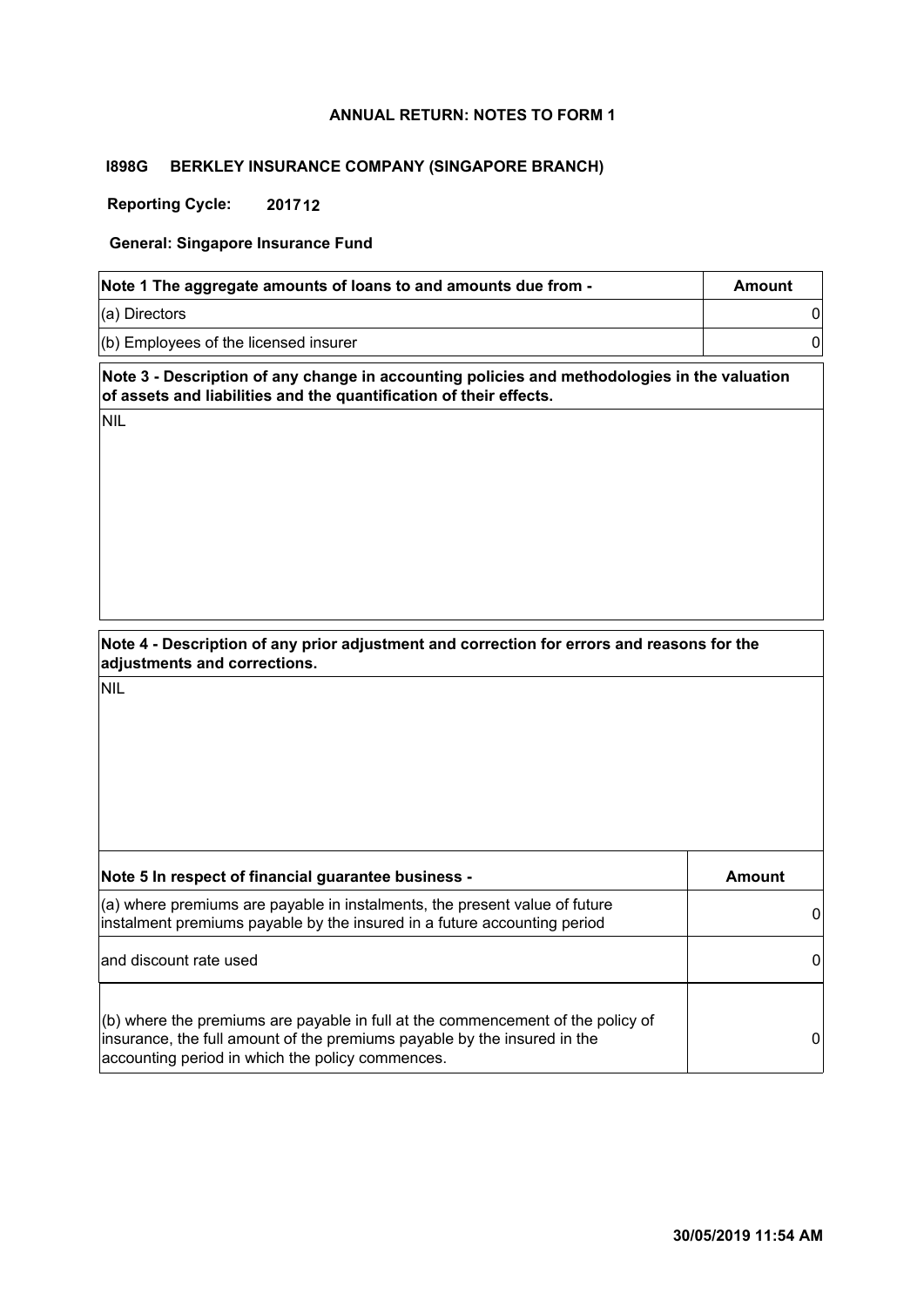#### **ANNUAL RETURN: NOTES TO FORM 1**

#### **I898G BERKLEY INSURANCE COMPANY (SINGAPORE BRANCH)**

# **Reporting Cycle: 201712**

#### **General: Offshore Insurance Fund**

| Note 1 The aggregate amounts of loans to and amounts due from - | Amount |
|-----------------------------------------------------------------|--------|
| $(a)$ Directors                                                 |        |
| $($ b) Employees of the licensed insurer                        |        |

**Note 3 - Description of any change in accounting policies and methodologies in the valuation of assets and liabilities and the quantification of their effects.**

NIL

**Note 4 - Description of any prior adjustment and correction for errors and reasons for the adjustments and corrections.**

| Note 5 In respect of financial guarantee business -                                                                                                                                                             | Amount |
|-----------------------------------------------------------------------------------------------------------------------------------------------------------------------------------------------------------------|--------|
| (a) where premiums are payable in instalments, the present value of future<br>instalment premiums payable by the insured in a future accounting period                                                          |        |
| and discount rate used                                                                                                                                                                                          |        |
| (b) where the premiums are payable in full at the commencement of the policy of<br>insurance, the full amount of the premiums payable by the insured in the<br>accounting period in which the policy commences. |        |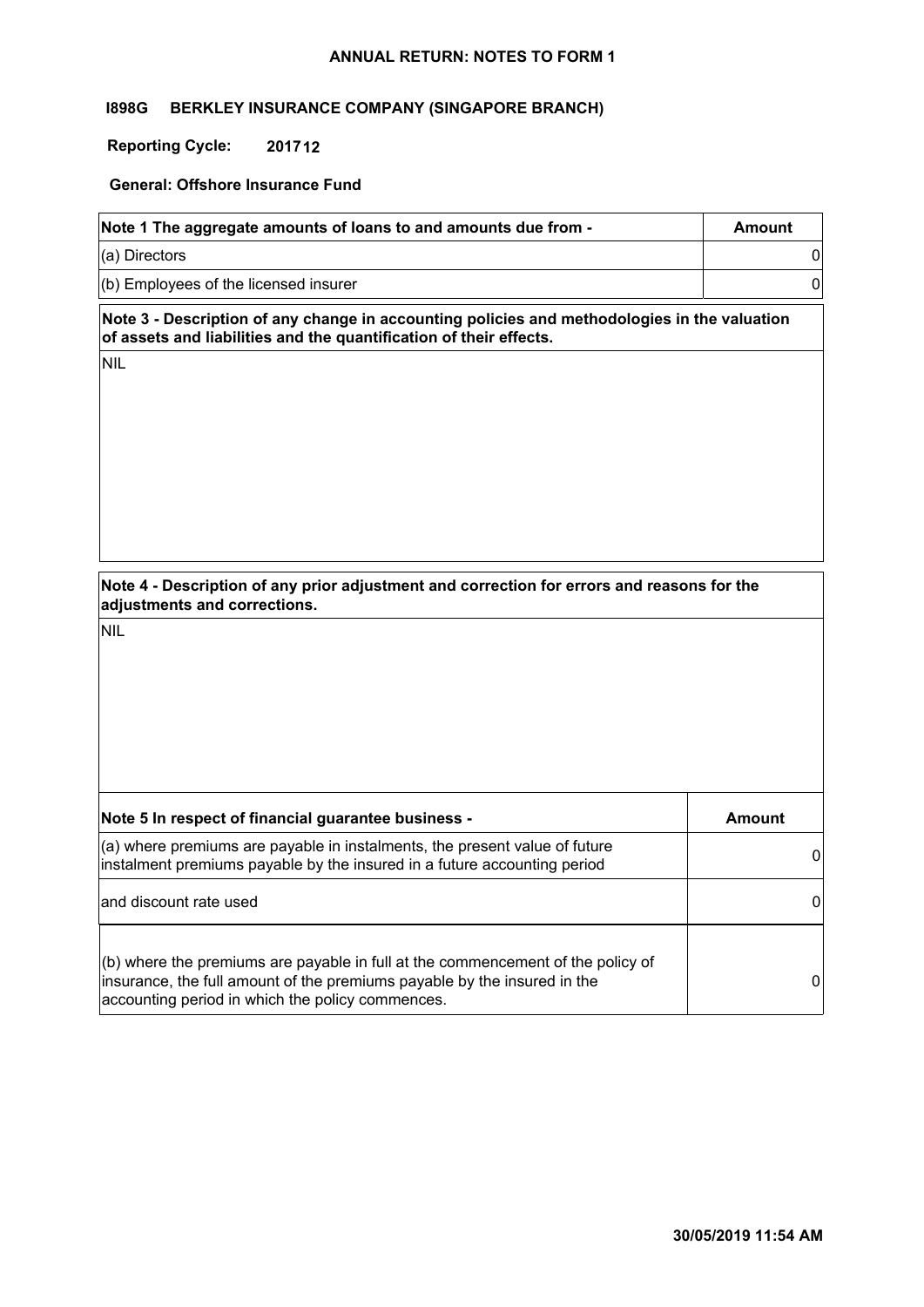# **ANNUAL RETURN: FORM 1 - ADDITIONAL INFORMATION**

# **I898G BERKLEY INSURANCE COMPANY (SINGAPORE BRANCH)**

**Reporting Cycle: 201712**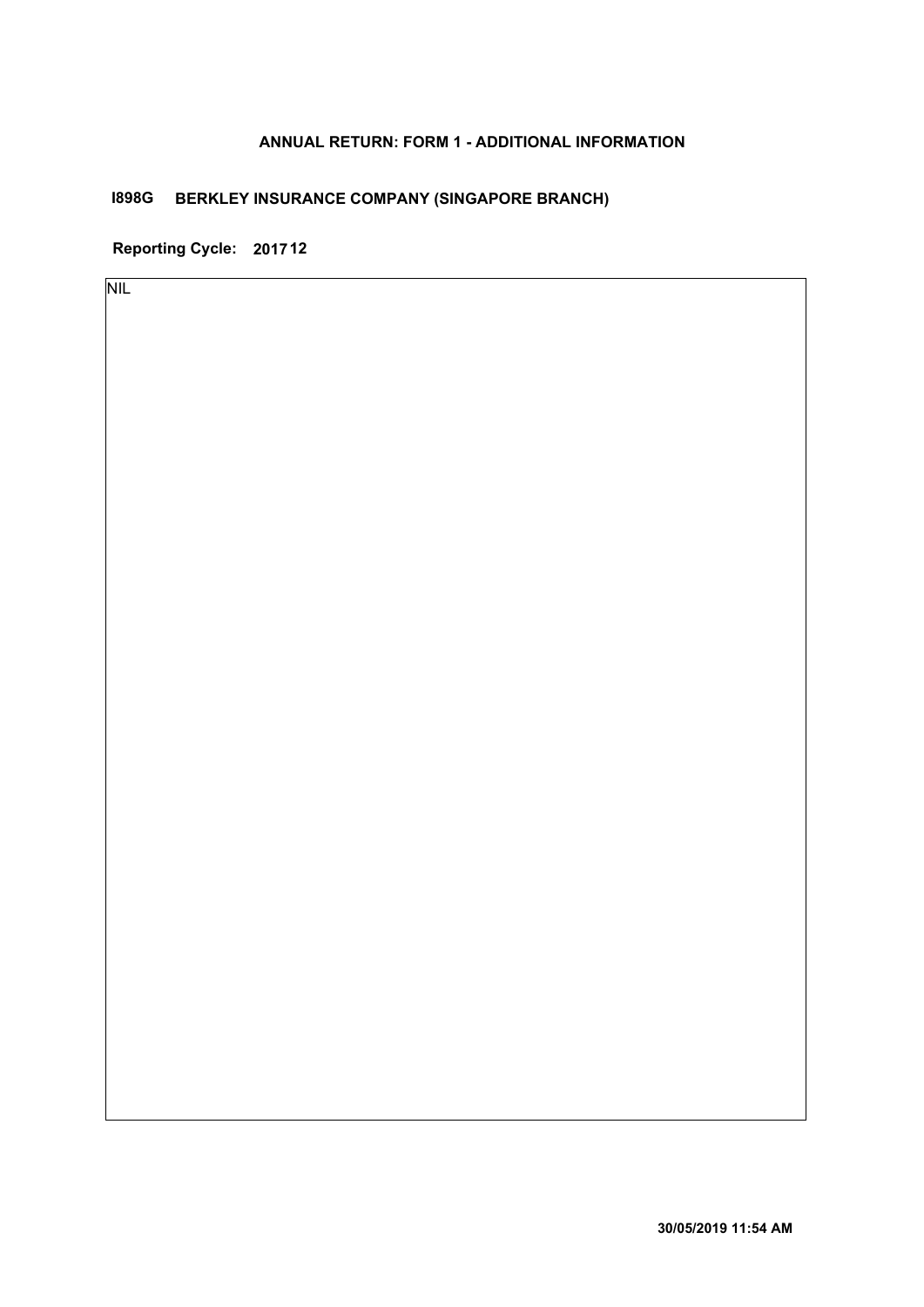# **ANNUAL RETURN: FORM 2 - FUND PROFIT AND LOSS ACCOUNT**

# **I898G BERKLEY INSURANCE COMPANY (SINGAPORE BRANCH)**

# **Reporting Cycle: 12 2017**

#### **General: Singapore Insurance Fund**

| <b>Description</b>                                                 | <b>Annex</b> | <b>Row</b><br>No. | <b>Amount</b> |
|--------------------------------------------------------------------|--------------|-------------------|---------------|
| Gross premiums                                                     | 2A           | 1                 | 6,072,430     |
| Less: Outward reinsurance premiums                                 | 2B           | $\overline{2}$    | 890,430       |
| Investment revenue                                                 | 2C           | 3                 | $-266,622$    |
| Less: Investment expenses                                          |              | 4                 | 0             |
| Other income                                                       | 2D           | 5                 | $\mathbf{0}$  |
| Total Income (1 to 5)                                              |              | 6                 | 4,915,378     |
| Gross claims settled                                               | 2E           | 7                 | 1,487,461     |
| Less: Reinsurance recoveries                                       |              | 8                 | 690,379       |
| Management expenses                                                | 2F           | 9                 | 3,017,059     |
| Distribution expenses                                              | 2G           | 10                | 1,270,727     |
| Increase (decrease) in net policy liabilities                      | 2H           | 11                | 989,436       |
| Provision for doubtful debts/ bad debts written off on receivables |              | 12                | 0             |
| <b>Taxation expenses</b>                                           |              | 13                | 0             |
| Other expenses                                                     | 21           | 14                | 112,620       |
| Total Outgo (7 to 14)                                              |              | 15                | 6,186,924     |
| <b>Net Income (6 - 15)</b>                                         | 2J           | 16                | $-1,271,546$  |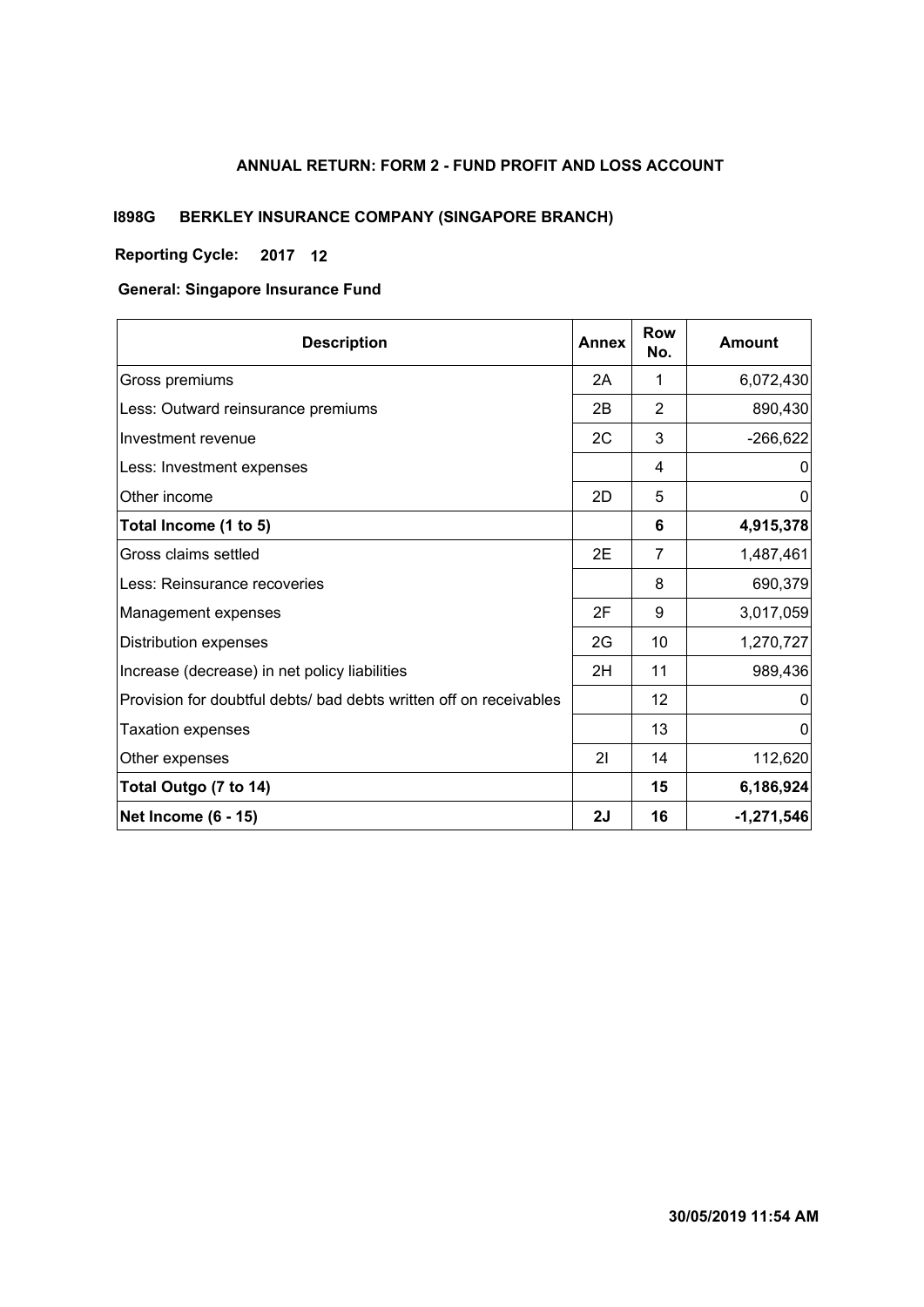### **ANNUAL RETURN: FORM 2 - FUND PROFIT AND LOSS ACCOUNT**

# **I898G BERKLEY INSURANCE COMPANY (SINGAPORE BRANCH)**

# **Reporting Cycle: 12 2017**

# **General: Offshore Insurance Fund**

| <b>Description</b>                                                 | <b>Annex</b> | <b>Row</b><br>No. | <b>Amount</b> |
|--------------------------------------------------------------------|--------------|-------------------|---------------|
| Gross premiums                                                     | 2A           | 1                 | 26,565,566    |
| Less: Outward reinsurance premiums                                 | 2B           | 2                 | 5,297,274     |
| Investment revenue                                                 | 2C           | 3                 | $-2,327,831$  |
| Less: Investment expenses                                          |              | 4                 | 4,980         |
| Other income                                                       | 2D           | 5                 | 0             |
| Total Income (1 to 5)                                              |              | 6                 | 18,935,481    |
| Gross claims settled                                               | 2E           | 7                 | 6,994,761     |
| Less: Reinsurance recoveries                                       |              | 8                 | 2,391,220     |
| Management expenses                                                | 2F           | 9                 | 8,535,122     |
| Distribution expenses                                              | 2G           | 10                | 5,318,431     |
| Increase (decrease) in net policy liabilities                      | 2H           | 11                | 5,155,956     |
| Provision for doubtful debts/ bad debts written off on receivables |              | 12                | 0             |
| <b>Taxation expenses</b>                                           |              | 13                | 0             |
| Other expenses                                                     | 21           | 14                | 1,394,337     |
| Total Outgo (7 to 14)                                              |              | 15                | 25,007,387    |
| <b>Net Income (6 - 15)</b>                                         | 2J           | 16                | $-6,071,906$  |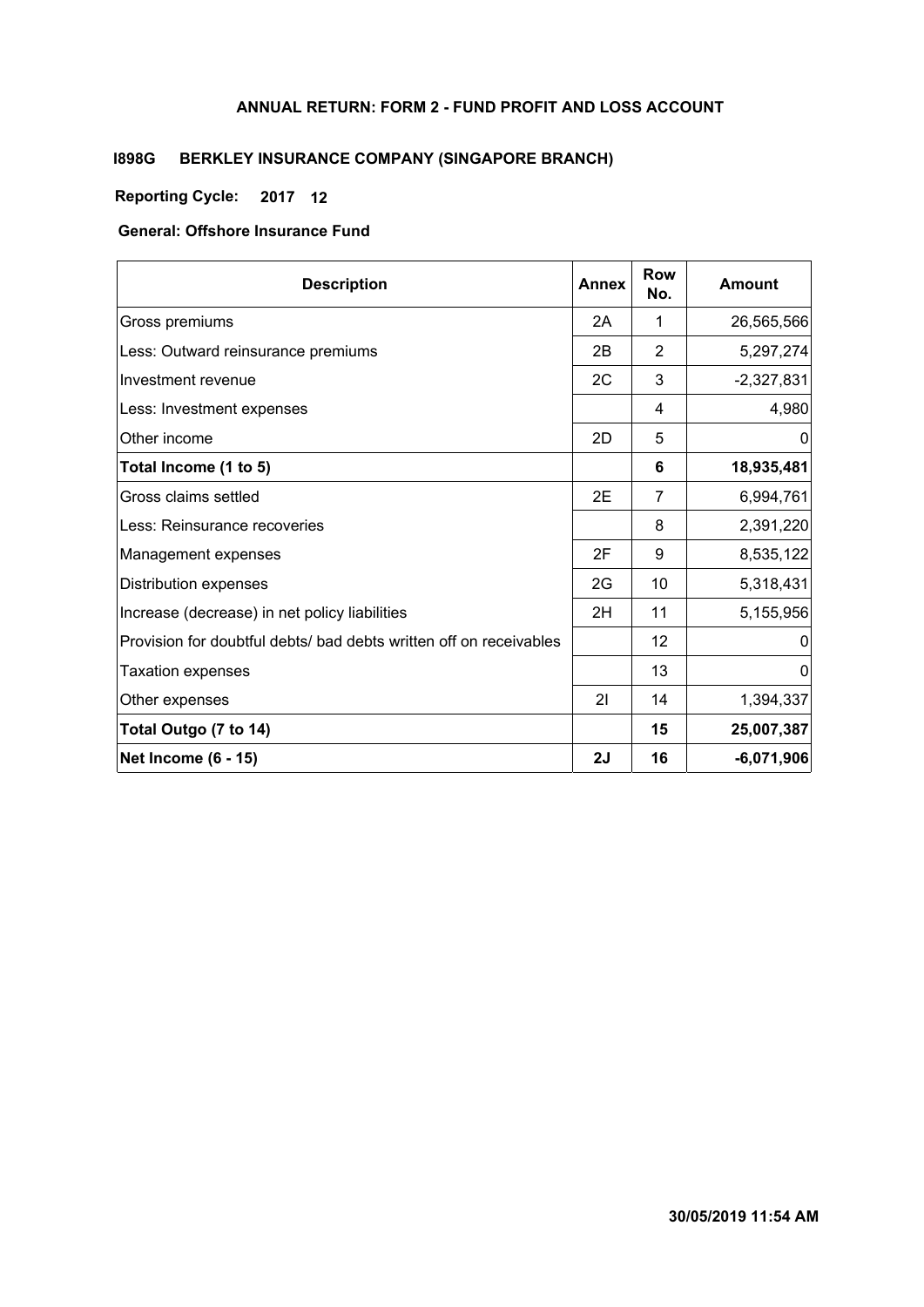#### **ANNUAL RETURN: ANNEX 2B - OUTWARD REINSURANCE PREMIUMS**

# **I898G BERKLEY INSURANCE COMPANY (SINGAPORE BRANCH)**

# **Reporting Cycle: 201712**

# **General: Singapore Insurance Fund**

| <b>Description</b>                                                                                          | Row No. | <b>Amount</b> |
|-------------------------------------------------------------------------------------------------------------|---------|---------------|
| Licensed insurer / foreign insurer under the foreign insurer<br>scheme                                      |         |               |
| Authorised reinsurer / related corporation / head office / branch<br>of head office of the licensed insurer | 2       | $-247,625$    |
| Unlicensed reinsurer                                                                                        | 3       | 1,138,055     |
| Total $(1 to 3)$ = Row 2 of Form 2                                                                          | 4       | 890,430       |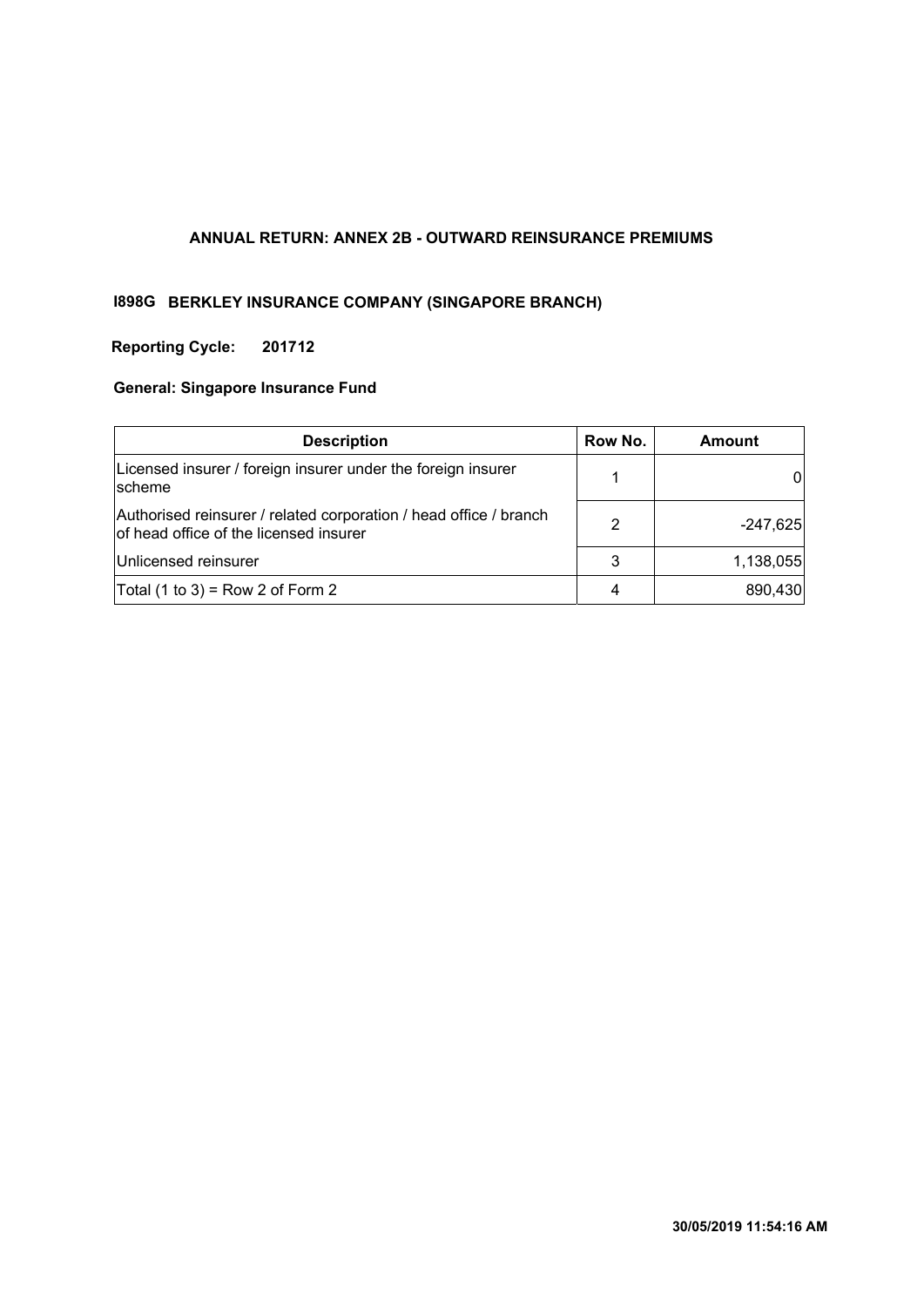# **ANNUAL RETURN: ANNEX 2B - OUTWARD REINSURANCE PREMIUMS**

# **I898G BERKLEY INSURANCE COMPANY (SINGAPORE BRANCH)**

# **Reporting Cycle: 201712**

#### **General: Offshore Insurance Fund**

| <b>Description</b>                                                                                          | Row No. | <b>Amount</b> |
|-------------------------------------------------------------------------------------------------------------|---------|---------------|
| Licensed insurer / foreign insurer under the foreign insurer<br><b>Ischeme</b>                              |         |               |
| Authorised reinsurer / related corporation / head office / branch<br>of head office of the licensed insurer | 2       | $-200,159$    |
| Unlicensed reinsurer                                                                                        | 3       | 5,497,433     |
| Total $(1 to 3)$ = Row 2 of Form 2                                                                          | 4       | 5,297,274     |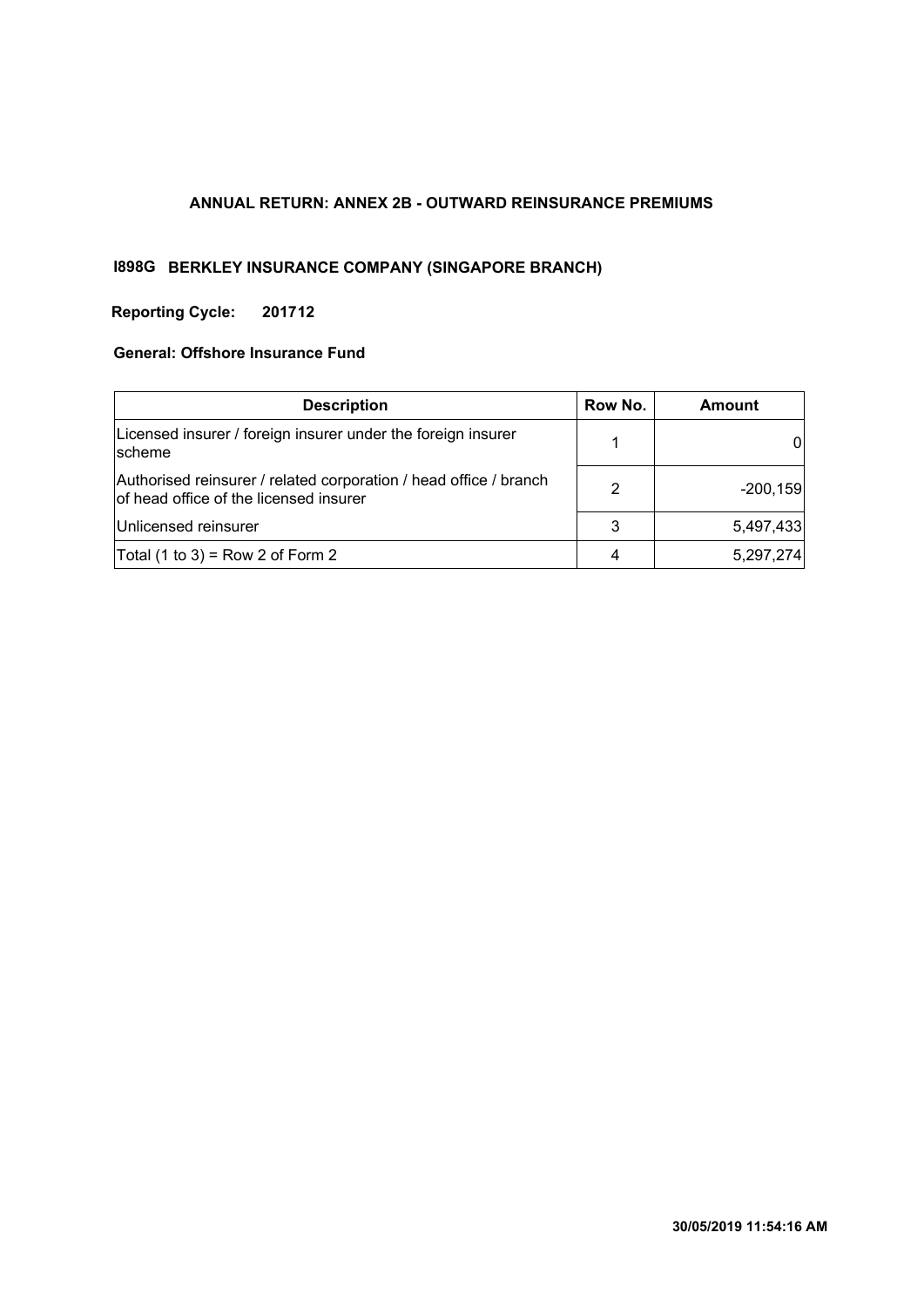#### **ANNUAL RETURN: ANNEX 2C - INVESTMENT REVENUE**

#### **I898G BERKLEY INSURANCE COMPANY (SINGAPORE BRANCH)**

#### **201712 Reporting Cycle:**

#### **General: Singapore Insurance Fund**

| <b>Description</b>               | Row No. | Interest /<br><b>Dividend / Rental</b><br><b>Income</b> | <b>Realised Gains</b><br>(Losses) From<br><b>Last Reported</b><br>Value / Write-<br>backs (Write-offs) | <b>Unrealised</b><br><b>Changes From</b><br><b>Last Reported</b><br>Value | <b>Amount</b> |
|----------------------------------|---------|---------------------------------------------------------|--------------------------------------------------------------------------------------------------------|---------------------------------------------------------------------------|---------------|
| Equity securities                |         |                                                         |                                                                                                        |                                                                           |               |
| Debt securities                  | 2       | 104,361                                                 |                                                                                                        | $-355,721$                                                                | $-251,360$    |
| Land and Buildings               | 3       | 0                                                       |                                                                                                        |                                                                           |               |
| lLoans                           | 4       | 0                                                       |                                                                                                        | 0                                                                         | O             |
| Cash and deposits                | 5       | $-15,262$                                               |                                                                                                        |                                                                           | $-15,262$     |
| <b>Other invested assets</b>     | 6       | $\Omega$                                                | n                                                                                                      | 0                                                                         |               |
| Total (1 to 6) = Row 3 of Form 2 |         |                                                         |                                                                                                        |                                                                           | $-266,622$    |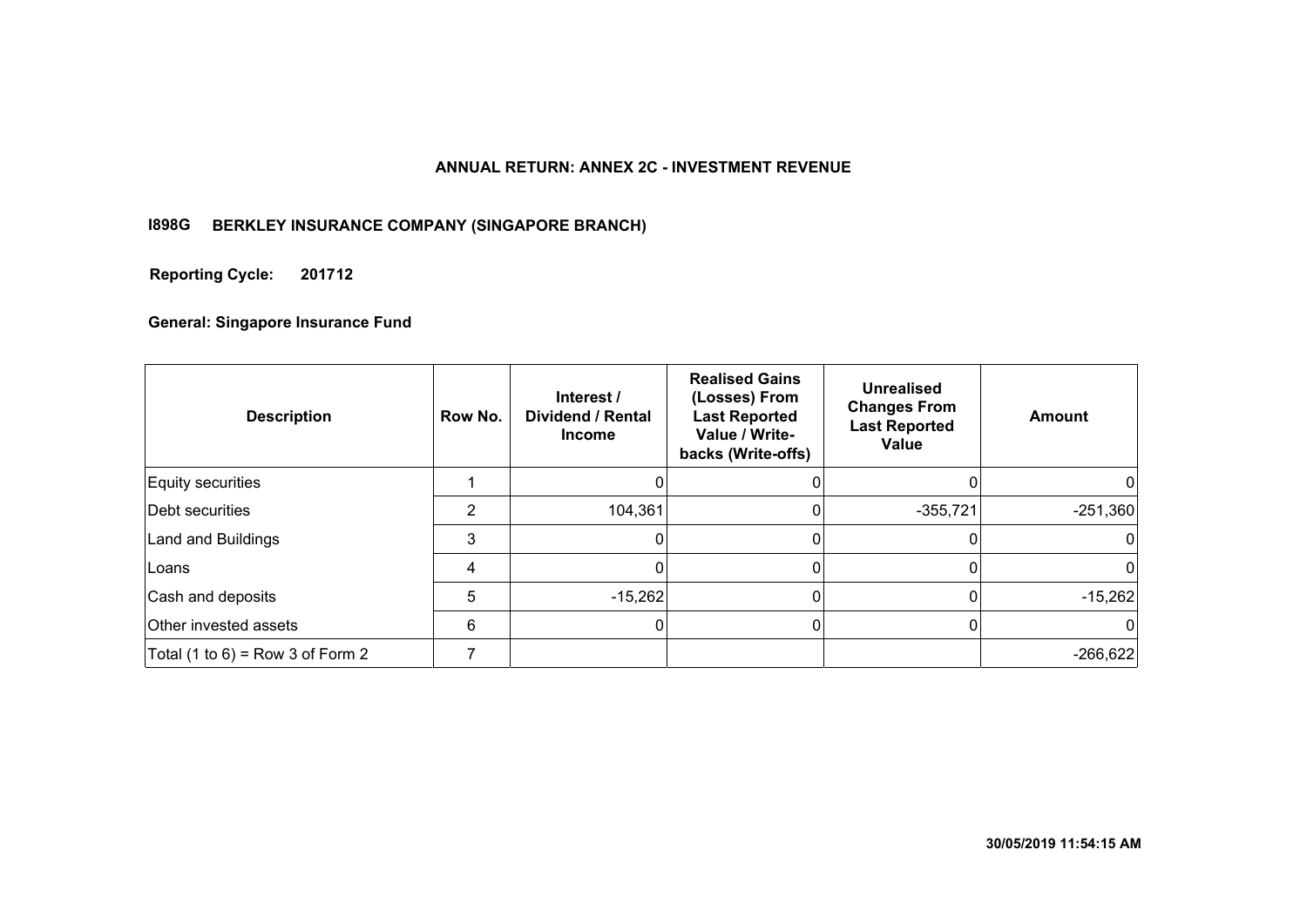#### **ANNUAL RETURN: ANNEX 2C - INVESTMENT REVENUE**

#### **I898G BERKLEY INSURANCE COMPANY (SINGAPORE BRANCH)**

#### **201712 Reporting Cycle:**

# **General: Offshore Insurance Fund**

| <b>Description</b>               | Row No. | Interest /<br><b>Dividend / Rental</b><br><b>Income</b> | <b>Realised Gains</b><br>(Losses) From<br><b>Last Reported</b><br>Value / Write-<br>backs (Write-offs) | <b>Unrealised</b><br><b>Changes From</b><br><b>Last Reported</b><br>Value | <b>Amount</b> |
|----------------------------------|---------|---------------------------------------------------------|--------------------------------------------------------------------------------------------------------|---------------------------------------------------------------------------|---------------|
| Equity securities                |         |                                                         |                                                                                                        |                                                                           |               |
| Debt securities                  | 2       | 686,331                                                 |                                                                                                        | $-3,171,360$                                                              | $-2,485,029$  |
| Land and Buildings               | 3       |                                                         |                                                                                                        |                                                                           |               |
| <b>Loans</b>                     | 4       |                                                         |                                                                                                        |                                                                           | $^{(1)}$      |
| Cash and deposits                | 5       | 157,198                                                 |                                                                                                        |                                                                           | 157,198       |
| Other invested assets            | 6       |                                                         |                                                                                                        |                                                                           | $^{(1)}$      |
| Total (1 to 6) = Row 3 of Form 2 |         |                                                         |                                                                                                        |                                                                           | $-2,327,831$  |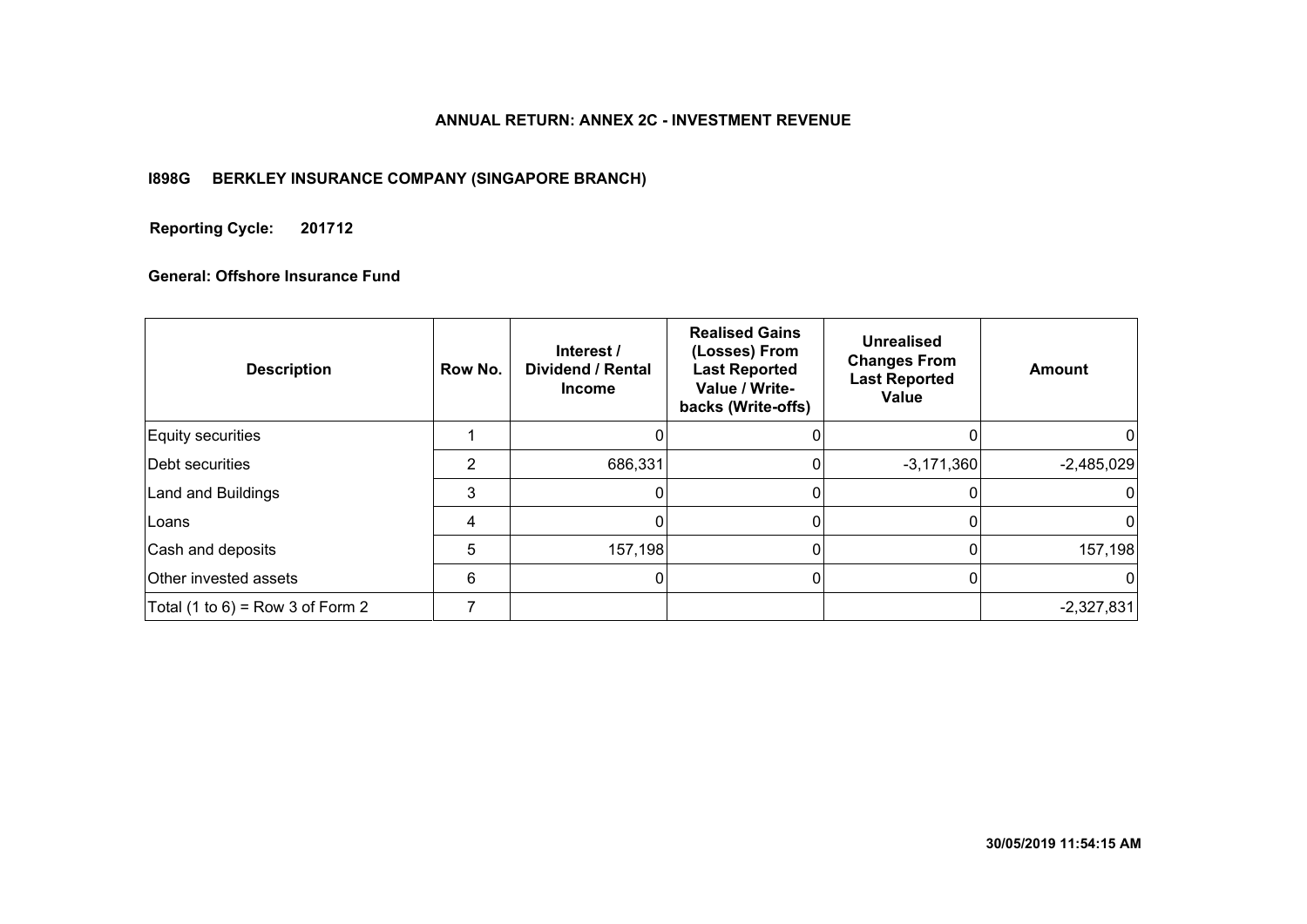# **ANNUAL RETURN: ANNEX 2D - BREAKDOWN OF OTHER INCOME**

# **I898G BERKLEY INSURANCE COMPANY (SINGAPORE BRANCH)**

**Reporting Cycle: 201712**

**General: Singapore Insurance Fund**

| <b>Description</b>        | Row No. | Amount |
|---------------------------|---------|--------|
|                           |         |        |
| $Total = Row 5 of Form 2$ | 26      |        |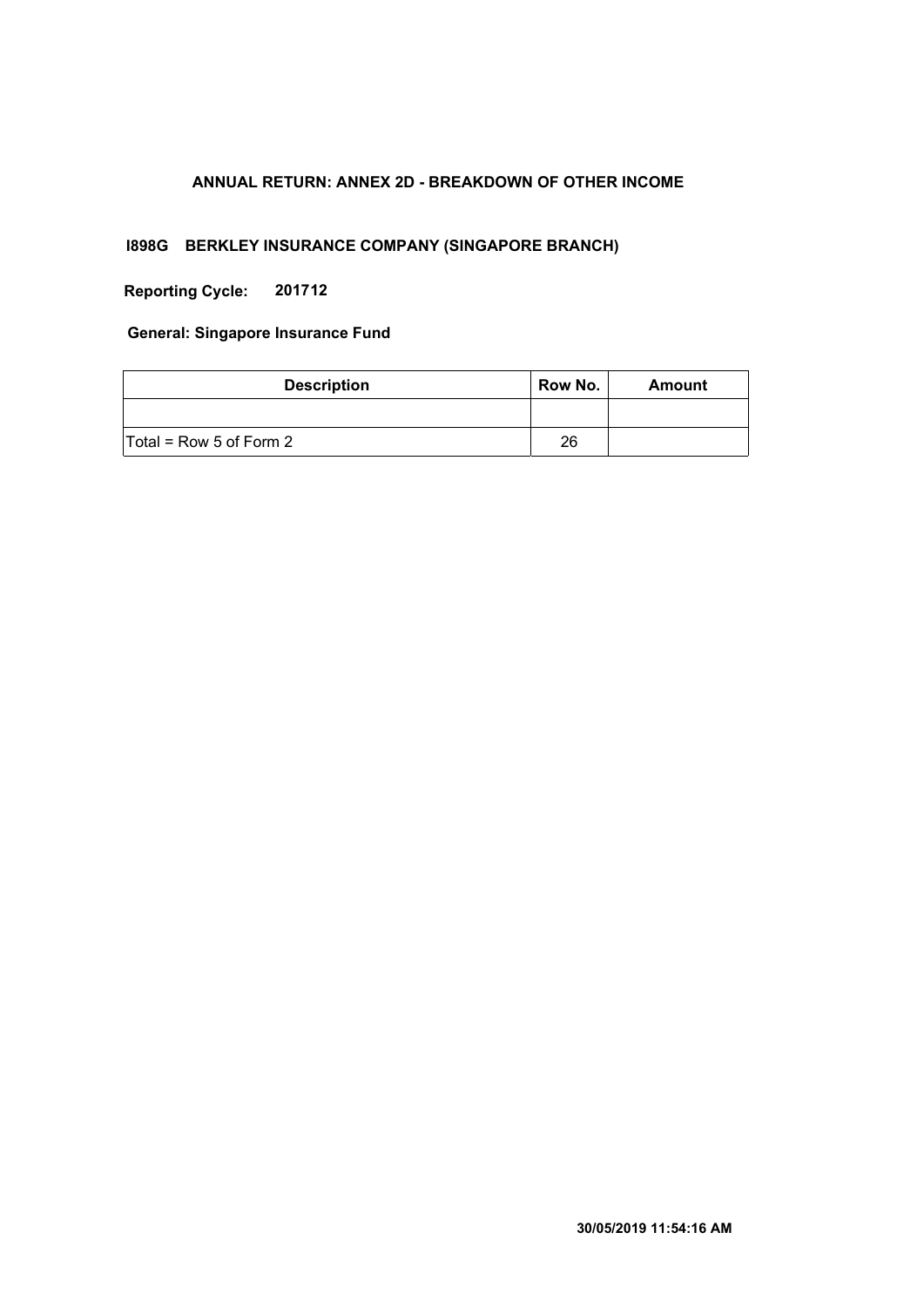# **ANNUAL RETURN: ANNEX 2D - BREAKDOWN OF OTHER INCOME**

# **I898G BERKLEY INSURANCE COMPANY (SINGAPORE BRANCH)**

**Reporting Cycle: 201712**

# **General: Offshore Insurance Fund**

| <b>Description</b>        | Row No. | Amount |
|---------------------------|---------|--------|
|                           |         |        |
| $Total = Row 5 of Form 2$ | 26      |        |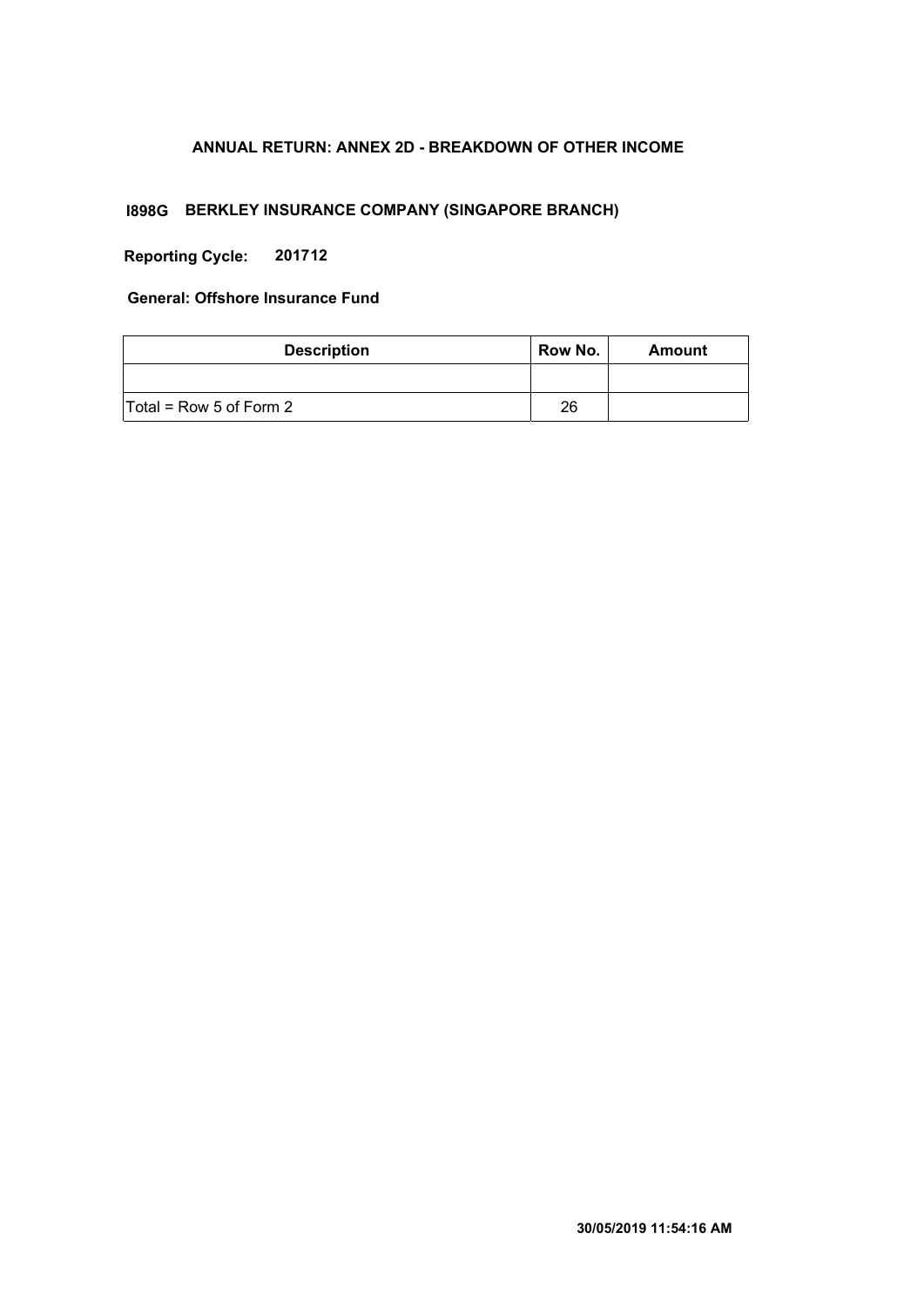# **ANNUAL RETURN: ANNEX 2F - MANAGEMENT EXPENSES**

# **I898G BERKLEY INSURANCE COMPANY (SINGAPORE BRANCH)**

# **Reporting Cycle: 201712**

# **General: Singapore Insurance Fund**

| <b>Description</b>                    | Row No.        | <b>Amount</b> |  |  |
|---------------------------------------|----------------|---------------|--|--|
| Staff salaries & expenses             | 1              | 1,911,432     |  |  |
| Office rent                           | $\overline{2}$ | 137,981       |  |  |
| Head office / parent company expenses | 3              | 0             |  |  |
| Directors' fees                       | 4              | 0             |  |  |
| Audit fees                            | 5              | 20,440        |  |  |
| Managing agent's fees                 | 6              | 0             |  |  |
| Repairs and maintenance               | $\overline{7}$ | $-964$        |  |  |
| Public utilities                      | 8              | 1,787         |  |  |
| Printing, stationery and periodicals  | 9              | 8,410         |  |  |
| Postage, telephone and telex charges  | 10             | 33,378        |  |  |
| Computer charges                      | 11             | 0             |  |  |
| Hire of office equipment              | 12             | 0             |  |  |
| Licence and association fees          | 13             | 19,705        |  |  |
| Advertising and subscriptions         | 14             | 24,989        |  |  |
| Entertainment                         | 15             | 40,288        |  |  |
| <b>Travelling expenses</b>            | 16             | 0             |  |  |
| Health& non health insurance costs    | $\mathbf{1}$   | 125,852       |  |  |
| Trainings                             | $\overline{2}$ | 2,640         |  |  |
| Recruitment                           | 3              | 1,331         |  |  |
| <b>Bank charges</b>                   | 4              | 1,599         |  |  |
| Software maintenance contracts        | 5              | 96,276        |  |  |
| Management fees expense               | 6              | 453,572       |  |  |
| Professional& tax services fees       | $\overline{7}$ | 132,698       |  |  |
| Miscellaneous expenses                | 8              | 3,969         |  |  |
| Ceding fees                           | 9              | 1,676         |  |  |
| Total = Row 9 of Form 2               | 27             | 3,017,059     |  |  |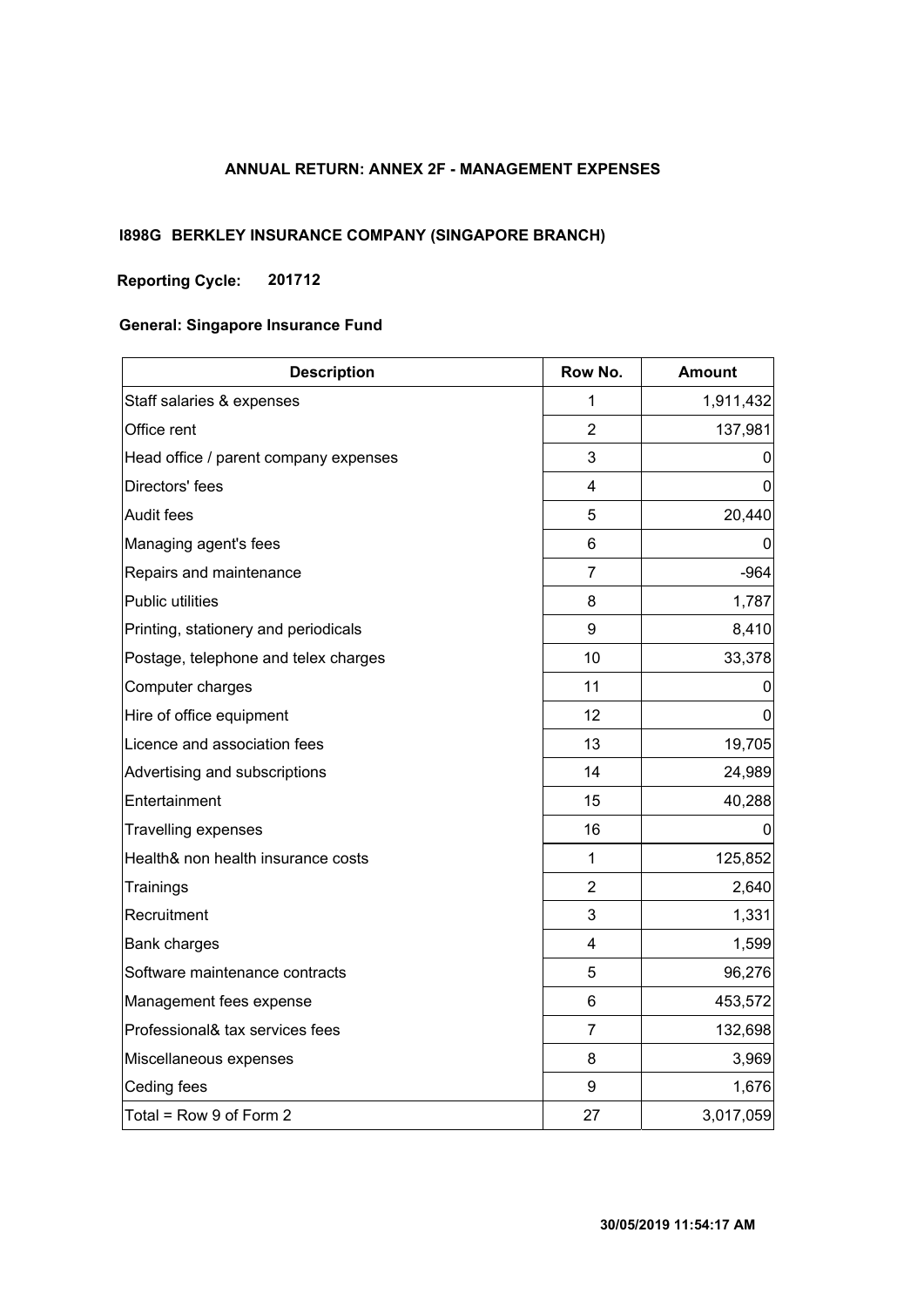# **ANNUAL RETURN: ANNEX 2F - MANAGEMENT EXPENSES**

# **I898G BERKLEY INSURANCE COMPANY (SINGAPORE BRANCH)**

# **Reporting Cycle: 201712**

#### **General: Offshore Insurance Fund**

| <b>Description</b>                    | Row No.        | <b>Amount</b> |
|---------------------------------------|----------------|---------------|
| Staff salaries & expenses             | 1              | 4,680,658     |
| Office rent                           | 2              | 393,003       |
| Head office / parent company expenses | 3              | 0             |
| Directors' fees                       | 4              | 0             |
| <b>Audit fees</b>                     | 5              | 60,307        |
| Managing agent's fees                 | 6              | 0             |
| Repairs and maintenance               | 7              | 15,291        |
| Public utilities                      | 8              | 5,233         |
| Printing, stationery and periodicals  | 9              | 24,527        |
| Postage, telephone and telex charges  | 10             | 83,212        |
| Computer charges                      | 11             | 0             |
| Hire of office equipment              | 12             | 0             |
| Licence and association fees          | 13             | 59,418        |
| Advertising and subscriptions         | 14             | 59,237        |
| Entertainment                         | 15             | 98,141        |
| <b>Travelling expenses</b>            | 16             | 430,574       |
| Health& non health insurance costs    | $\mathbf 1$    | 255,446       |
| Trainings                             | $\overline{2}$ | 11,341        |
| Recruitment                           | 3              | 3,283         |
| <b>Bank charges</b>                   | $\overline{4}$ | 73,138        |
| Software maintenance contracts        | 5              | 295,353       |
| Management fees expense               | 6              | 1,580,657     |
| Professional& tax services fees       | $\overline{7}$ | 215,694       |
| Miscellaneous expenses                | 8              | 17,815        |
| Ceding fees                           | 9              | $-21,863$     |
| Depreciation                          | 10             | 194,657       |
| Total = Row 9 of Form 2               | 27             | 8,535,122     |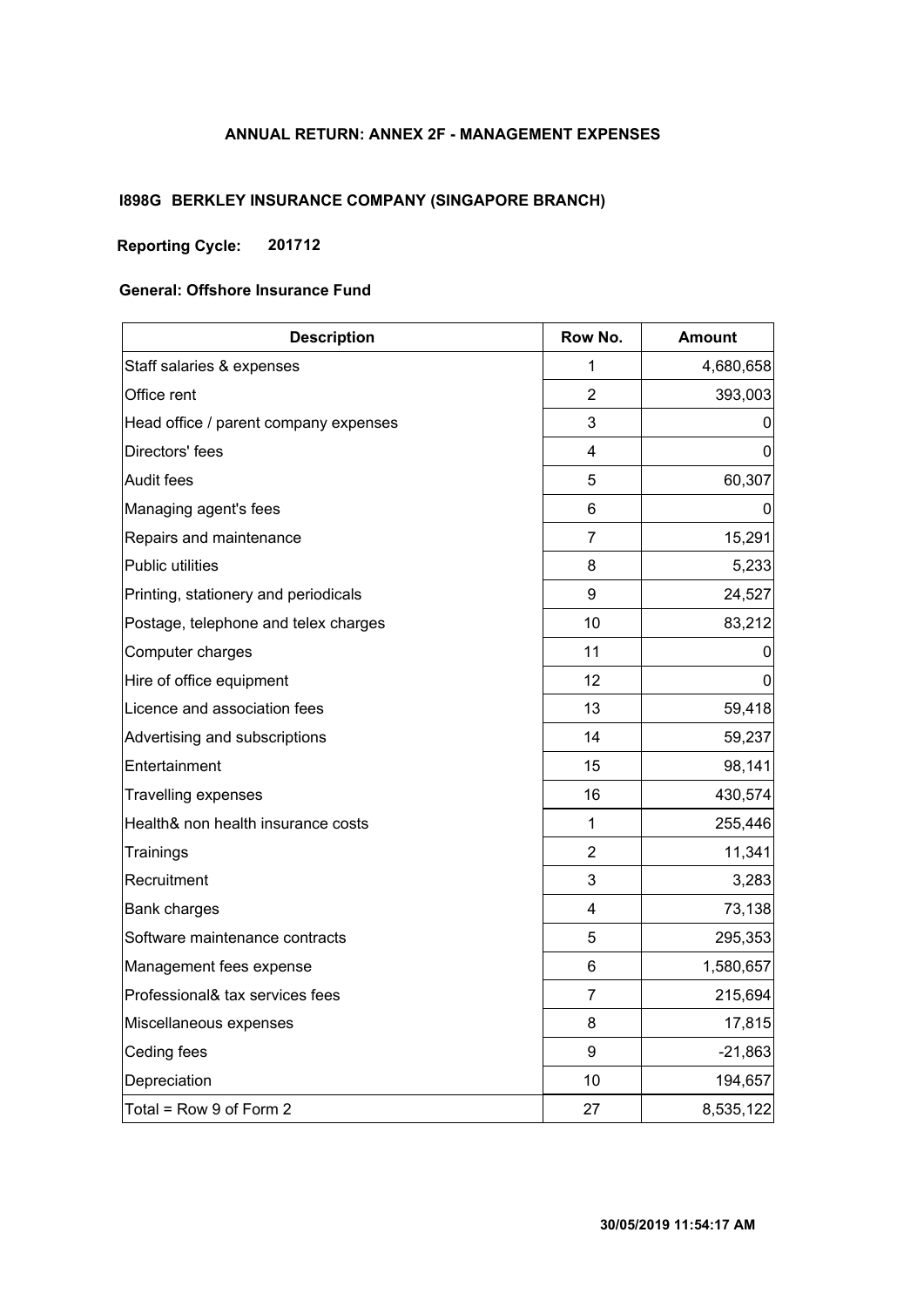# **ANNUAL RETURN: ANNEX 2I - BREAKDOWN OF OTHER EXPENSES**

### **I898G BERKLEY INSURANCE COMPANY (SINGAPORE BRANCH)**

#### **Reporting Cycle: 201712**

#### **General: Singapore Insurance Fund**

| <b>Description</b>                  | Row No. | Amount  |
|-------------------------------------|---------|---------|
| Net foreign currency exchange loss  |         | 112,620 |
| $\textsf{Total}$ = Row 14 of Form 2 | 26      | 112.620 |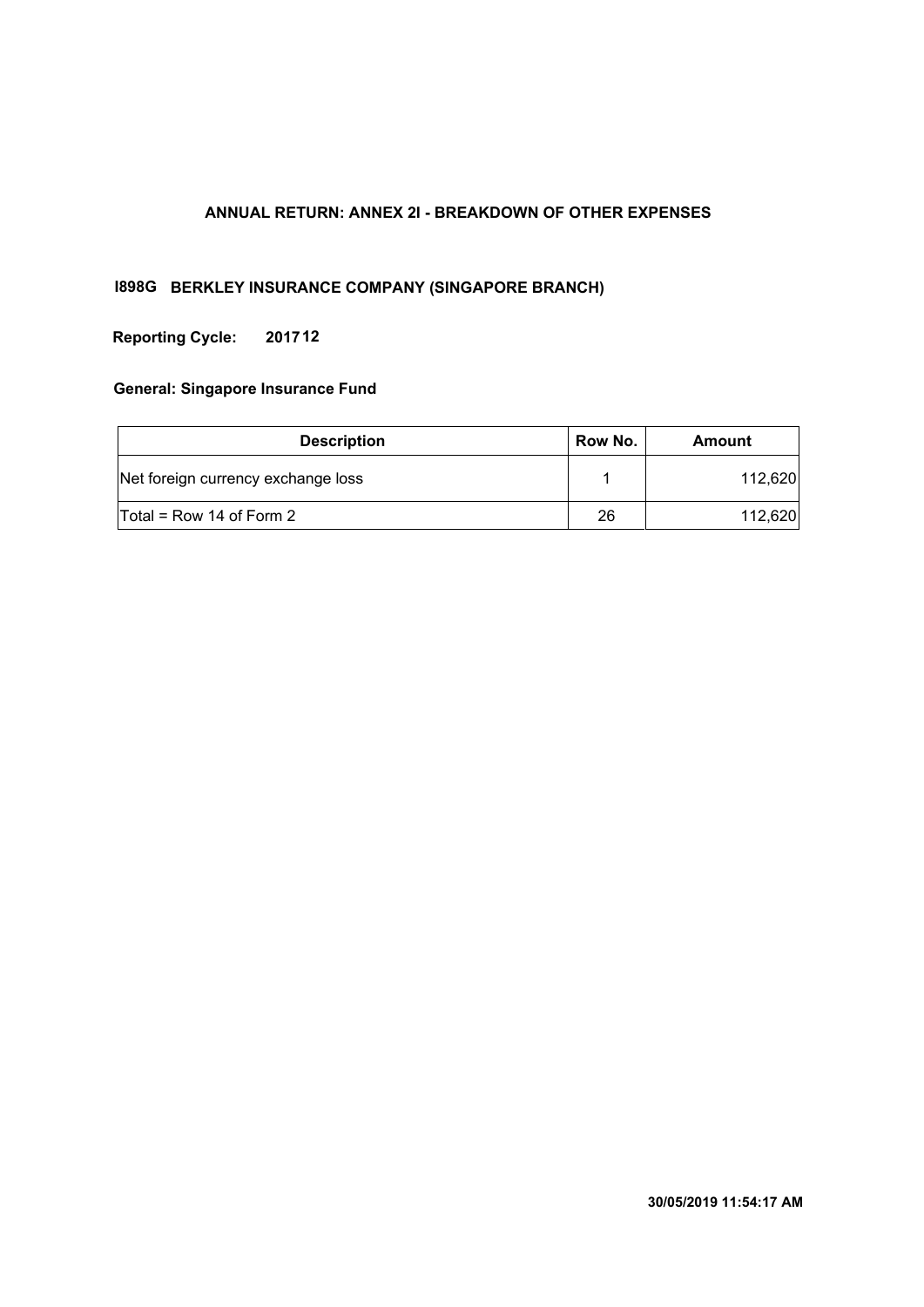### **ANNUAL RETURN: ANNEX 2I - BREAKDOWN OF OTHER EXPENSES**

### **I898G BERKLEY INSURANCE COMPANY (SINGAPORE BRANCH)**

#### **Reporting Cycle: 201712**

# **General: Offshore Insurance Fund**

| <b>Description</b>                  | Row No. | Amount    |  |  |  |
|-------------------------------------|---------|-----------|--|--|--|
| Net foreign currency exchange loss  |         | 1,394,337 |  |  |  |
| $\mathsf{Total}$ = Row 14 of Form 2 | 26      | 1,394,337 |  |  |  |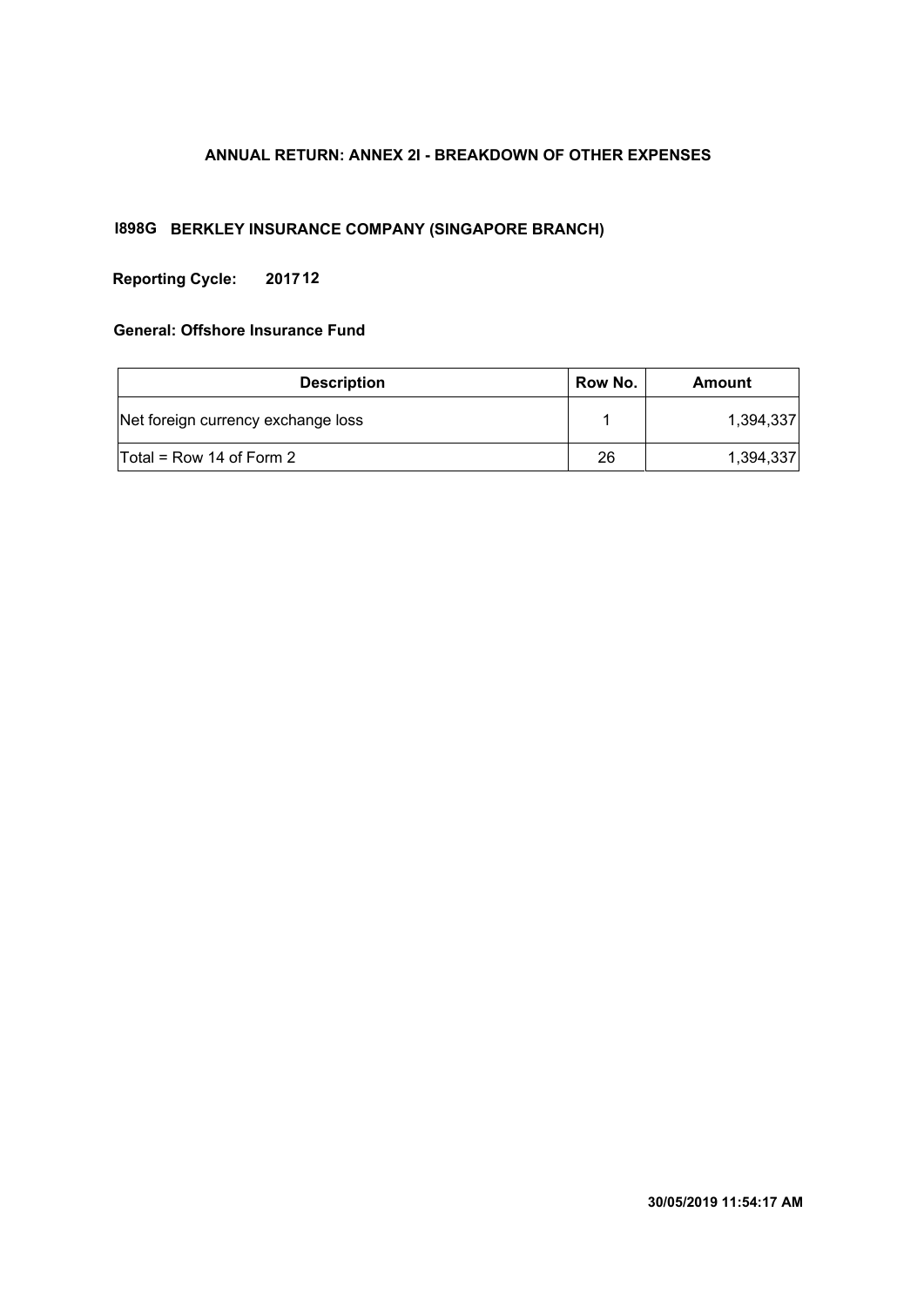### **ANNUAL RETURN: FORM 2 - ADDITIONAL INFORMATION**

# **I898G BERKLEY INSURANCE COMPANY (SINGAPORE BRANCH)**

**Reporting Cycle: 201712**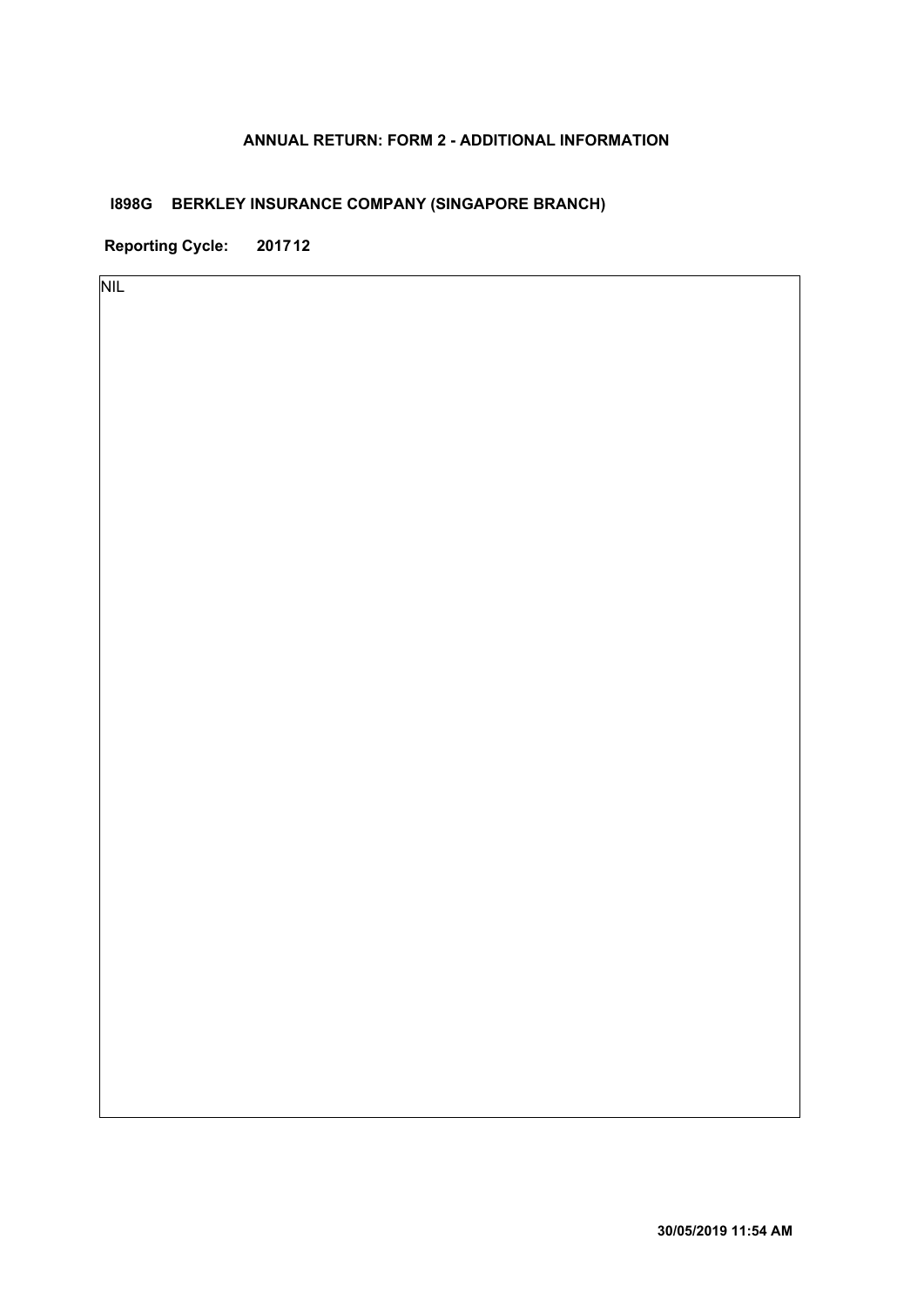**General: Singapore Insurance Fund**

# **I898G BERKLEY INSURANCE COMPANY (SINGAPORE BRANCH)**

**Reporting Cycle: 201712**

| <b>Description</b>                                    | Row<br>No.      | <b>Marine and</b><br>Aviation -<br>Cargo | <b>Marine and</b><br><b>Aviation -</b><br>Hull and<br>Liability | Fire      | <b>Motor</b> | <b>Work Injury</b><br>Compensati<br>on | Personal<br><b>Accident</b> | <b>Health</b> | Misc -<br><b>Public</b><br>Liability | Misc -<br><b>Bonds</b> | Misc -<br>Engineering<br>/ CAR / EAR | Misc -<br>Professiona<br>I Indemnity | Misc -<br>Credit /<br><b>Political</b><br><b>Risk</b> | Misc-<br><b>Others</b> | Misc - Sub-<br><b>Total</b> | <b>Total</b> |
|-------------------------------------------------------|-----------------|------------------------------------------|-----------------------------------------------------------------|-----------|--------------|----------------------------------------|-----------------------------|---------------|--------------------------------------|------------------------|--------------------------------------|--------------------------------------|-------------------------------------------------------|------------------------|-----------------------------|--------------|
| <b>A. PREMIUMS</b>                                    |                 |                                          |                                                                 |           |              |                                        |                             |               |                                      |                        |                                      |                                      |                                                       |                        |                             |              |
| Gross premiums                                        |                 |                                          |                                                                 |           |              |                                        |                             |               |                                      |                        |                                      |                                      |                                                       |                        |                             |              |
| Direct business                                       | $\mathbf{1}$    | 44,151                                   | 306,215                                                         | 9,826     |              | 10,860                                 | 748,687                     |               | 336,890                              | 2,776                  |                                      | 1,574,885                            | <sup>0</sup>                                          | 22,312                 | 1,936,863                   | 3,056,602    |
| Reinsurance business accepted -                       |                 |                                          |                                                                 |           |              |                                        |                             |               |                                      |                        |                                      |                                      |                                                       |                        |                             |              |
| In Singapore                                          | $\overline{2}$  | 22,473                                   | 165,178                                                         | 1,078,836 | 381,151      | 204,032                                | 167,599                     |               | 116,508                              | 177,919                | 109,680                              | 438,827                              | $\Omega$                                              | 23,168                 | 866,102                     | 2,885,371    |
| From other ASEAN countries                            | 3               |                                          | $\Omega$                                                        | 61,852    | <sup>0</sup> |                                        | 3,349                       |               | $-5,313$                             | 6,900                  | 15,570                               | 8,008                                | $\Omega$                                              | 21,020                 | 46,185                      | 111,386      |
| From other countries                                  | $\overline{4}$  |                                          |                                                                 |           |              |                                        |                             |               |                                      |                        |                                      | 19,071                               | $\Omega$                                              |                        | 19,071                      | 19,071       |
| Total $(2 \text{ to } 4)$                             | 5               | 22,473                                   | 165,178                                                         | 1,140,688 | 381,151      | 204,032                                | 170,948                     |               | 111,195                              | 184,819                | 125,250                              | 465,906                              | $\Omega$                                              | 44,188                 | 931,358                     | 3,015,828    |
| Reinsurance business ceded -                          |                 |                                          |                                                                 |           |              |                                        |                             |               |                                      |                        |                                      |                                      |                                                       |                        |                             |              |
| In Singapore                                          | 6               |                                          |                                                                 | 2,001     |              |                                        |                             |               |                                      |                        |                                      |                                      |                                                       |                        |                             | 2,001        |
| To other ASEAN countries                              | $\overline{7}$  |                                          |                                                                 |           |              |                                        |                             |               |                                      |                        |                                      |                                      | $\Omega$                                              |                        |                             | $\mathbf 0$  |
| To other countries                                    | 8               | 39,859                                   | 236,295                                                         | 35,005    | 17,437       | 11,344                                 | 152,849                     |               | 47,704                               | $-52,817$              | 159,208                              | 234,005                              | $\Omega$                                              | 7,540                  | 395,640                     | 888,429      |
| Total $(6 to 8)$                                      | 9               | 39,859                                   | 236,295                                                         | 37,006    | 17,437       | 11,344                                 | 152,849                     |               | 47,704                               | $-52,817$              | 159,208                              | 234,005                              | $\Omega$                                              | 7,540                  | 395,640                     | 890,430      |
| Net premiums written $(1 + 5 - 9)$                    | 10 <sup>°</sup> | 26,765                                   | 235,098                                                         | 1,113,508 | 363,714      | 203,548                                | 766,786                     |               | 400,381                              | 240,412                | $-33,958$                            | 1,806,786                            | $\Omega$                                              | 58,960                 | 2,472,581                   | 5,182,000    |
| Premium liabilities at beginning of period            | 11              | 65,360                                   | 49,554                                                          | 439,646   | 58,024       | 87,220                                 | 395,490                     |               | 97,480                               | 145,125                | 75,972                               | 327,976                              | $\Omega$                                              |                        | 646,553                     | 1,741,847    |
| Premium liabilities at end of period                  | 12              | 30,603                                   | 68,070                                                          | 359,747   | 3,648        | 137,283                                | 269,665                     |               | 145,241                              | 98,365                 | 36,626                               | 632,949                              | $\Omega$                                              | 23,748                 | 936,929                     | 1,805,945    |
| Premiums earned during the period<br>$(10 + 11 - 12)$ | 13              | 61,522                                   | 216,582                                                         | 1,193,407 | 418,090      | 153,485                                | 892,611                     |               | 352,620                              | 287,172                | 5,388                                | 1,501,813                            |                                                       | 35,212                 | 2,182,205                   | 5,117,902    |
| <b>B. CLAIMS</b>                                      |                 |                                          |                                                                 |           |              |                                        |                             |               |                                      |                        |                                      |                                      |                                                       |                        |                             |              |
| Gross claims settled                                  |                 |                                          |                                                                 |           |              |                                        |                             |               |                                      |                        |                                      |                                      |                                                       |                        |                             |              |
| Direct business                                       | 14              | 2,397                                    | 2,953                                                           |           |              |                                        | 182,733                     |               | 5,420                                |                        |                                      |                                      |                                                       |                        | 5,420                       | 193,503      |
| Reinsurance business accepted -                       |                 |                                          |                                                                 |           |              |                                        |                             |               |                                      |                        |                                      |                                      |                                                       |                        |                             |              |
| In Singapore                                          | 15              | $-98,484$                                | 320,253                                                         | 804,344   | 33,328       | 88,204                                 | 323,356                     |               | 101,198                              | $-344,710$             | 101,475                              | $\Omega$                             | $\Omega$                                              |                        | $-142,037$                  | 1,328,964    |
| From other ASEAN countries                            | 16              |                                          |                                                                 | $-43,151$ | 8,713        |                                        | $-568$                      |               |                                      |                        |                                      | $\Omega$                             | $\Omega$                                              |                        |                             | $-35,006$    |
| From other countries                                  | 17              |                                          |                                                                 |           |              |                                        |                             |               |                                      |                        |                                      | $\mathbf{0}$                         | $\Omega$                                              |                        |                             | 0            |
| Total (15 to 17)                                      | 18              | $-98,484$                                | 320,253                                                         | 761,193   | 42,041       | 88,204                                 | 322,788                     |               | 101,198                              | $-344,710$             | 101,475                              | $\Omega$                             | $\Omega$                                              |                        | $-142,037$                  | 1,293,958    |
| Recoveries from reinsurance<br>business ceded -       |                 |                                          |                                                                 |           |              |                                        |                             |               |                                      |                        |                                      |                                      |                                                       |                        |                             |              |
| In Singapore                                          | 19              | $\Omega$                                 | $\Omega$                                                        | 0         | 0            | $\Omega$                               |                             |               |                                      | 0                      | $\Omega$                             | 0                                    | $\Omega$                                              |                        |                             | 0            |
| To other ASEAN countries                              | 20              |                                          |                                                                 |           |              |                                        |                             | $\Omega$      |                                      |                        |                                      | $\mathbf 0$                          | $\Omega$                                              |                        |                             | $\mathbf 0$  |
| To other countries                                    | 21              | 4,587                                    | 23,744                                                          | 473,231   | 6,970        | 52,853                                 | 17,443                      | $\Omega$      | 32,537                               | 47,701                 | 31,313                               | $\Omega$                             |                                                       |                        | 111,551                     | 690,379      |
| Total (19 to 21)                                      | 22              | 4,587                                    | 23,744                                                          | 473,231   | 6,970        | 52,853                                 | 17,443                      |               | 32,537                               | 47,701                 | 31,313                               | $\mathbf 0$                          | $\Omega$                                              |                        | 111,551                     | 690,379      |
| Net claims settled $(14 + 18 - 22)$                   | 23              | $-100,674$                               | 299,462                                                         | 287,962   | 35,071       | 35,351                                 | 488,078                     |               | 74,081                               | $-392,411$             | 70,162                               |                                      | $\Omega$                                              |                        | $-248,168$                  | 797,082      |
| Claims liabilities at end of period                   | 24              | 32,941                                   | 175,111                                                         | 1,817,878 | 580,456      | 392,076                                | 399,695                     |               | 1,034,569                            | 800,831                | 160,967                              | 978,699                              | $\mathbf 0$                                           | 73,117                 | 3,048,183                   | 6,446,340    |
| Claims liabilities at beginning of period             | 25              | 62,857                                   | 28,622                                                          | 2,003,488 | 438,252      | 324,278                                | 844,700                     |               | 978,654                              | 421,687                | 333,252                              | 85,212                               | $\Omega$                                              |                        | 1,818,805                   | 5,521,002    |
| Net claims incurred $(23 + 24 - 25)$                  | 26              | $-130,590$                               | 445,951                                                         | 102,352   | 177,275      | 103,149                                | 43,073                      |               | 129,996                              | $-13,267$              | $-102,123$                           | 893,487                              | $\mathbf 0$                                           | 73,117                 | 981,210                     | 1,722,420    |
| <b>C. MANAGEMENT EXPENSES</b>                         |                 |                                          |                                                                 |           |              |                                        |                             |               |                                      |                        |                                      |                                      |                                                       |                        |                             |              |
| Management Expenses                                   | 27              | 33,102                                   | 234,209                                                         | 571,628   | 189,373      | 106,768                                | 456,917                     | $\Omega$      | 222,629                              | 93,206                 | 62,230                               | 1,013,957                            | $\Omega$                                              | 33,040                 | 1,425,062                   | 3,017,059    |
| <b>D. DISTRIBUTION EXPENSES</b>                       |                 |                                          |                                                                 |           |              |                                        |                             |               |                                      |                        |                                      |                                      |                                                       |                        |                             |              |
| Commissions                                           | 28              | 22,131                                   | 72,093                                                          | 335,423   | 9,191        | 49,820                                 | 239,845                     |               | 83,880                               | 47,969                 | 48,000                               | 395,711                              | $\Omega$                                              | 15,279                 | 590,839                     | 1,319,342    |
| Reinsurance commissions                               | 29              | 13,296                                   | 73,879                                                          | $-12,032$ |              | 523                                    | $-5,369$                    |               | 18 <sup>l</sup>                      | $-23,169$              | 1,467                                |                                      | <sup>0</sup>                                          |                        | $-21,684$                   | 48,615       |
| Net commissions incurred (28 - 29)                    | 30 <sup>°</sup> | 8,835                                    | $-1,786$                                                        | 347,455   | 9,189        | 49,297                                 | 245,214                     |               | 83,862                               | 71,138                 | 46,533                               | 395,711                              | $\mathbf 0$                                           | 15,279                 | 612,523                     | 1,270,727    |

**30/05/2019 11:54 AM**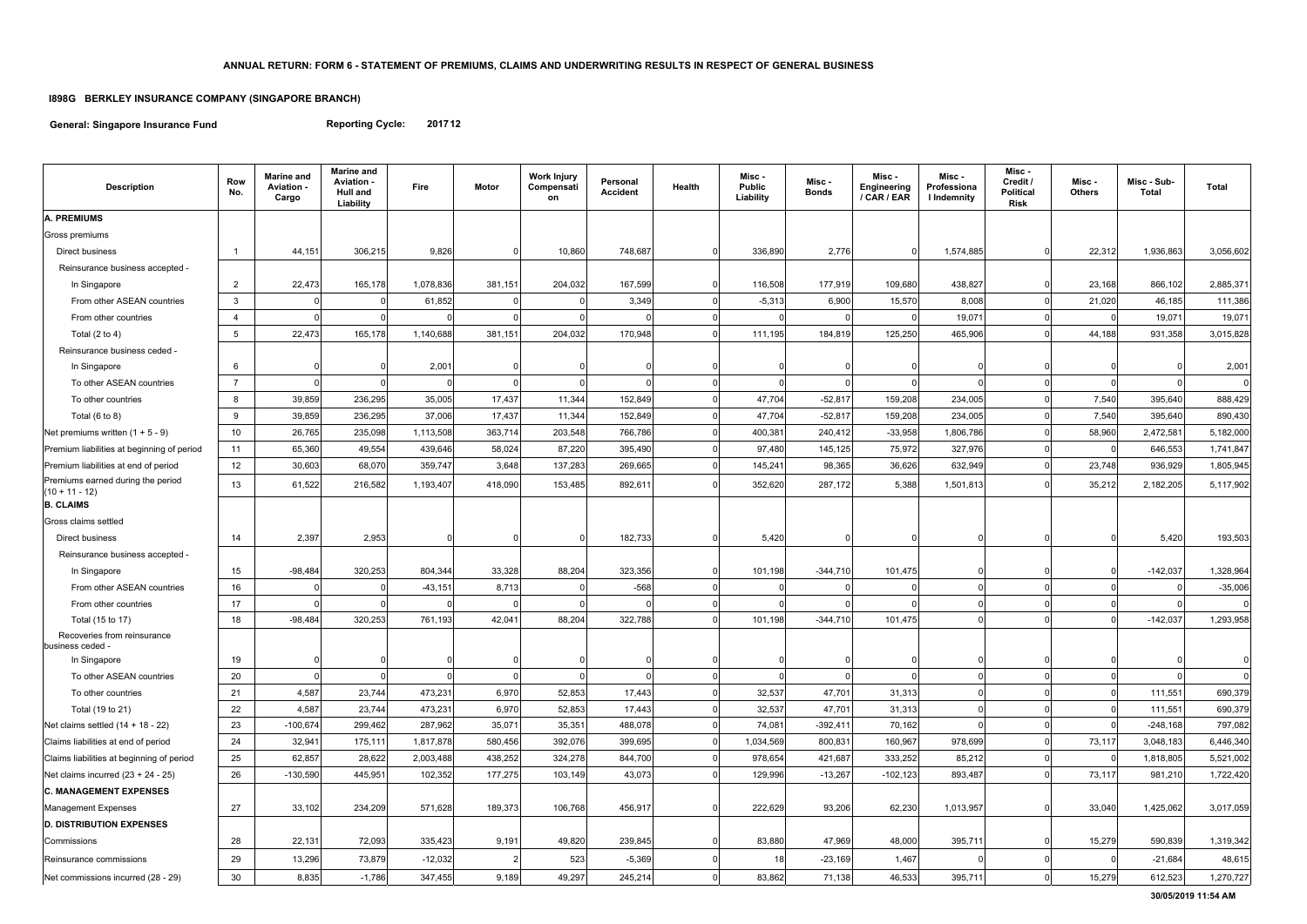| Other distribution expenses                            | 31 |          |            |           |           |            |           |           |          |          |            |           |            |              |
|--------------------------------------------------------|----|----------|------------|-----------|-----------|------------|-----------|-----------|----------|----------|------------|-----------|------------|--------------|
| <b>E. UNDERWRITING RESULTS</b>                         |    |          |            |           |           |            |           |           |          |          |            |           |            |              |
| Underwriting gain / (loss) (13 - 26 - 27<br>$-30 - 31$ | 32 | 150,175  | $-461.792$ | 171,972   | 42.253    | $-105,729$ | 147,407   | $-83,867$ | 136,095  | $-1,252$ | $-801,342$ | $-86,224$ | $-836,590$ | $-892,304$   |
| <b>F. NET INVESTMENT INCOME</b>                        | 33 | $-2,925$ | $-20,697$  | $-50,516$ | $-16,735$ | $-9,435$   | $-40,379$ | $-19,674$ | $-8,237$ | $-5,499$ | $-89,605$  | $-2,920$  | $-125,935$ | $-266,622$   |
| $ G.$ OPERATING RESULT $(32 + 33)$                     | 34 | 147,250  | $-482,489$ | 121,456   | 25,518    | $-115.164$ | 107,028   | -103,541  | 127,858  | $-6,751$ | $-890.947$ | -89.144   | $-962,525$ | $-1,158,926$ |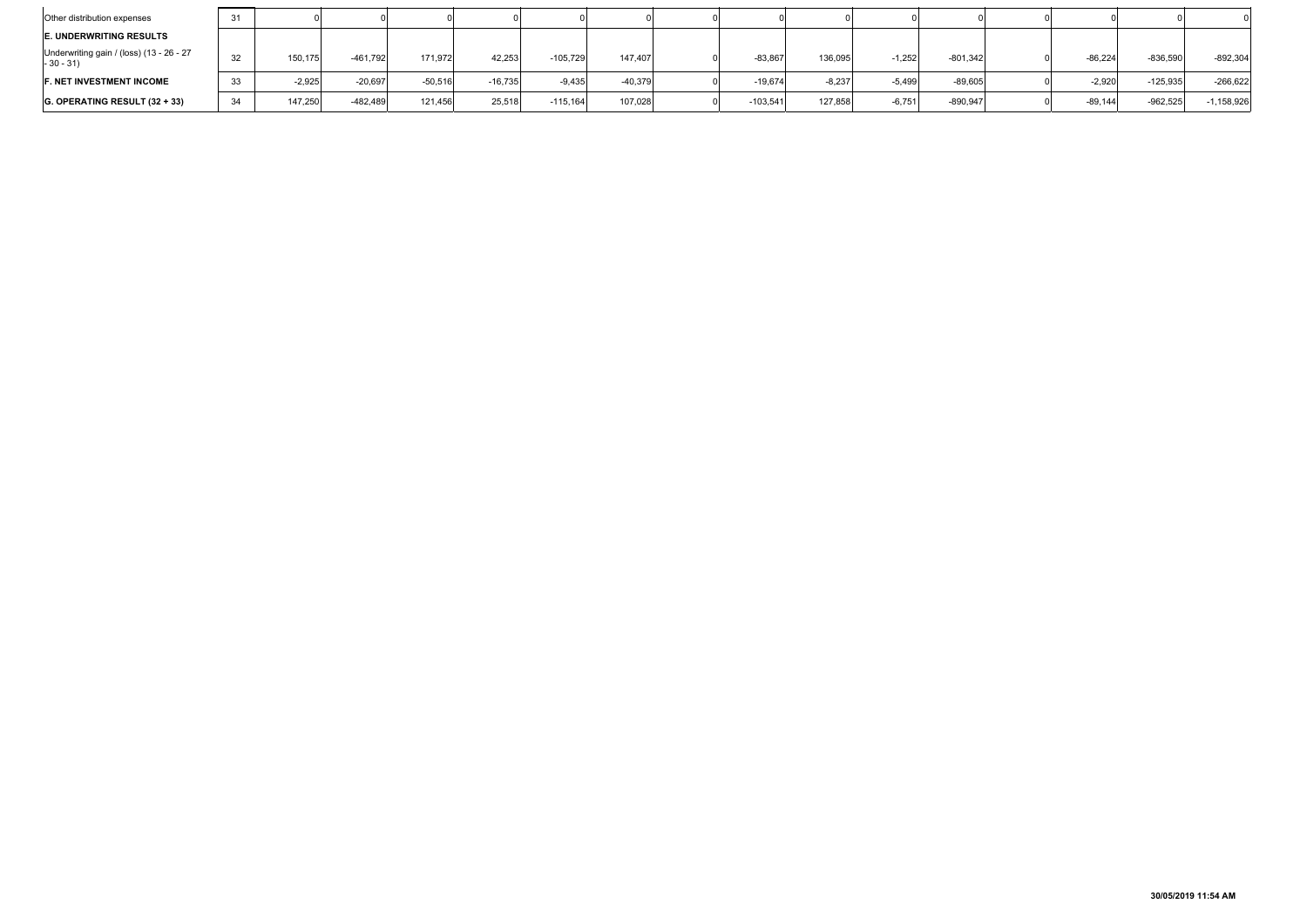#### **ANNUAL RETURN: FORM 6 - STATEMENT OF PREMIUMS, CLAIMS AND UNDERWRITING RESULTS IN RESPECT OF GENERAL BUSINESS**

# **I898G BERKLEY INSURANCE COMPANY (SINGAPORE BRANCH)**

#### **General: Offshore Insurance Fund**

**Reporting Cycle: 2017 12**

| <b>Description</b>                                  | <b>Row</b><br>No. | <b>Marine and</b><br>Aviation -<br>Cargo | <b>Marine and</b><br><b>Aviation - Hull</b><br>and Liability | <b>Property</b> | <b>Casualty and</b><br><b>Others</b> | Total      |
|-----------------------------------------------------|-------------------|------------------------------------------|--------------------------------------------------------------|-----------------|--------------------------------------|------------|
| <b>A. PREMIUMS</b>                                  |                   |                                          |                                                              |                 |                                      |            |
| Gross premiums                                      |                   |                                          |                                                              |                 |                                      |            |
| <b>Direct business</b>                              | 1                 | 731,138                                  | 30,634                                                       | 0               | 603,361                              | 1,365,133  |
| Reinsurance business accepted -                     |                   |                                          |                                                              |                 |                                      |            |
| In Singapore                                        | $\overline{2}$    | 72,194                                   | 64,715                                                       | 36,601          | 54,701                               | 228,211    |
| From other ASEAN countries                          | 3                 | 642,093                                  | 899,891                                                      | 4,351,565       | 3,080,819                            | 8,974,368  |
| From other countries                                | 4                 | 22,776                                   | 24,210                                                       | 7,114,971       | 8,835,897                            | 15,997,854 |
| Total $(2 to 4)$                                    | 5                 | 737,063                                  | 988,816                                                      | 11,503,137      | 11,971,417                           | 25,200,433 |
| Reinsurance business ceded -                        |                   |                                          |                                                              |                 |                                      |            |
| In Singapore                                        | 6                 | 0                                        | 0                                                            | 0               | 0                                    | 0          |
| To other ASEAN countries                            | $\overline{7}$    | n                                        | 0                                                            | 0               |                                      |            |
| To other countries                                  | 8                 | 813,954                                  | 623,786                                                      | 2,628,801       | 1,230,733                            | 5,297,274  |
| Total $(6 to 8)$                                    | 9                 | 813,954                                  | 623,786                                                      | 2,628,801       | 1,230,733                            | 5,297,274  |
| Net premiums written $(1 + 5 - 9)$                  | 10                | 654,247                                  | 395,664                                                      | 8,874,336       | 11,344,045                           | 21,268,292 |
| Premium liabilities at beginning<br>of period       | 11                | 354,693                                  | 371,242                                                      | 6,162,433       | 2,364,517                            | 9,252,885  |
| Premium liabilities at end of period                | 12                | 311,658                                  | 253,846                                                      | 6,450,907       | 2,880,533                            | 9,896,944  |
| Premiums earned during the<br>period (10 + 11 - 12) | 13                | 697,282                                  | 513,060                                                      | 8,585,862       | 10,828,029                           | 20,624,233 |
| <b>B. CLAIMS</b>                                    |                   |                                          |                                                              |                 |                                      |            |
| Gross claims settled                                |                   |                                          |                                                              |                 |                                      |            |
| Direct business                                     | 14                | 42,344                                   | $\mathbf 0$                                                  | 0               | $\Omega$                             | 42,344     |
| Reinsurance business accepted -                     |                   |                                          |                                                              |                 |                                      |            |
| In Singapore                                        | 15                | 397                                      | 16,916                                                       | 49,821          | $\Omega$                             | 67,134     |
| From other ASEAN countries                          | 16                | 92,345                                   | 137,595                                                      | 3,093,405       | 427,028                              | 3,750,373  |
| From other countries                                | 17                | 13,557                                   | $\Omega$                                                     | 1,409,720       | 1,711,633                            | 3,134,910  |
| Total (15 to 17)                                    | 18                | 106,299                                  | 154,511                                                      | 4,552,946       | 2,138,661                            | 6,952,417  |
| Recoveries from reinsurance                         |                   |                                          |                                                              |                 |                                      |            |
| business ceded - In Singapore                       | 19                | $\Omega$                                 | 0                                                            | $\Omega$        | $\Omega$                             | $\Omega$   |
| To other ASEAN countries                            | 20                | 0                                        | $\Omega$                                                     | $\Omega$        | $\Omega$                             |            |
| To other countries                                  | 21                | 45,724                                   | 35,386                                                       | 1,053,035       | 1,257,075                            | 2,391,220  |
| Total (19 to 21)                                    | 22                | 45,724                                   | 35,386                                                       | 1,053,035       | 1,257,075                            | 2,391,220  |
| Net claims settled $(14 + 18 - 22)$                 | 23                | 102,919                                  | 119,125                                                      | 3,499,911       | 881,586                              | 4,603,541  |
| Claims liabilities at end of period                 | 24                | 548,802                                  | 608,415                                                      | 14,924,288      | 28,401,360                           | 44,482,865 |
| Claims liabilities at beginning<br>of period        | 25                | 406,531                                  | 370,124                                                      | 13,760,068      | 25,434,245                           | 39,970,968 |
| Net claims incurred $(23 + 24 - 25)$                | 26                | 245,190                                  | 357,416                                                      | 4,664,131       | 3,848,701                            | 9,115,438  |
| <b>C. MANAGEMENT EXPENSES</b>                       |                   |                                          |                                                              |                 |                                      |            |
| <b>Management Expenses</b>                          | 27                | 471,711                                  | 327,534                                                      | 3,695,787       | 4,040,090                            | 8,535,122  |
| <b>D. DISTRIBUTION EXPENSES</b>                     |                   |                                          |                                                              |                 |                                      |            |
| Commissions                                         | 28                | 328,753                                  | 257,879                                                      | 2,843,394       | 2,510,277                            | 5,940,303  |
| Reinsurance commissions                             | 29                | 263,593                                  | 203,680                                                      | 27,871          | 126,728                              | 621,872    |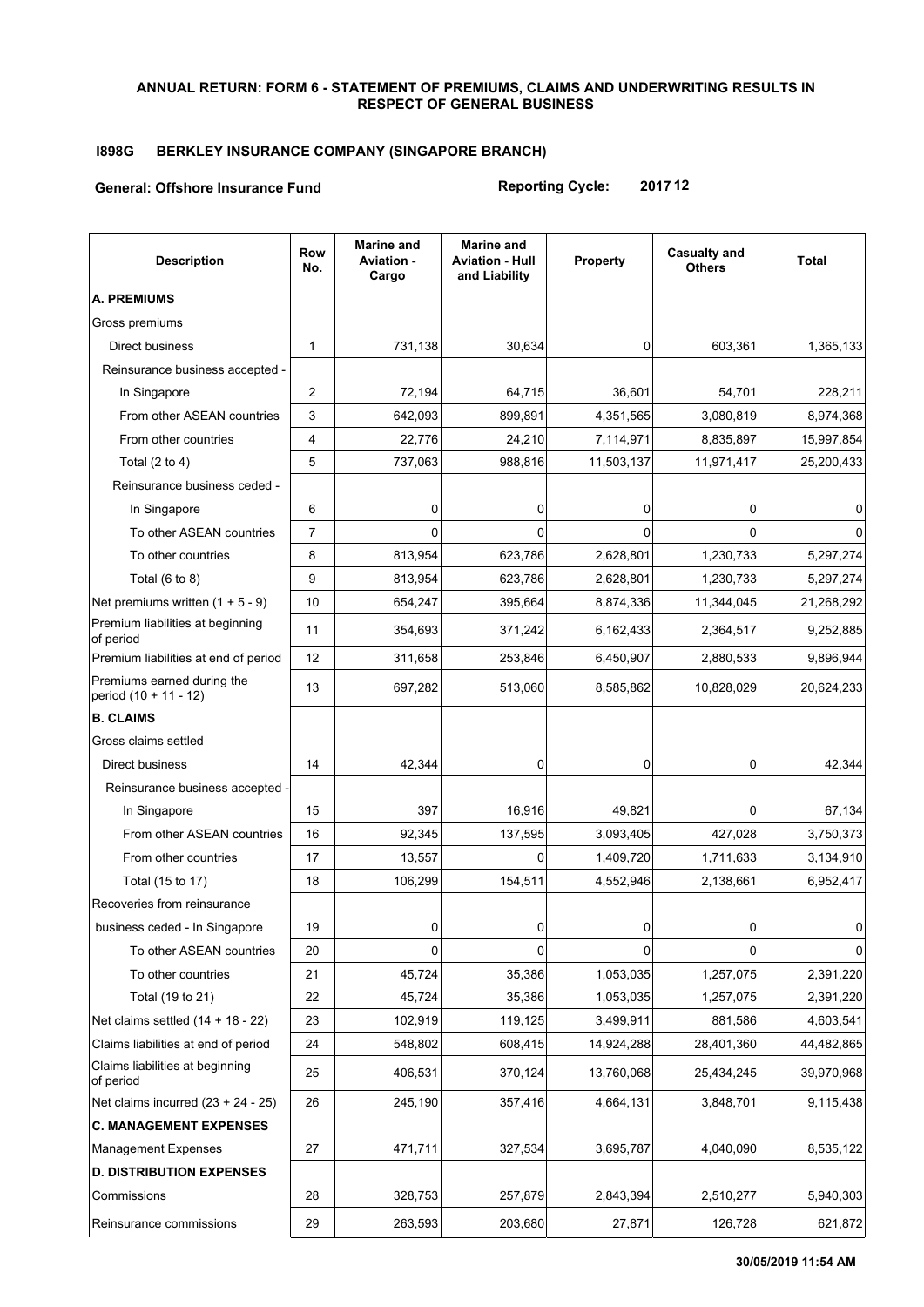| Net commissions incurred (28 -<br>29)                     | 30 | 65.160     | 54.199     | 2,815,523    | 2,383,549    | 5,318,431    |
|-----------------------------------------------------------|----|------------|------------|--------------|--------------|--------------|
| Other distribution expenses                               | 31 |            |            |              |              | 0            |
| <b>E. UNDERWRITING RESULTS</b>                            |    |            |            |              |              |              |
| Underwriting gain / (loss) (13 -<br>$ 26 - 27 - 30 - 31 $ | 32 | $-84.779$  | $-226.089$ | $-2,589,579$ | 555.689      | $-2,344,758$ |
| <b>F. NET INVESTMENT INCOME</b>                           | 33 | $-128.928$ | $-89.521$  | $-1,010,129$ | $-1,104,233$ | $-2,332,811$ |
| <b>G. OPERATING RESULT (32)</b><br>$+ 33)$                | 34 | $-213,707$ | $-315,610$ | $-3,599,708$ | $-548,544$   | -4,677,569   |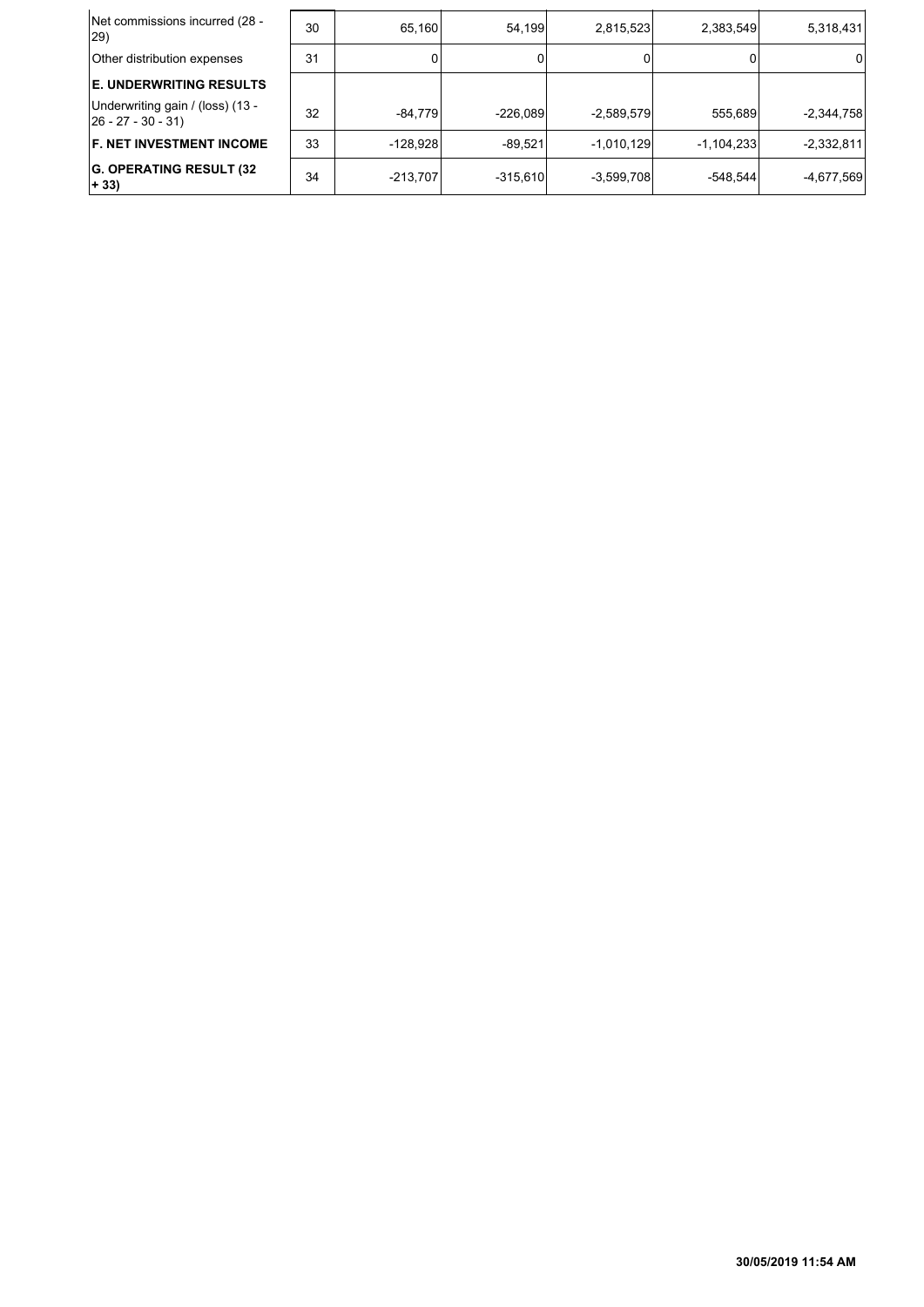#### **ANNUAL RETURN: NOTES TO FORM 6**

#### **I898G BERKLEY INSURANCE COMPANY (SINGAPORE BRANCH)**

**Reporting Cycle: 201712**

**General: Singapore Insurance Fund**

**Note 1 - Items in this Form may be allocated according to a reasonable basis used by the licensed insurer which is acceptable to its external auditor. The bases used shall be stated as a Note to this Form.**

Management Expenses and Net Investment Income are allocated to each class of business in proportion to the Gross Premium for each class of business.

**Note 2 - Particulars on reinsurances of special risks other than reinsurances of liabilities under a marine and aviation policy.**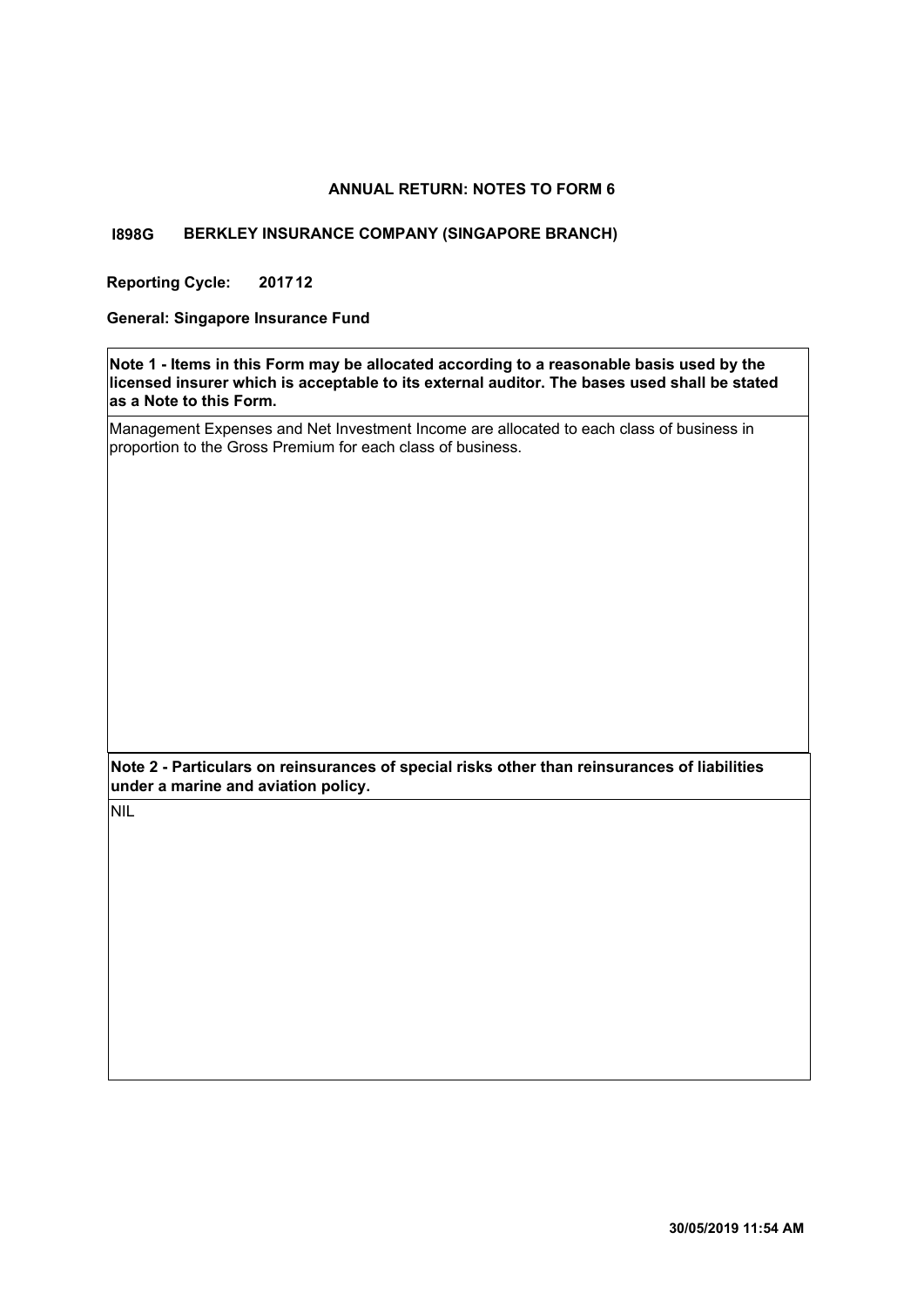#### **ANNUAL RETURN: NOTES TO FORM 6**

#### **I898G BERKLEY INSURANCE COMPANY (SINGAPORE BRANCH)**

**Reporting Cycle: 201712**

**General: Offshore Insurance Fund**

**Note 1 - Items in this Form may be allocated according to a reasonable basis used by the licensed insurer which is acceptable to its external auditor. The bases used shall be stated as a Note to this Form.**

Management Expenses and Net Investment Income are allocated to each class of business in proportion to the Gross Premium for each class of business.

**Note 2 - Particulars on reinsurances of special risks other than reinsurances of liabilities under a marine and aviation policy.**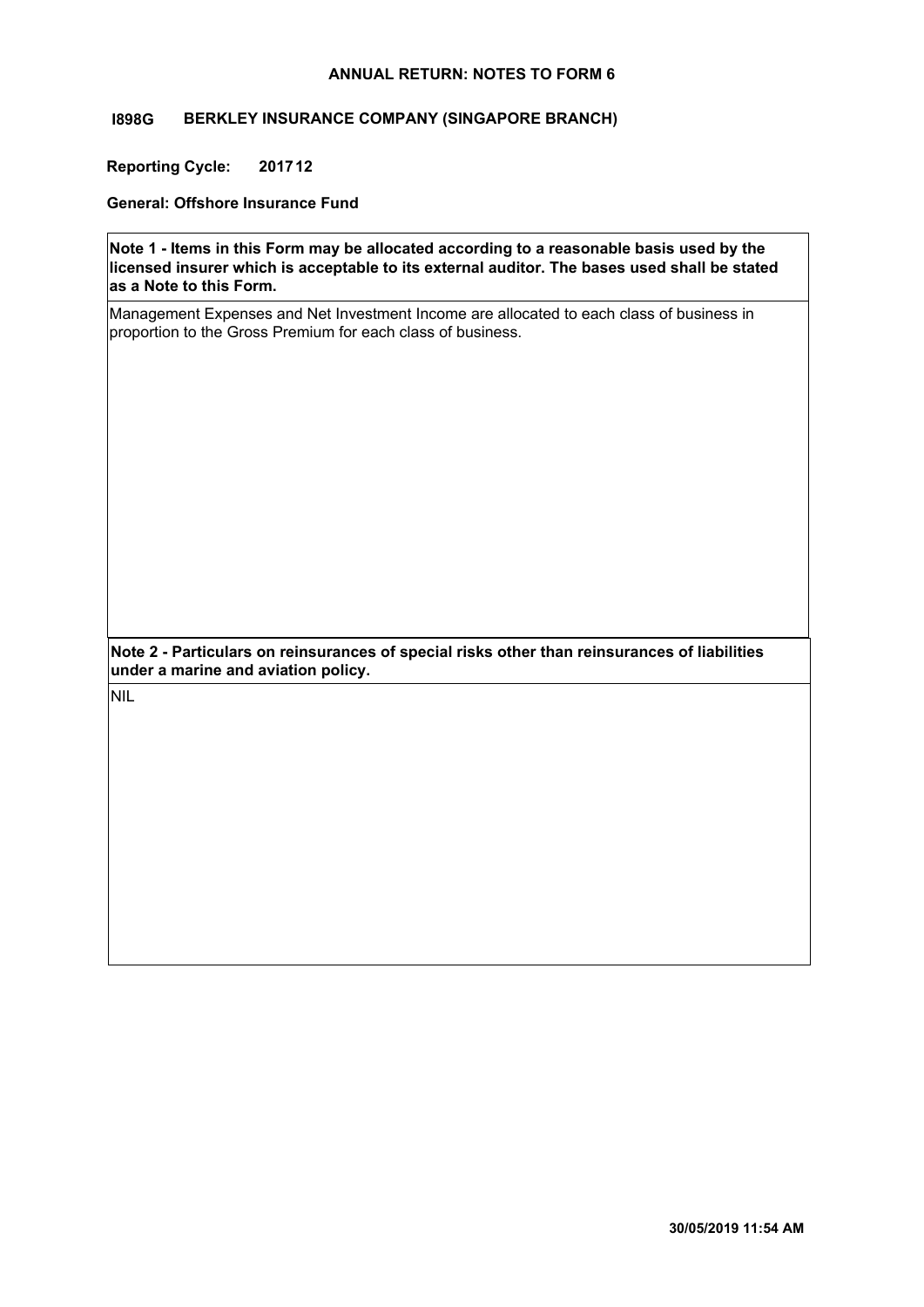### **ANNUAL RETURN: FORM 6 - ADDITIONAL INFORMATION**

# **BERKLEY INSURANCE COMPANY (SINGAPORE BRANCH) I898G**

**Reporting Cycle: 201712**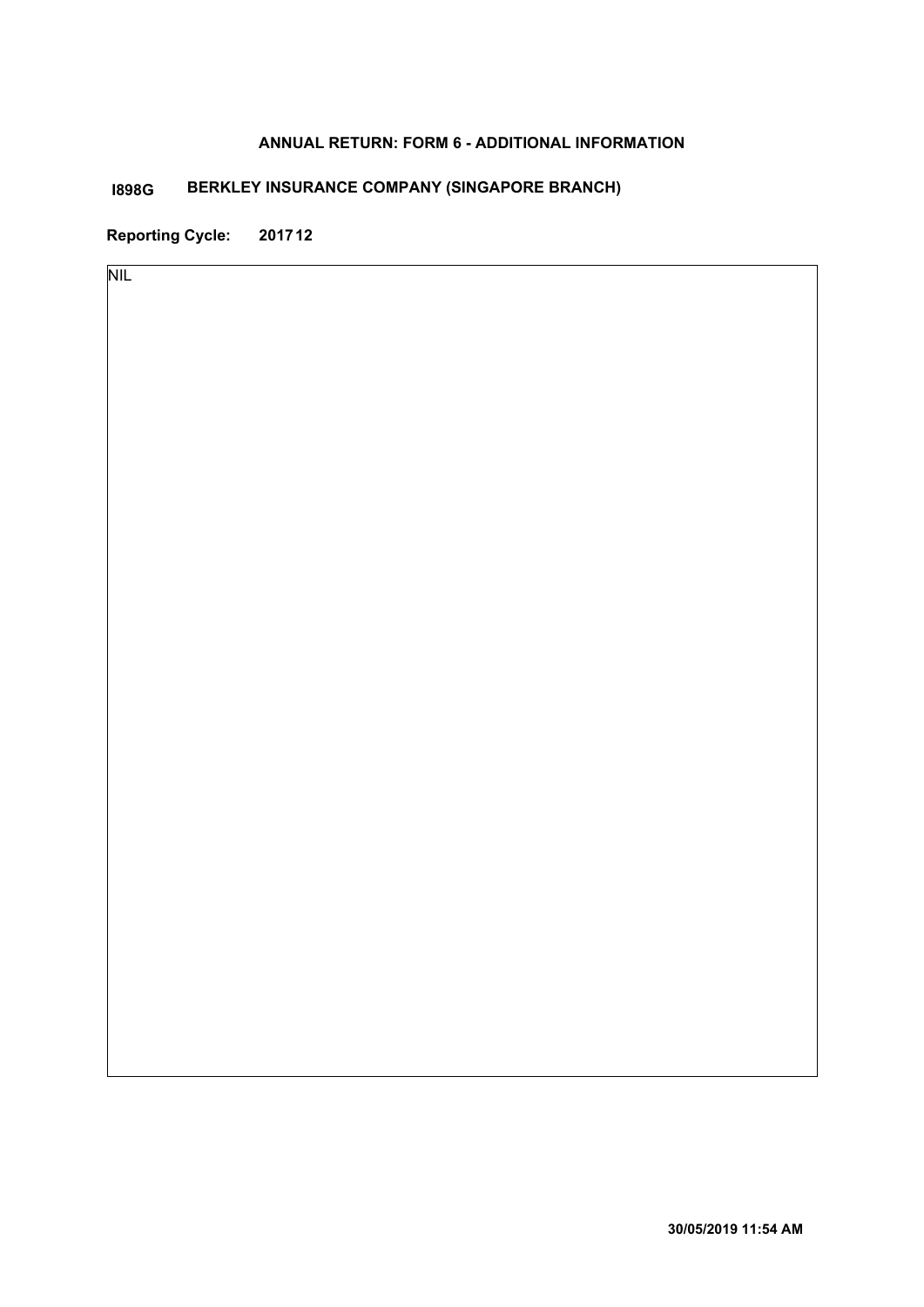#### **ANNUAL RETURN: FORM 7 - STATEMENT IN RESPECT OF ACCIDENT AND HEALTH BENEFITS**

**Reporting Cycle: 2017 12**

#### **I898G BERKLEY INSURANCE COMPANY (SINGAPORE BRANCH)**

| <b>Description</b>                                  | <b>Row</b>      | <b>Medical</b><br><b>Expense</b> | <b>Medical</b><br><b>Expense</b> | <b>Critical</b><br><b>Illness</b> | <b>Critical</b><br><b>Illness</b> | <b>Disability</b> | <b>Disability</b> | Personal<br><b>Accident</b> | Personal<br><b>Accident</b> | Hospital<br>Cash | Hospital<br>Cash | <b>Total</b>   | <b>Total</b>     |
|-----------------------------------------------------|-----------------|----------------------------------|----------------------------------|-----------------------------------|-----------------------------------|-------------------|-------------------|-----------------------------|-----------------------------|------------------|------------------|----------------|------------------|
|                                                     | No.             | Individual                       | Group                            | Individual                        | Group                             | Individual        | Group             | Individual                  | Group                       | Individual       | Group            | Individual     | Group            |
| <b>A. PREMIUMS</b>                                  |                 |                                  |                                  |                                   |                                   |                   |                   |                             |                             |                  |                  |                |                  |
| Gross premiums                                      | $\mathbf 1$     |                                  | $\Omega$                         | n                                 | $\Omega$                          |                   |                   | $\Omega$                    | 748,687                     | $\Omega$         | $\Omega$         | $\Omega$       | 748,687          |
| Reinsurance ceded                                   | $\overline{2}$  |                                  | $\Omega$                         | $\Omega$                          | $\Omega$                          |                   |                   |                             | 146,429                     | $\overline{0}$   | $\Omega$         | $\Omega$       | 146,429          |
| Net premiums written (1 - 2)                        | $\mathbf{3}$    |                                  | $\Omega$                         | $\Omega$                          | $\Omega$                          |                   |                   | ി                           | 602,258                     | $\overline{0}$   | $\Omega$         | $\Omega$       | 602,258          |
| Premium liabilities at beginning of period          | $\overline{4}$  |                                  | $\Omega$                         | $\Omega$                          | 0                                 |                   |                   |                             | 266,417                     | $\mathbf 0$      | $\Omega$         | <sup>0</sup>   | 266,417          |
| Premium liabilities at end of period                | $5\overline{)}$ |                                  |                                  |                                   | O                                 |                   |                   |                             | 261,771                     | $\overline{0}$   | $\Omega$         |                | 261,771          |
| Premium earned during the period (3 +<br>$4 - 5$    | $6\overline{6}$ |                                  |                                  |                                   | ∩                                 |                   |                   |                             | 606,904                     | 0                | $\Omega$         | n              | 606,904          |
| <b>B. CLAIMS</b>                                    |                 |                                  |                                  |                                   |                                   |                   |                   |                             |                             |                  |                  |                |                  |
| Gross claims settled                                | $\overline{7}$  |                                  | $\Omega$                         | $\Omega$                          | $\Omega$                          |                   |                   | $\Omega$                    | 182,733                     | $\overline{0}$   | $\Omega$         | $\Omega$       | 182,733          |
| Reinsurance recoveries                              | 8               |                                  | $\Omega$                         | n                                 | $\mathbf 0$                       |                   |                   | $\cap$                      |                             | $\overline{0}$   | $\Omega$         | $\overline{0}$ | $\boldsymbol{0}$ |
| Net claims settled (7 - 8)                          | 9               |                                  | $\Omega$                         | $\Omega$                          | 0                                 |                   |                   |                             | 182,733                     | $\Omega$         | $\Omega$         | $\Omega$       | 182,733          |
| Claim liabilities at end of period                  | $10$            |                                  |                                  |                                   | 0                                 |                   |                   |                             | 101,875                     | $\overline{0}$   | $\Omega$         | $\Omega$       | 101,875          |
| Claim liabilities at beginning of period            | 11              |                                  |                                  |                                   | O                                 |                   |                   |                             | 9,696                       | $\Omega$         |                  | <sup>n</sup>   | 9,696            |
| Net claims incurred $(9 + 10 - 11)$                 | 12              |                                  | $\Omega$                         | n                                 | $\Omega$                          |                   |                   |                             | 274,912                     | $\overline{0}$   | $\Omega$         | $\Omega$       | 274,912          |
| <b>C. MANAGEMENT EXPENSES</b>                       |                 |                                  |                                  |                                   |                                   |                   |                   |                             |                             |                  |                  |                |                  |
| Management expenses                                 | 13              |                                  | $\Omega$                         | $\Omega$                          | $\Omega$                          |                   |                   | $\Omega$                    | 371,982                     | $\overline{0}$   | $\Omega$         | $\overline{0}$ | 371,982          |
| <b>D. DISTRIBUTION EXPENSES</b>                     |                 |                                  |                                  |                                   |                                   |                   |                   |                             |                             |                  |                  |                |                  |
| Commissions                                         | 14              |                                  | $\mathbf{0}$                     | $\Omega$                          | $\mathbf{0}$                      | 0                 | $\Omega$          | $\overline{0}$              | 176,447                     | $\overline{0}$   | $\mathbf 0$      | $\overline{0}$ | 176,447          |
| Reinsurance commissions                             | 15              |                                  | $\Omega$                         | $\Omega$                          | $\mathbf{0}$                      | 0                 | $\Omega$          | $\Omega$                    | $\Omega$                    | $\overline{0}$   | $\mathbf 0$      | $\overline{0}$ | $\mathbf 0$      |
| Net commissions incurred (14 - 15)                  | 16              |                                  | $\Omega$                         | $\Omega$                          | $\mathbf{0}$                      |                   | ∩                 | $\Omega$                    | 176,447                     | $\overline{0}$   | $\Omega$         | $\Omega$       | 176,447          |
| Other distribution expenses                         | 17              |                                  | $\Omega$                         | $\Omega$                          | $\Omega$                          | $\Omega$          | ∩                 | $\Omega$                    | $\Omega$                    | $\Omega$         | $\Omega$         | $\overline{0}$ | 0                |
| E. UNDERWRITING RESULTS (6 - 12 -<br>$13 - 16 - 17$ | 18              | $\mathbf{0}$                     | $\Omega$                         | $\mathbf{0}$                      | $\mathbf{0}$                      | $\mathbf{0}$      | $\bf{0}$          | $\Omega$                    | $-216,437$                  | 0                | $\mathbf{0}$     | 0              | $-216,437$       |
| F. NET INVESTMENT INCOME                            | 19              | $\mathbf{0}$                     | $\mathbf{0}$                     | $\Omega$                          | $\mathbf{0}$                      | 0                 | $\mathbf{0}$      | 0                           | $-32,873$                   | 0                | $\mathbf{0}$     | $\mathbf{0}$   | $-32,873$        |
| G. OPERATING RESULTS (18 + 19)                      | 20              | $\mathbf{0}$                     | $\mathbf{0}$                     | $\mathbf{0}$                      | $\mathbf 0$                       | 0                 | $\mathbf 0$       | $\mathbf{0}$                | $-249,310$                  | 0                | $\mathbf{0}$     | $\mathbf{0}$   | $-249,310$       |
| H. OTHERS                                           |                 |                                  |                                  |                                   |                                   |                   |                   |                             |                             |                  |                  |                |                  |
| Number of policies in force                         | 21              | $\Omega$                         | $\mathbf{0}$                     | $\Omega$                          | $\mathbf 0$                       | $\Omega$          | $\Omega$          | $\overline{0}$              | 311                         | $\overline{0}$   | 0                | $\overline{0}$ | 311              |
| Number of lives covered under policies<br>in force  | 22              |                                  | $\Omega$                         | $\Omega$                          | 0                                 | 0                 |                   |                             | 27,079                      | $\overline{0}$   |                  | 0              | 27,079           |
| Number of claims licensed                           | 23              |                                  | $\mathbf{0}$                     | $\mathbf{0}$                      | 0                                 | $\Omega$          | $\Omega$          | $\Omega$                    | $27\,$                      | $\overline{0}$   | $\overline{0}$   | $\overline{0}$ | 27               |

# **Form 7 (b) - Accident and Health Insurance (Short-term)**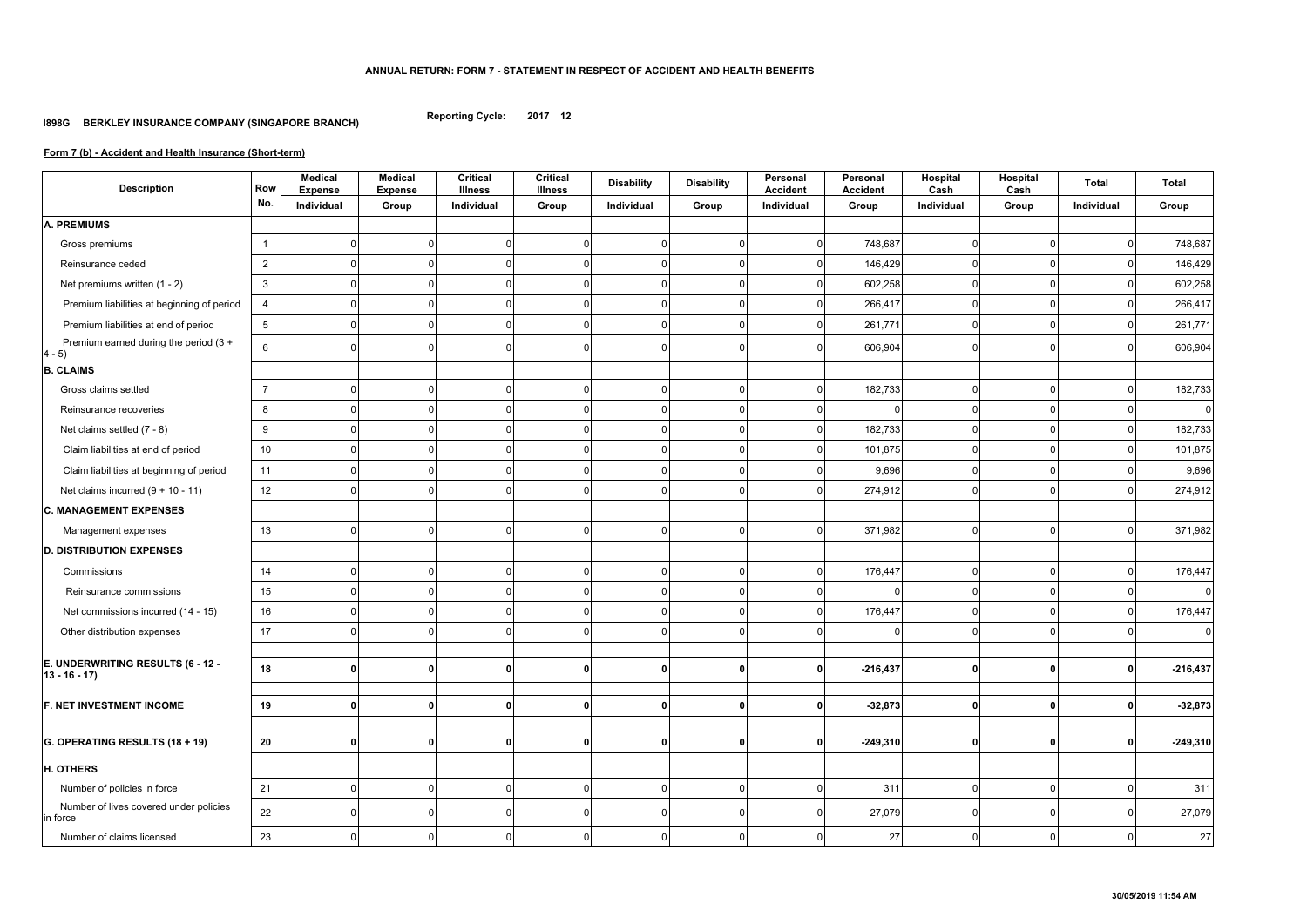#### **ANNUAL RETURN: NOTES TO FORM 7(b)**

#### **I898G BERKLEY INSURANCE COMPANY (SINGAPORE BRANCH)**

**Reporting Cycle: 201712**

**Note 1 - Items in this Form may be allocated according to a reasonable basis used by the licensed insurer. The bases used shall be stated as a Note to this Form.**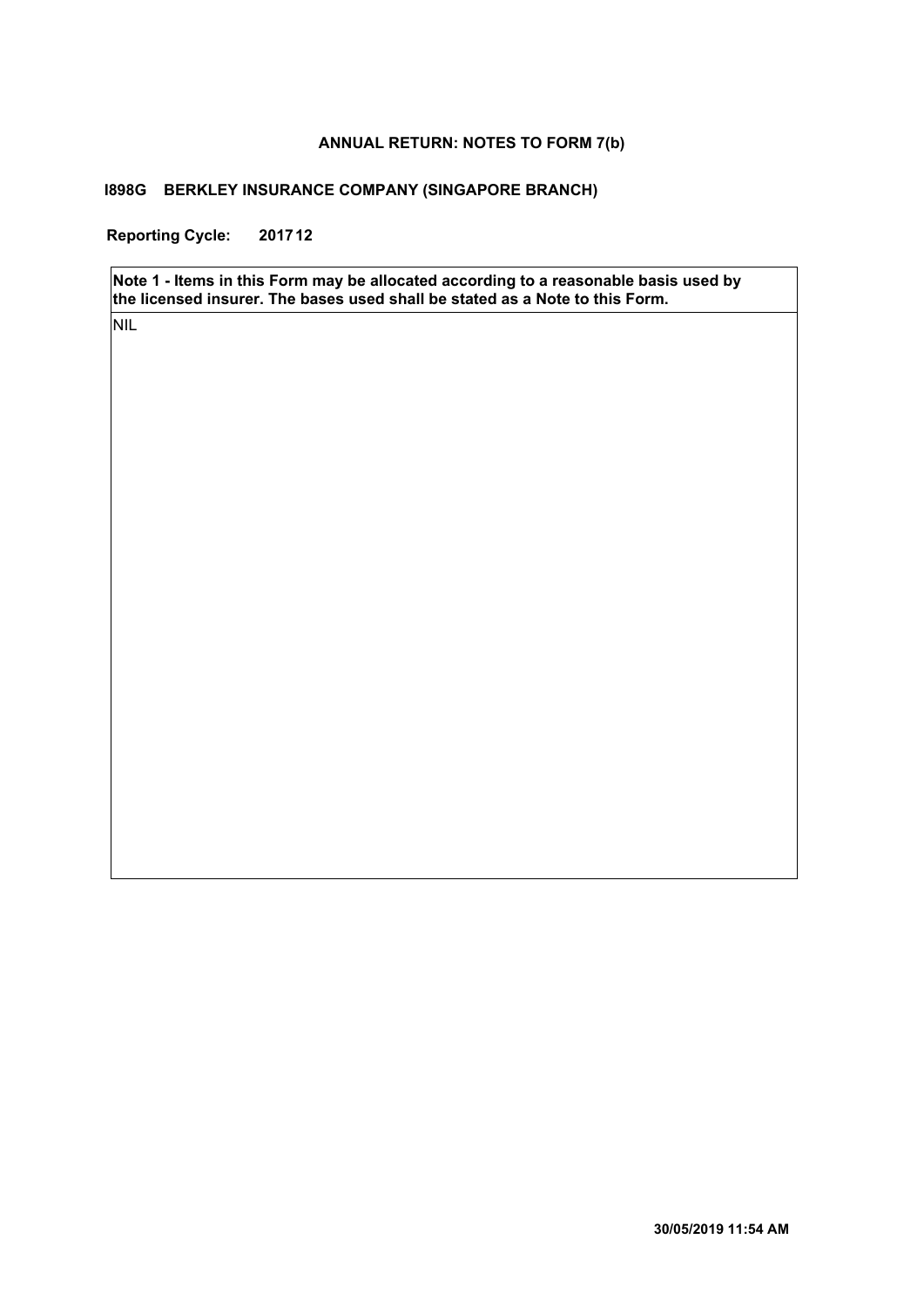# **ANNUAL RETURN: FORM 7(b) - ADDITIONAL INFORMATION**

# **I898G BERKLEY INSURANCE COMPANY (SINGAPORE BRANCH)**

**Reporting Cycle: 201712**

The figures in this form relate to direct insurance business for the Company.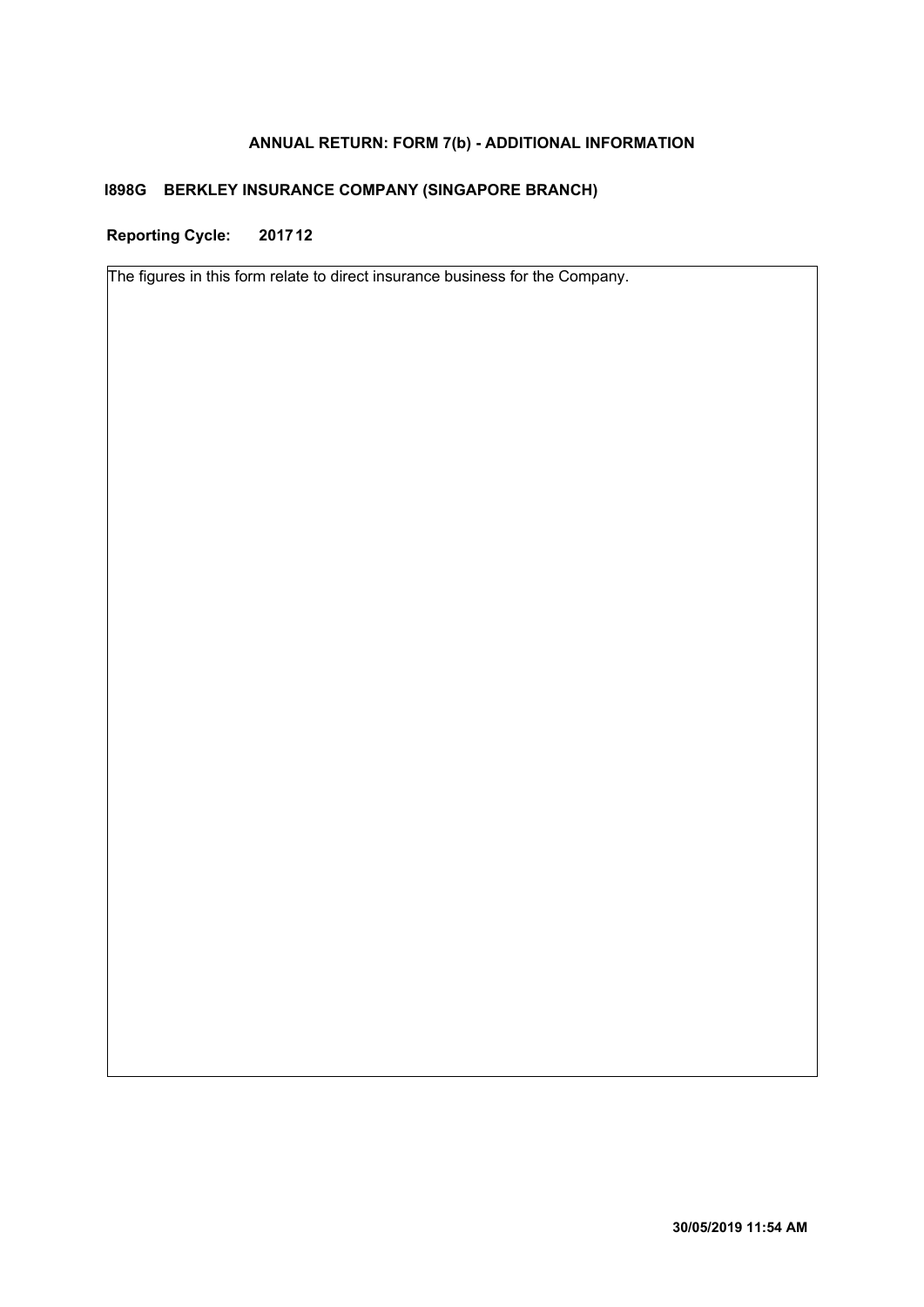#### **ANNUAL RETURN: FORM 10 - STATEMENT OF FINANCIAL POSITION IN RESPECT OF GLOBAL BUSINESS OPERATIONS**

# **I898G BERKLEY INSURANCE COMPANY (SINGAPORE BRANCH)**

**Reporting Cycle: 2017 12**

| <b>Description</b>                 | Row<br>No.     | <b>Amount</b><br>'000 (in foreign<br>currency)<br><b>UNITED STATES</b><br><b>DOLLAR</b> |
|------------------------------------|----------------|-----------------------------------------------------------------------------------------|
| <b>Life Business</b>               |                |                                                                                         |
| 1. Policy liabilities              | 1              | 0                                                                                       |
| <b>General Business</b>            |                |                                                                                         |
| 1. Net premiums written            | 2              | 5,594,506                                                                               |
| 2. Premium liabilities             | 3              | 2,608,503                                                                               |
| 3. Claim liabilities               | 4              | 9,493,082                                                                               |
| Shareholders fund                  |                |                                                                                         |
| 1. Paid-up capital                 | 5              | 2,905,727                                                                               |
| 2. Unappropriated profits (losses) | 6              | 2,573,876                                                                               |
| 3. Reserves - Capital              | $\overline{7}$ | 0                                                                                       |
| General                            | 8              | 0                                                                                       |
| Others*                            | 9              | 0                                                                                       |
| Total $(5$ to $9)$                 | 10             | 5,479,603                                                                               |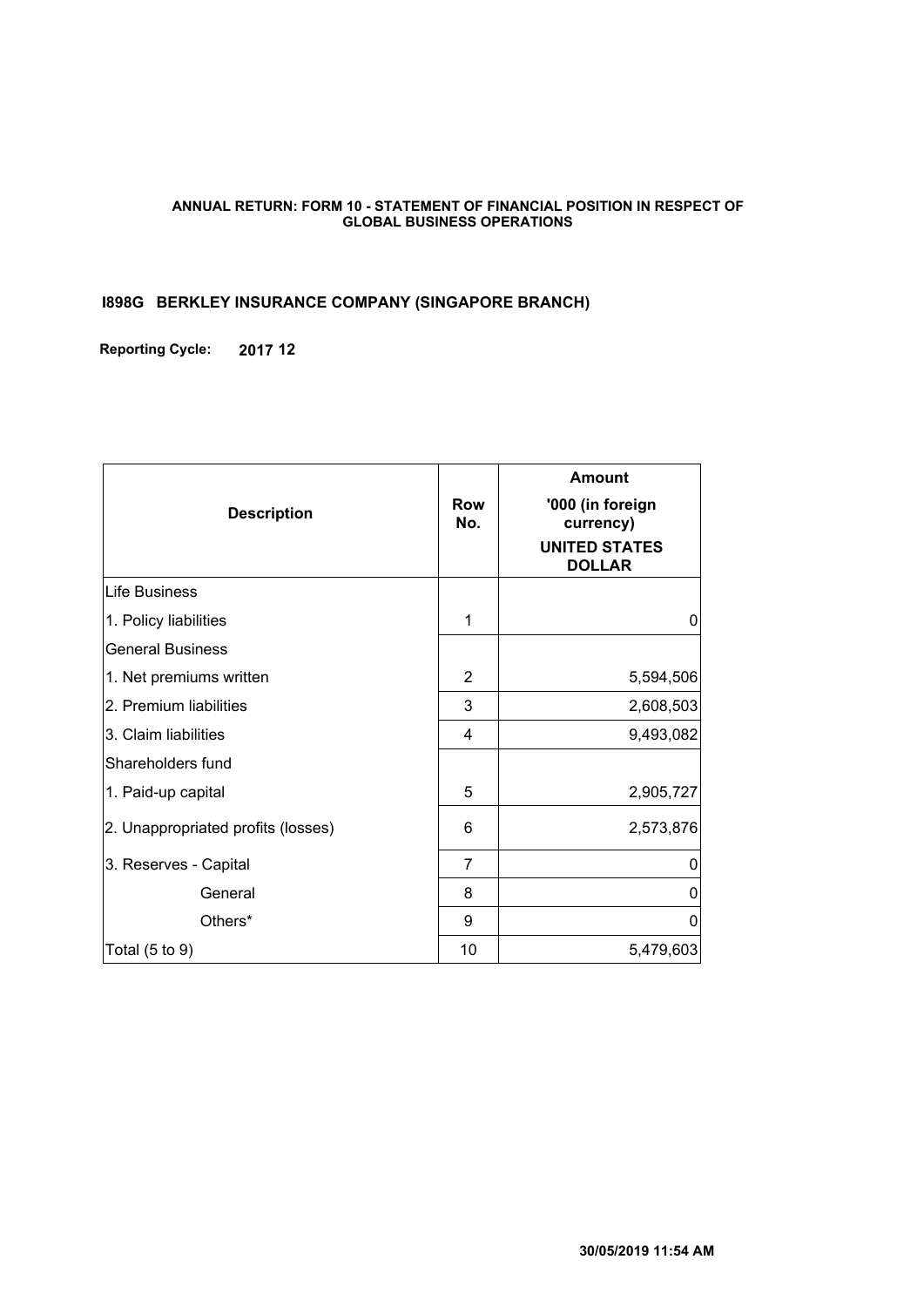#### **ANNUAL RETURN: NOTES TO FORM 10**

#### **Reporting Cycle:**

| Note 1 - Breakdown of "Others" | Row No. | <b>Amount</b> |
|--------------------------------|---------|---------------|
|                                |         |               |
|                                |         |               |
|                                |         |               |
|                                |         |               |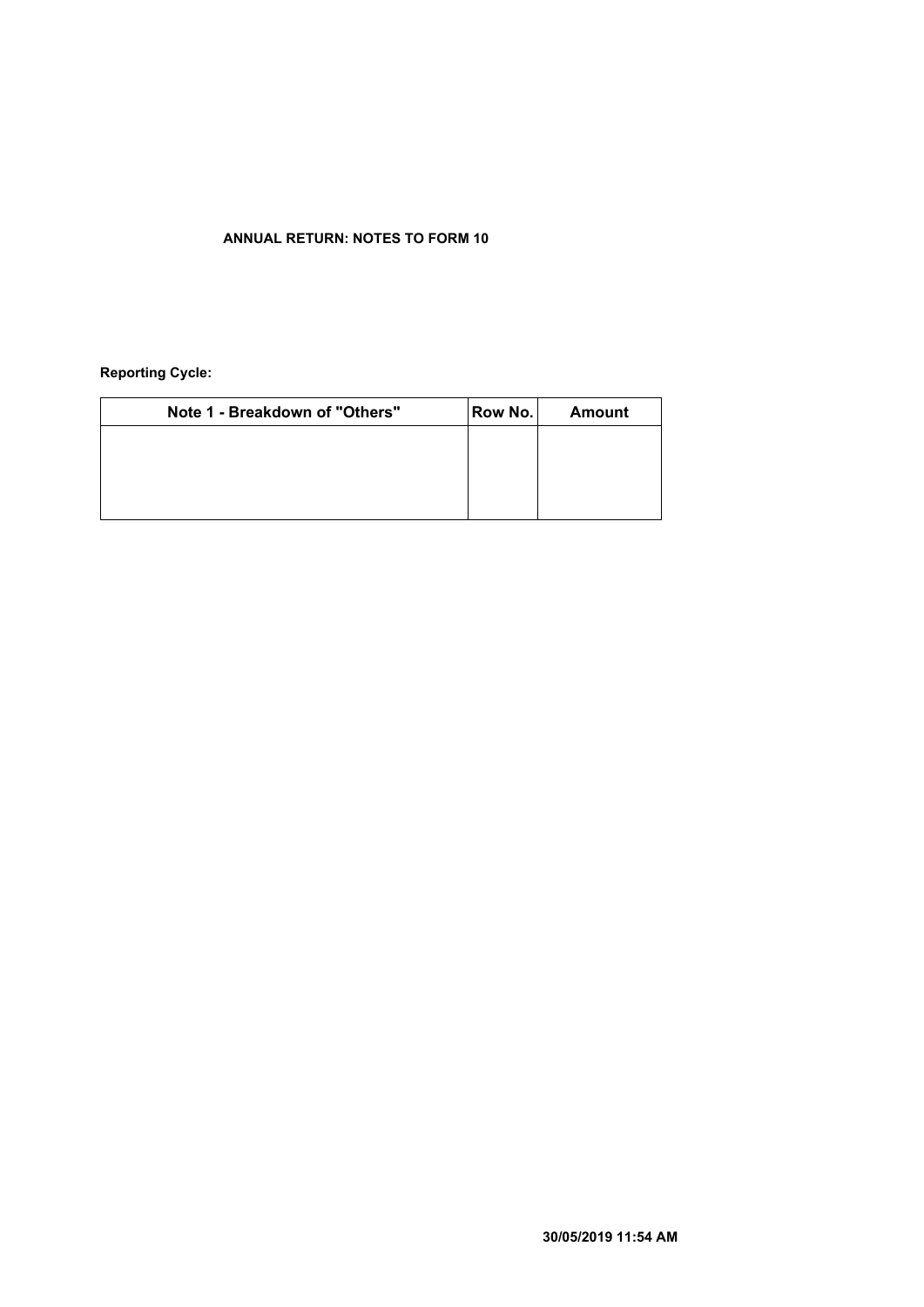# **ANNUAL RETURN: FORM 10 - ADDITIONAL INFORMATION**

# **I898G BERKLEY INSURANCE COMPANY (SINGAPORE BRANCH)**

**Reporting Cycle: 201712**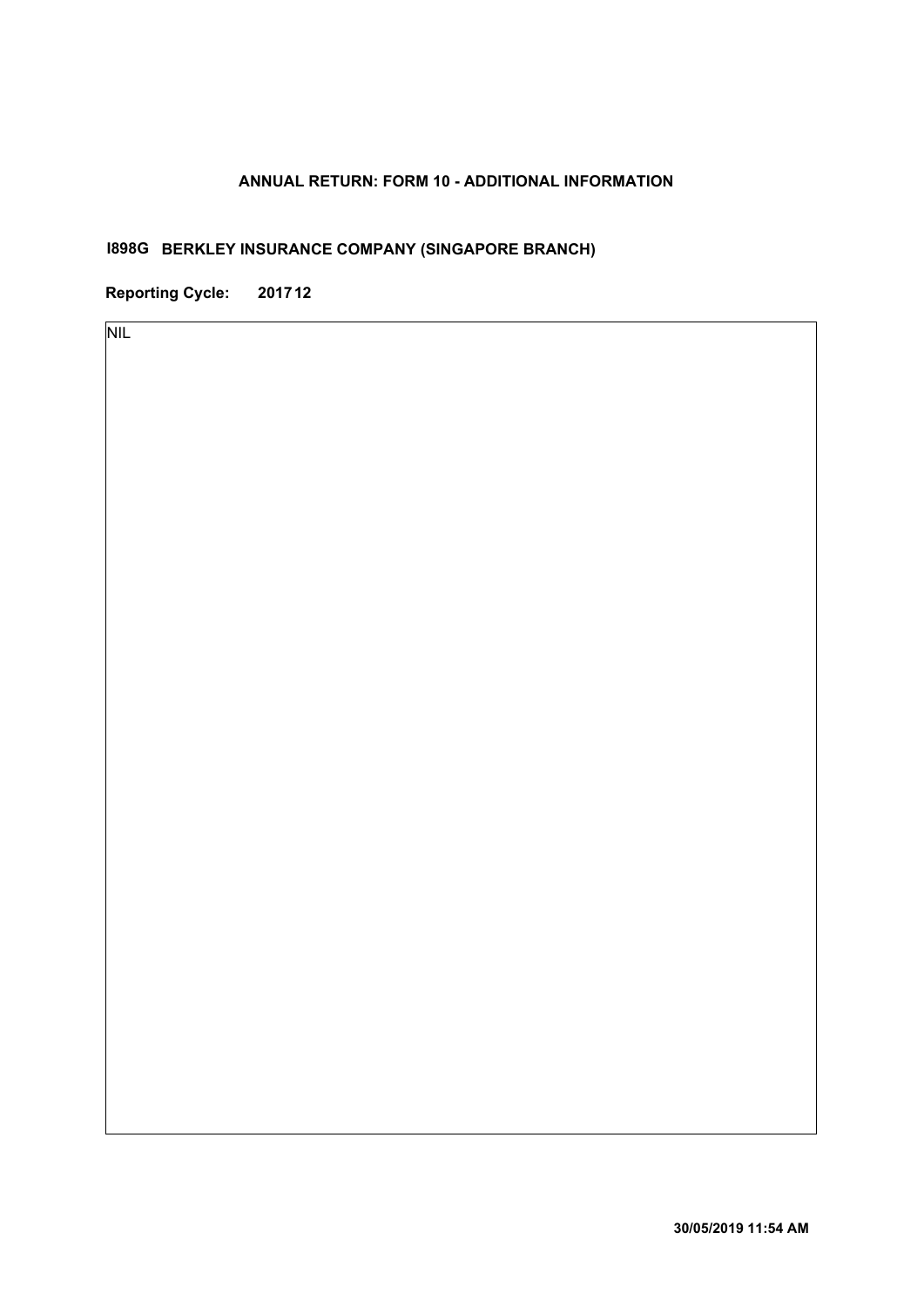#### **ANNUAL RETURN: FORM 20 - ACTUARY'S CERTIFICATE ON POLICY LIABILITIES IN RESPECT OF GENERAL BUSINESS**

#### **ACTUARIAL INVESTIGATION OF POLICY LIABILITIES**

#### **I898G BERKLEY INSURANCE COMPANY (SINGAPORE BRANCH)**

#### **Reporting Cycle: 201712**

 I have conducted an investigation into the valuation of policy liabilities relating to general business as required under section 37 of the Insurance Act and confirm that the valuation is in accordance with all applicable requirements stipulated under the Act and directions issued under the Act, subject to the qualifications stated below\*. I certify these amounts, net of reinsurance, as follows:

| <b>Description</b>         | <b>Singapore Insurance Fund</b> | <b>Offshore Insurance Fund</b> |
|----------------------------|---------------------------------|--------------------------------|
| <b>Premium Liabilities</b> | 1.805.945                       | 9,896,944                      |
| <b>Claim Liabilities</b>   | 6.446.340                       | 44,482,865                     |
| <b>Policy Liabilities</b>  | 8.252.285                       | 54,379,809                     |

| *Qualifications (if none, state "none"): |  |
|------------------------------------------|--|
| None                                     |  |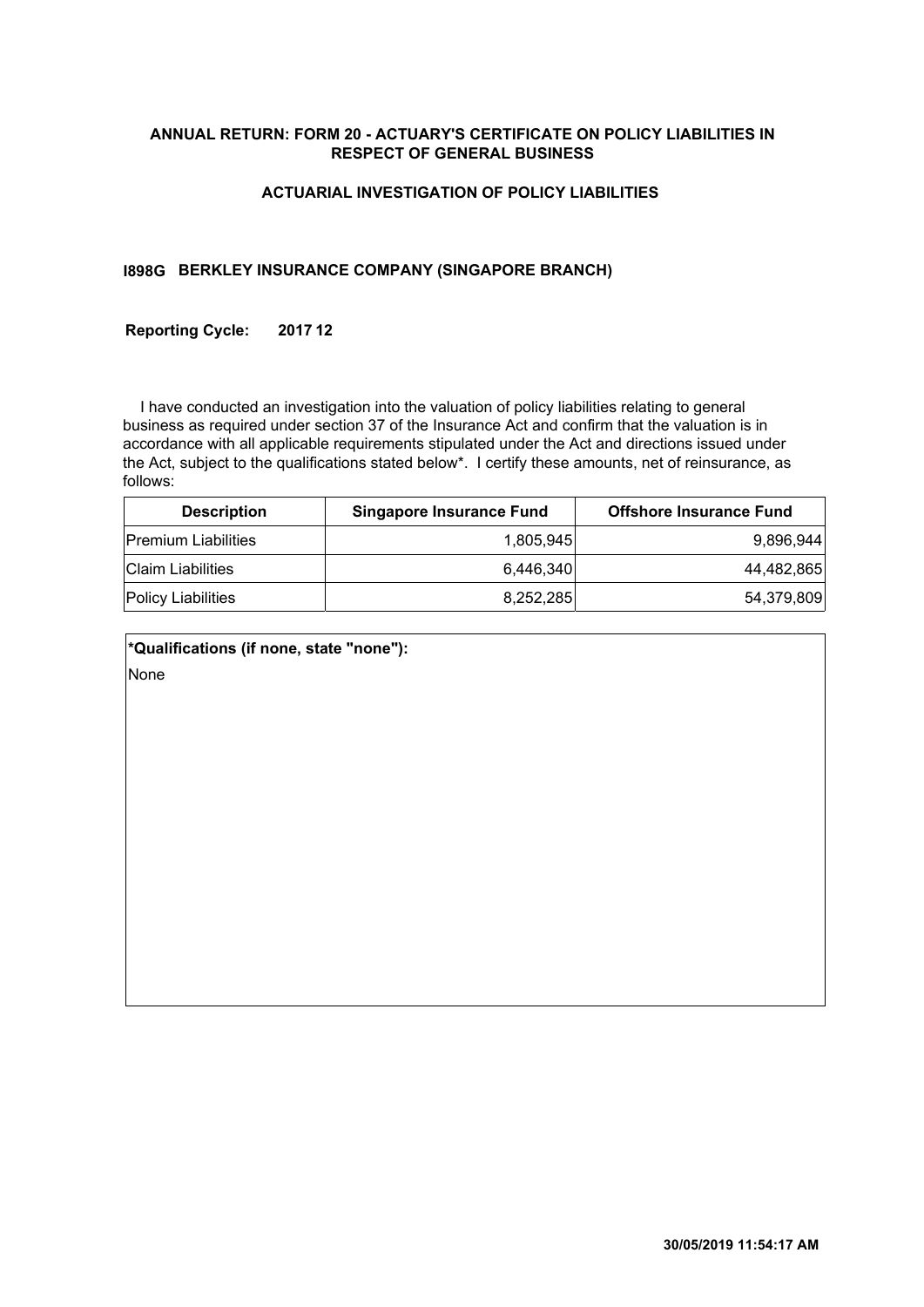# **ANNUAL RETURN: FORM 20 - ADDITIONAL INFORMATION**

# **BERKLEY INSURANCE COMPANY (SINGAPORE BRANCH) I898G**

**Reporting Cycle: 201712**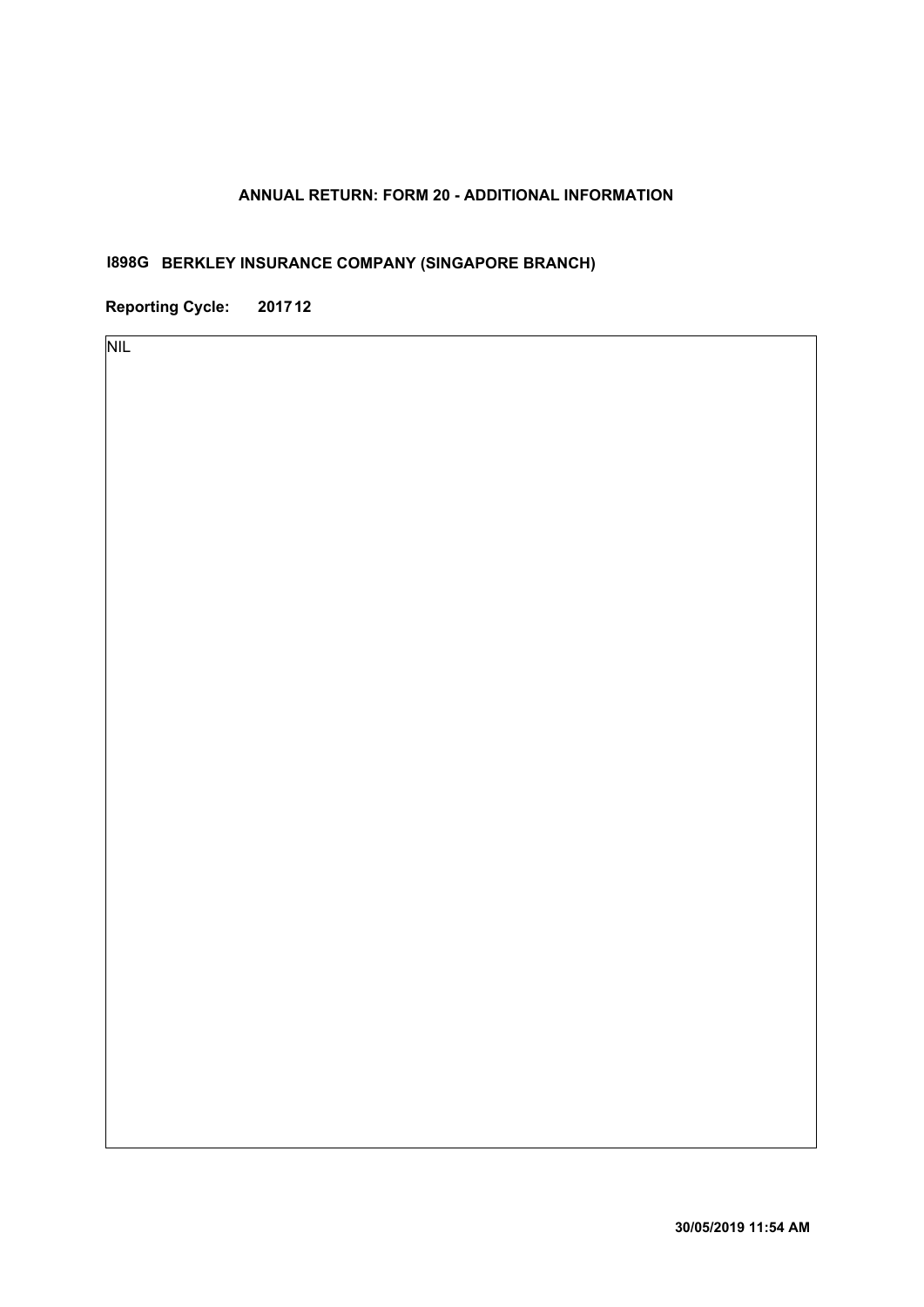#### **ANNUAL RETURN: FORM 21 - STATEMENT IN RELATION TO FUND SOLVENCY REQUIREMENT OF INSURANCE FUND**

# **I898G BERKLEY INSURANCE COMPANY (SINGAPORE BRANCH)**

#### **General: Singapore Insurance Fund**

#### **Reporting Cycle: 2017 12**

| <b>Description</b>                                         | Row No.        | <b>Amount</b> |           |
|------------------------------------------------------------|----------------|---------------|-----------|
| (i) Financial Resources of Insurance Fund                  |                |               |           |
| Balance in the surplus account (of participating fund)     | 1              |               | 0         |
| Add:                                                       |                |               |           |
| Allowance for provision for non-guaranteed benefits        |                |               |           |
| (of participating fund): (lower of 3 or 4)                 | $\overline{c}$ |               | 0         |
| Policy liabilities - minimum condition liability           | 3              | 0             |           |
| 50% of aggregate of provisions for non-guaranteed benefits | 4              | 0             |           |
| and PAD                                                    |                |               |           |
| Surplus of insurance fund (of any other insurance fund)    | 5              |               | 6,040,225 |
| Less:                                                      |                |               |           |
| Reinsurance adjustment                                     | 6              |               | 323,046   |
| Financial resource adjustment: (8 to 12)                   | $\overline{7}$ |               |           |
| (a) loans to, guarantees granted for, and other            |                |               |           |
| unsecured amounts owed to the licensed insurer             | 8              | 0             |           |
| (b) charged assets                                         | 9              | 0             |           |
| (c) deferred tax assets                                    | 10             | 0             |           |
| (d) intangible assets                                      | 11             | 0             |           |
| (e) other financial resource adjustments                   | 12             | 0             |           |
| <b>Financial Resources of Insurance Fund</b>               |                |               |           |
| $(1 + 2 + 5 - 6 - 7)$                                      | 13             |               | 5,717,179 |
| (ii) Total Risk Requirement of Insurance Fund              |                |               |           |
| A. Component 1 Requirement - Insurance Risks               |                |               |           |
| Life Insurance Risk Requirement                            |                |               |           |
| (for participating fund): $(15 + 18)$                      | 14             |               | 0         |
| (a) Policy Liability Risk Requirement:                     |                |               |           |
| (zero or 16 - 17, whichever is higher)                     | 15             | 0             |           |
| Modified minimum condition liability                       | 16             | 0             |           |
| Minimum condition liability                                | 17             | 0             |           |
| (b) Surrender Value Condition Risk Requirement:            |                |               |           |
| (zero or 19 - 20, whichever is higher)                     | 18             | 0             |           |
| Aggregate of surrender values of policies of the insurance | 19             | 0             |           |
| fund<br>Higher of 21 or 22:                                | 20             | 0             |           |
|                                                            |                |               |           |
| Sum of total risk requirement and minimum condition        |                |               |           |
| liability of the insurance fund                            | 21             | 0             |           |
| Policy liabilities of the insurance fund                   | 22             | 0             |           |
| Life Insurance Risk Requirement                            |                |               |           |
| (other than participating fund) (24 + 27)                  | 23             |               | 0         |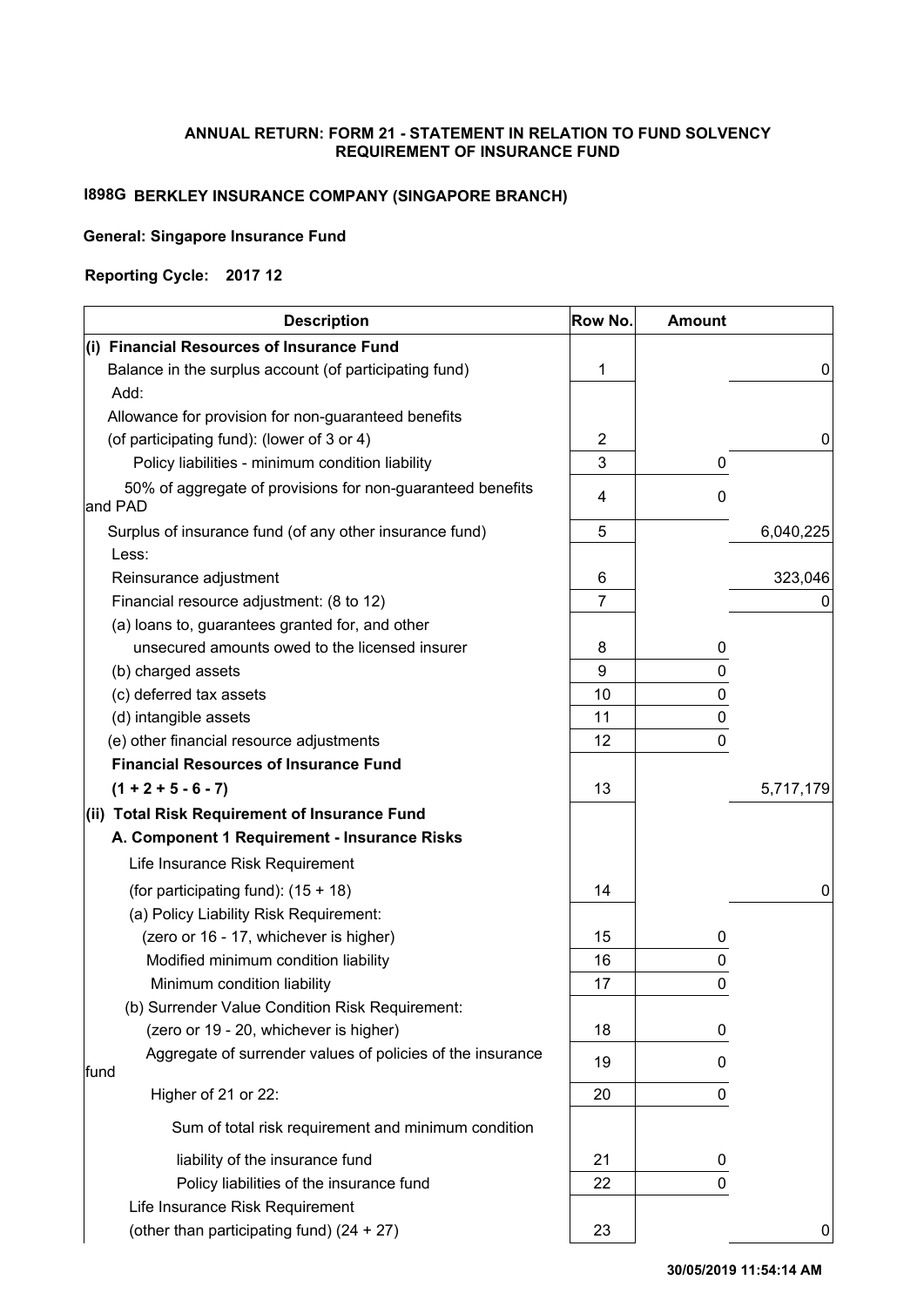| (a) Policy Liability Risk Requirement:                                        |          |                 |             |
|-------------------------------------------------------------------------------|----------|-----------------|-------------|
| (zero or 25 - 26, whichever is higher)                                        | 24       | 0               |             |
| Modified policy liabilities                                                   | 25       | 0               |             |
| <b>Policy Liabilities</b>                                                     | 26       | 0               |             |
| (b) Surrender Value Condition Risk Requirement:                               |          |                 |             |
| (zero or 28 - 29, whichever is higher)                                        | 27       | 0               |             |
| Aggregate of surrender values of policies of the                              | 28       | 0               |             |
| insurance fund                                                                |          |                 |             |
| Sum of total risk requirement and policy liabilities of the<br>insurance fund | 29       | 0               |             |
| General Insurance Risk Requirement                                            |          |                 |             |
| (for general business): (31 to 32)                                            | 30       |                 | 2,121,933   |
| (a) Premium liability risk requirement                                        | 31       | 508,152         |             |
| (b) Claim liability risk requirement                                          | 32       | 1,613,781       |             |
| Total C1 Requirement $(14 + 23 + 30)$                                         | 33       |                 | 2,121,933   |
| B. Component 2 Requirement - Investment Risks and                             |          |                 |             |
| <b>Risks arising from Interest Rate Sensitivity</b>                           |          |                 |             |
| and Foreign Currency Mismatch                                                 |          |                 |             |
| between Asset and Liabilities                                                 |          |                 |             |
| Equity Investment Risk Requirement (35 to 36)                                 | 34       |                 | 0           |
| (a) Specific Risk Requirement                                                 | 35       | 0               |             |
|                                                                               |          |                 |             |
| (b) General Risk Requirement                                                  | 36       | 0               |             |
| Debt Investment and Duration Mismatch Risk                                    |          |                 |             |
| requirement: (38 or 43, whichever is higher)                                  | 37       |                 | 129,834     |
| (a) Sum of: $(39 + 42)$                                                       | 38       | 129,834         |             |
| Debt investment risk requirement in an increasing                             |          |                 |             |
| interest rate environment (40 to 41)                                          | 39       | 129,834         |             |
| Debt specific risk requirement                                                | 40       | 0               |             |
| Debt general risk requirement                                                 | 41       | 129,834         |             |
| Liability adjustment requirement in an increasing interest                    | 42       | 0               |             |
| rate environment                                                              |          |                 |             |
| (b) Sum of: (44 + 47)                                                         | 43       | $-129,834$      |             |
| Debt investment risk requirement in a decreasing                              |          |                 |             |
| interest rate environment (45 to 46)                                          | 44<br>45 | $-129,834$<br>0 |             |
| Debt specific risk requirement<br>Negative of debt general risk requirement   | 46       | $-129,834$      |             |
| Liability adjustment requirement in a decreasing interest rate                |          |                 |             |
| environment                                                                   | 47       | 0               |             |
| Loan Investment Risk Requirement                                              | 48       |                 | 0           |
| <b>Property Risk Requirement</b>                                              | 49       |                 | 0           |
| Foreign Currency Mismatch Risk Requirement (for                               | 50       |                 | 38,450      |
| Singapore Insurance Fund)                                                     |          |                 |             |
| Derivative Counterparty Risk Requirement                                      | 51       |                 |             |
| Miscellaneous Risk Requirement                                                | 52       |                 | 175,157     |
| Total C2 Requirement (34 + 37 + 48 + 49 + 50 + 51 + 52)                       | 53       |                 | 343,441     |
| C. Component 3 Requirement - Concentration Risks                              |          |                 |             |
| <b>Counterparty Exposure</b><br><b>Equity Securities Exposure</b>             | 54<br>55 |                 | 422,928     |
| <b>Unsecured Loans Exposure</b>                                               | 56       |                 | 0           |
| <b>Property Exposure</b>                                                      | 57       |                 | $\mathbf 0$ |
|                                                                               |          |                 |             |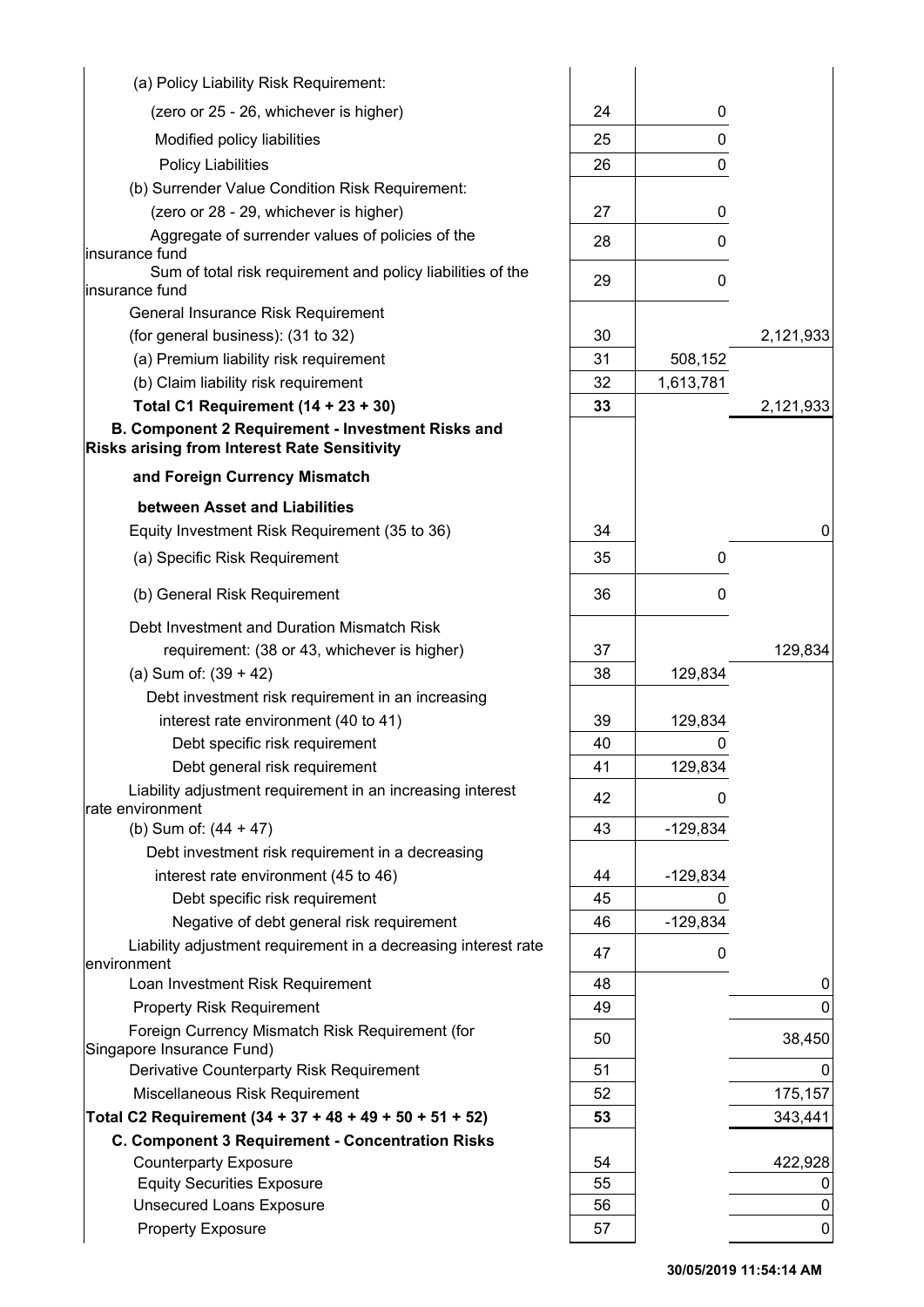| Foreign Currency Risk Exposure                                                                                  | 58 | 0         |
|-----------------------------------------------------------------------------------------------------------------|----|-----------|
| Exposure to assets in miscellaneous risk requirements<br>Exposure to non-liquid assets with Singapore Insurance | 59 | 0         |
| fund (for general business)                                                                                     | 60 |           |
| Total C3 Requirement (54 to 60)                                                                                 | 61 | 422,928   |
| Total Risk Requirement of Insurance Fund (33 + 53 +61)                                                          | 62 | 2,888,302 |
|                                                                                                                 |    |           |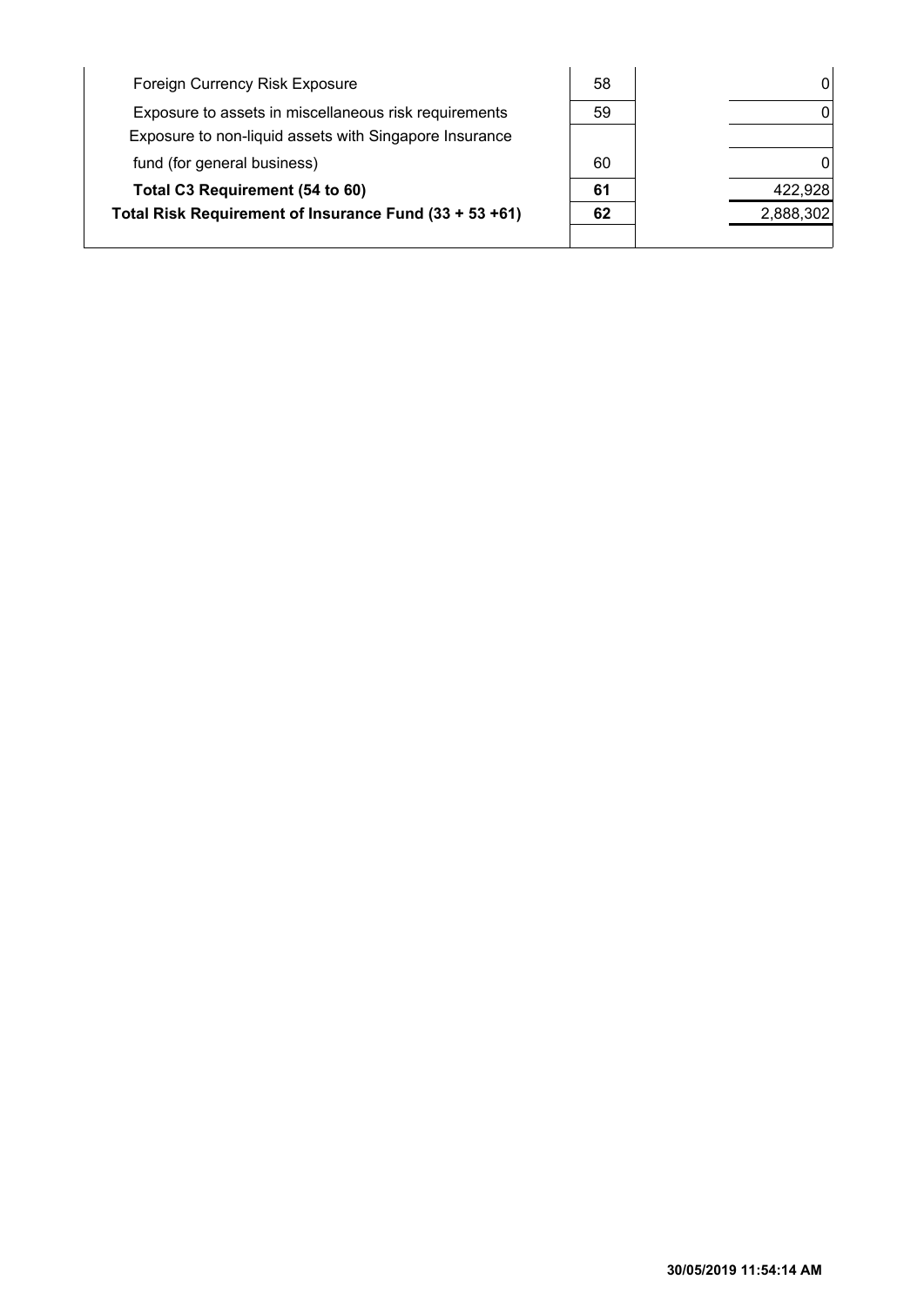#### **ANNUAL RETURN: FORM 21 - STATEMENT IN RELATION TO FUND SOLVENCY REQUIREMENT OF INSURANCE FUND**

# **I898G BERKLEY INSURANCE COMPANY (SINGAPORE BRANCH)**

### **General: Offshore Insurance Fund**

#### **Reporting Cycle: 2017 12**

| <b>Description</b>                                                    | Row No.        | <b>Amount</b> |            |
|-----------------------------------------------------------------------|----------------|---------------|------------|
| (i) Financial Resources of Insurance Fund                             |                |               |            |
| Balance in the surplus account (of participating fund)                | 1              |               | 0          |
| Add:                                                                  |                |               |            |
| Allowance for provision for non-guaranteed benefits                   |                |               |            |
| (of participating fund): (lower of 3 or 4)                            | 2              |               | 0          |
| Policy liabilities - minimum condition liability                      | 3              | 0             |            |
| 50% of aggregate of provisions for non-guaranteed benefits<br>and PAD | 4              | 0             |            |
| Surplus of insurance fund (of any other insurance fund)               | 5              |               | 47,611,585 |
| Less:                                                                 |                |               |            |
| Reinsurance adjustment                                                | 6              |               | 2,128,025  |
| Financial resource adjustment: (8 to 12)                              | $\overline{7}$ |               | 132,381    |
| (a) loans to, guarantees granted for, and other                       |                |               |            |
| unsecured amounts owed to the licensed insurer                        | 8              | 0             |            |
| (b) charged assets                                                    | 9              | 132,381       |            |
| (c) deferred tax assets                                               | 10             | 0             |            |
| (d) intangible assets                                                 | 11             | 0             |            |
| (e) other financial resource adjustments                              | 12             | 0             |            |
| <b>Financial Resources of Insurance Fund</b>                          |                |               |            |
| $(1 + 2 + 5 - 6 - 7)$                                                 | 13             |               | 45,351,179 |
| (ii) Total Risk Requirement of Insurance Fund                         |                |               |            |
| A. Component 1 Requirement - Insurance Risks                          |                |               |            |
| Life Insurance Risk Requirement                                       |                |               |            |
| (for participating fund): $(15 + 18)$                                 | 14             |               | 0          |
| (a) Policy Liability Risk Requirement:                                |                |               |            |
| (zero or 16 - 17, whichever is higher)                                | 15             | 0             |            |
| Modified minimum condition liability                                  | 16             | $\pmb{0}$     |            |
| Minimum condition liability                                           | 17             | $\mathbf 0$   |            |
| (b) Surrender Value Condition Risk Requirement:                       |                |               |            |
| (zero or 19 - 20, whichever is higher)                                | 18             | 0             |            |
| Aggregate of surrender values of policies of the insurance<br>fund    | 19             | 0             |            |
| Higher of 21 or 22:                                                   | 20             | 0             |            |
| Sum of total risk requirement and minimum condition                   |                |               |            |
| liability of the insurance fund                                       | 21             | 0             |            |
| Policy liabilities of the insurance fund                              | 22             | 0             |            |
| Life Insurance Risk Requirement                                       |                |               |            |
| (other than participating fund) (24 + 27)                             | 23             |               | 0          |
| (a) Policy Liability Risk Requirement:                                |                |               |            |
|                                                                       |                |               |            |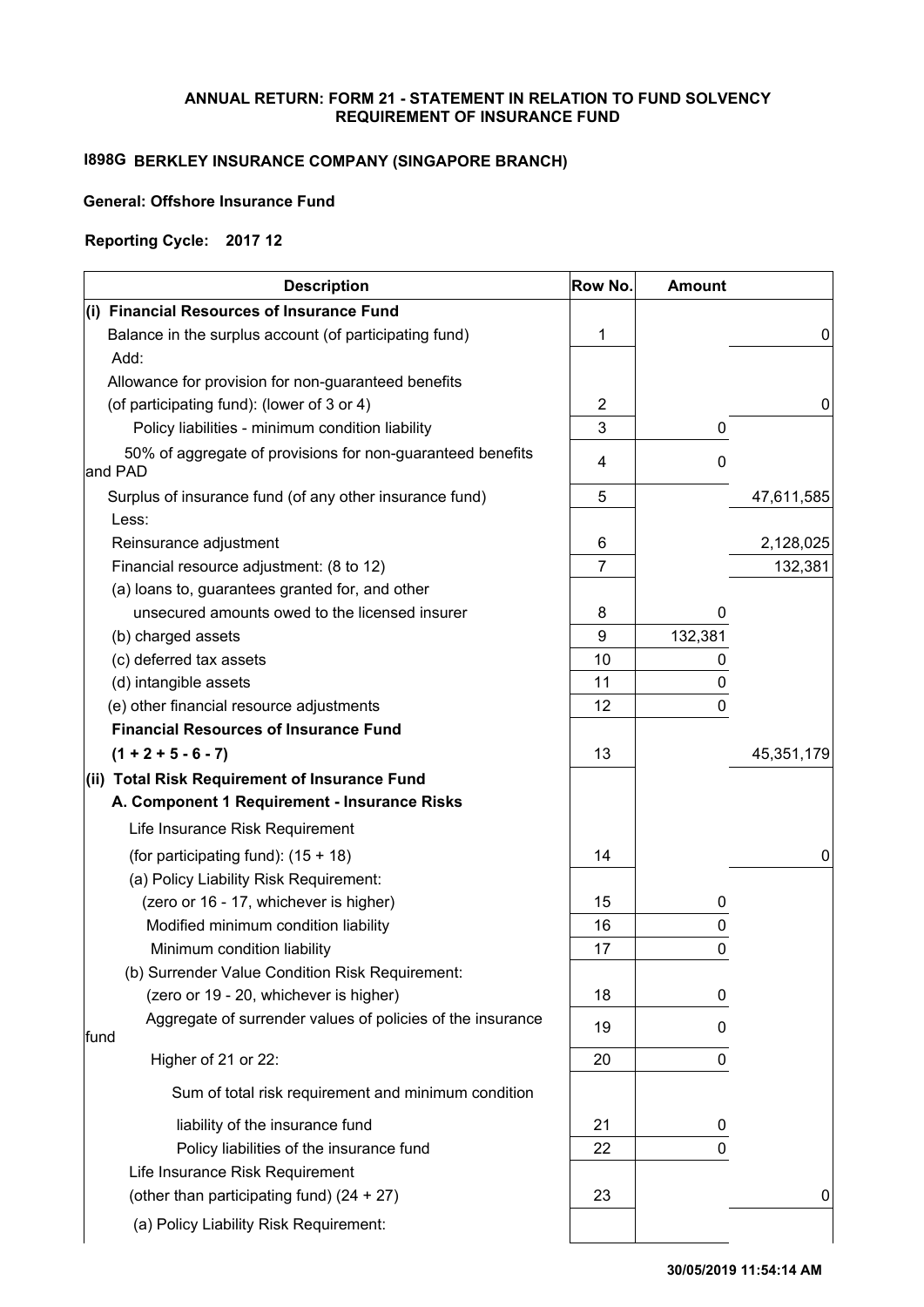| (zero or 25 - 26, whichever is higher)                                                                      | 24       | 0          |            |
|-------------------------------------------------------------------------------------------------------------|----------|------------|------------|
| Modified policy liabilities                                                                                 | 25       | 0          |            |
| <b>Policy Liabilities</b>                                                                                   | 26       | 0          |            |
| (b) Surrender Value Condition Risk Requirement:                                                             |          |            |            |
| (zero or 28 - 29, whichever is higher)                                                                      | 27       | 0          |            |
| Aggregate of surrender values of policies of the                                                            | 28       | 0          |            |
| insurance fund                                                                                              |          |            |            |
| Sum of total risk requirement and policy liabilities of the<br>insurance fund                               | 29       | 0          |            |
| General Insurance Risk Requirement                                                                          |          |            |            |
| (for general business): (31 to 32)                                                                          | 30       |            | 15,321,055 |
| (a) Premium liability risk requirement                                                                      | 31       | 2,749,850  |            |
| (b) Claim liability risk requirement                                                                        | 32       | 12,571,205 |            |
| Total C1 Requirement $(14 + 23 + 30)$                                                                       | 33       |            | 15,321,055 |
| B. Component 2 Requirement - Investment Risks and                                                           |          |            |            |
| <b>Risks arising from Interest Rate Sensitivity</b>                                                         |          |            |            |
| and Foreign Currency Mismatch                                                                               |          |            |            |
| between Asset and Liabilities                                                                               |          |            |            |
| Equity Investment Risk Requirement (35 to 36)                                                               | 34       |            | 0          |
| (a) Specific Risk Requirement                                                                               | 35       | 0          |            |
| (b) General Risk Requirement                                                                                | 36       | 0          |            |
| Debt Investment and Duration Mismatch Risk                                                                  |          |            |            |
| requirement: (38 or 43, whichever is higher)                                                                | 37       |            | 853,976    |
| (a) Sum of: $(39 + 42)$                                                                                     | 38       | 853,976    |            |
| Debt investment risk requirement in an increasing                                                           |          |            |            |
| interest rate environment (40 to 41)                                                                        | 39       | 853,976    |            |
| Debt specific risk requirement                                                                              | 40       | $\Omega$   |            |
| Debt general risk requirement                                                                               | 41       | 853,976    |            |
| Liability adjustment requirement in an increasing interest                                                  | 42       | U          |            |
| rate environment                                                                                            |          |            |            |
| (b) Sum of: $(44 + 47)$                                                                                     | 43       | $-853,976$ |            |
| Debt investment risk requirement in a decreasing                                                            |          |            |            |
| interest rate environment (45 to 46)                                                                        | 44       | $-853,976$ |            |
| Debt specific risk requirement                                                                              | 45<br>46 | 0          |            |
| Negative of debt general risk requirement<br>Liability adjustment requirement in a decreasing interest rate |          | $-853,976$ |            |
| lenvironment                                                                                                | 47       | 0          |            |
| Loan Investment Risk Requirement                                                                            | 48       |            | 0          |
| <b>Property Risk Requirement</b>                                                                            | 49       |            | 0          |
| Foreign Currency Mismatch Risk Requirement (for<br>Singapore Insurance Fund)                                | 50       |            | 0          |
| Derivative Counterparty Risk Requirement                                                                    | 51       |            | 0          |
| Miscellaneous Risk Requirement                                                                              | 52       |            | 1,288,957  |
| Total C2 Requirement (34 + 37 + 48 + 49 + 50 + 51 + 52)                                                     | 53       |            | 2,142,933  |
| C. Component 3 Requirement - Concentration Risks                                                            |          |            |            |
| <b>Counterparty Exposure</b>                                                                                | 54       |            | 1,122,584  |
| <b>Equity Securities Exposure</b>                                                                           | 55       |            |            |
| <b>Unsecured Loans Exposure</b>                                                                             | 56       |            | 0          |
| <b>Property Exposure</b>                                                                                    | 57       |            | 0          |
| Foreign Currency Risk Exposure                                                                              | 58       |            | 0          |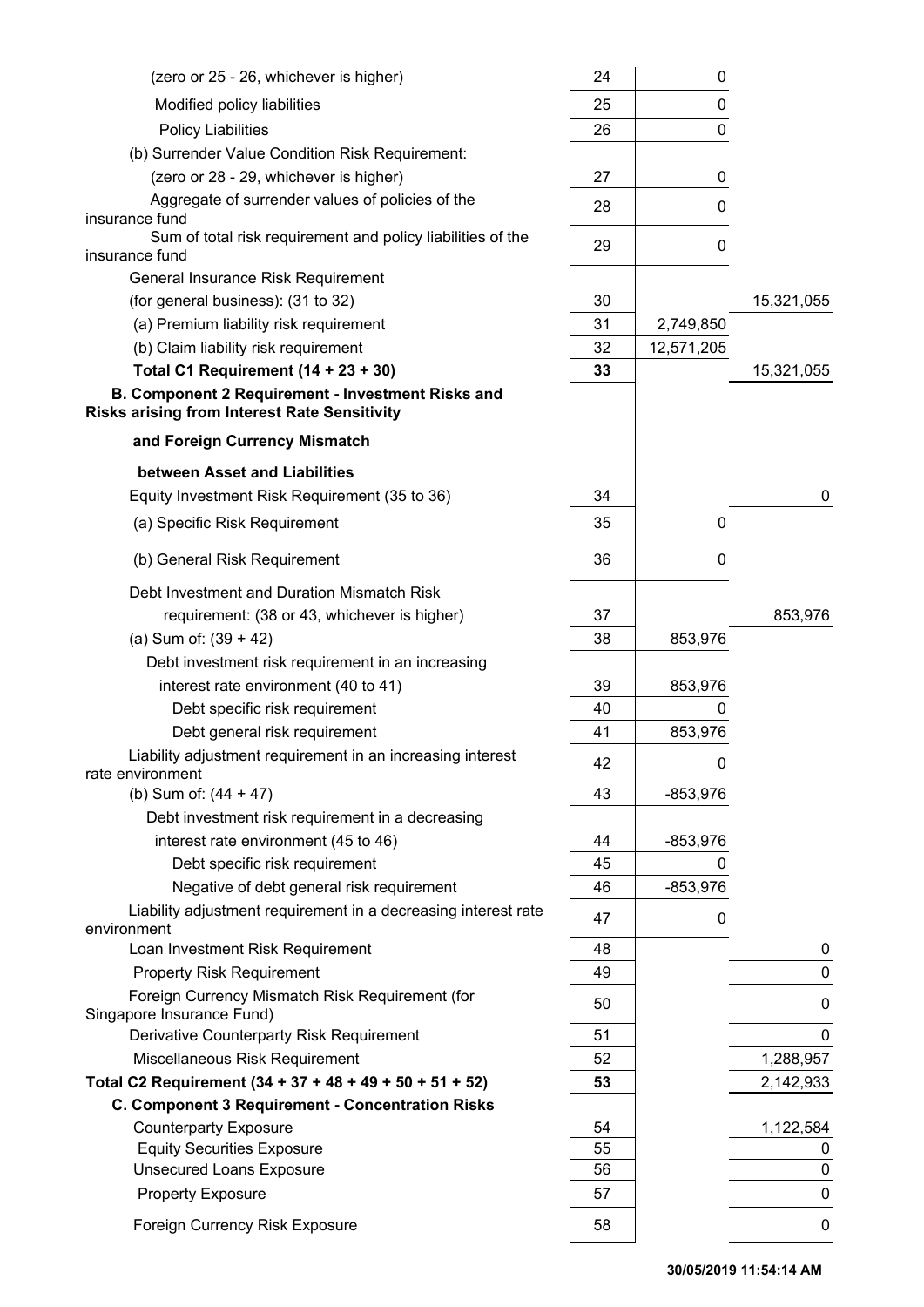| Exposure to assets in miscellaneous risk requirements  | 59 | 0          |
|--------------------------------------------------------|----|------------|
| Exposure to non-liquid assets with Singapore Insurance |    |            |
| fund (for general business)                            | 60 | 0          |
| Total C3 Requirement (54 to 60)                        | 61 | 1,122,584  |
| Total Risk Requirement of Insurance Fund (33 + 53 +61) | 62 | 18,586,572 |
|                                                        |    |            |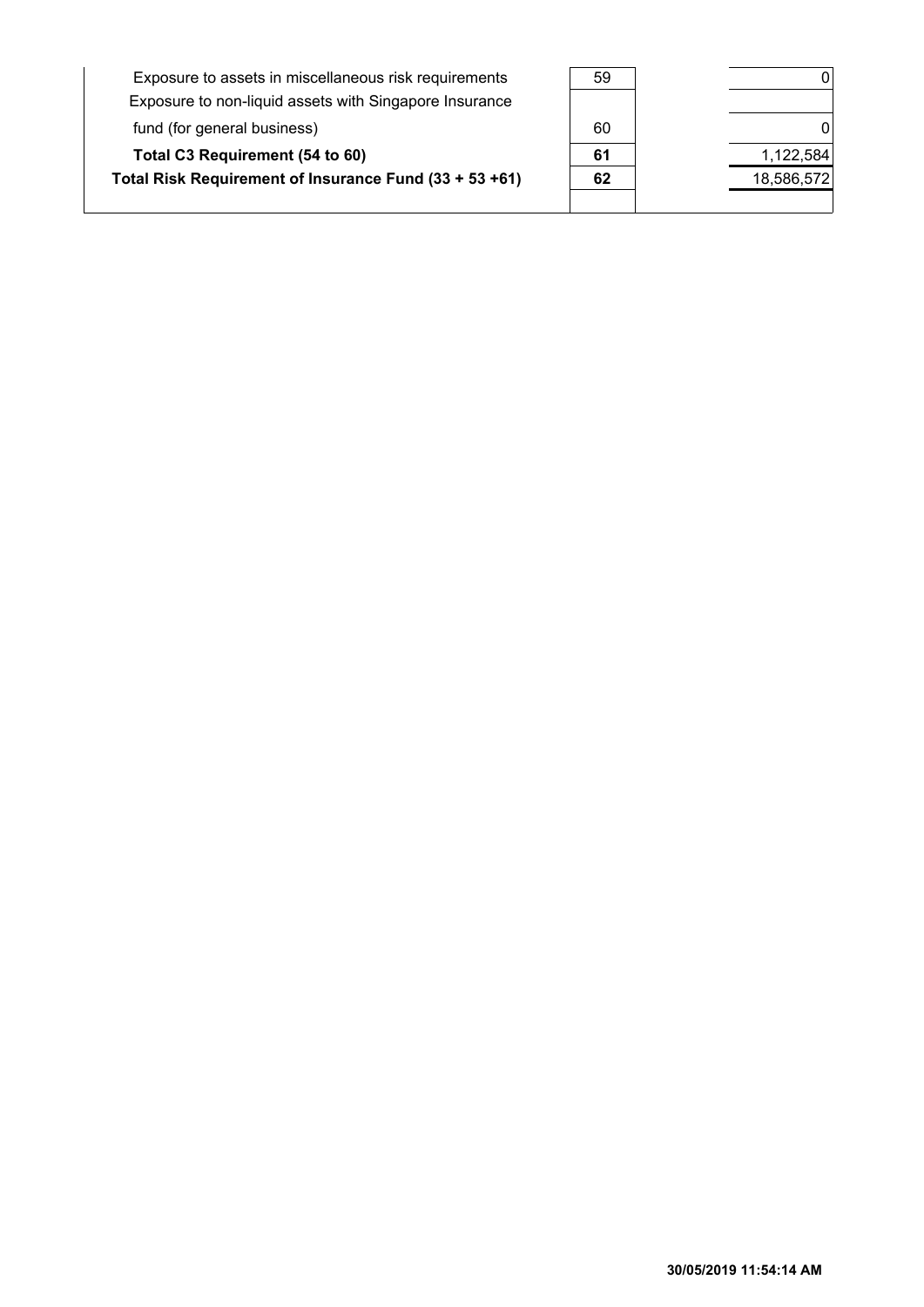### **ANNUAL RETURN: FORM 21 - ADDITIONAL INFORMATION**

# **I898G BERKLEY INSURANCE COMPANY (SINGAPORE**

**Reporting Cycle: 2017 12**

NIL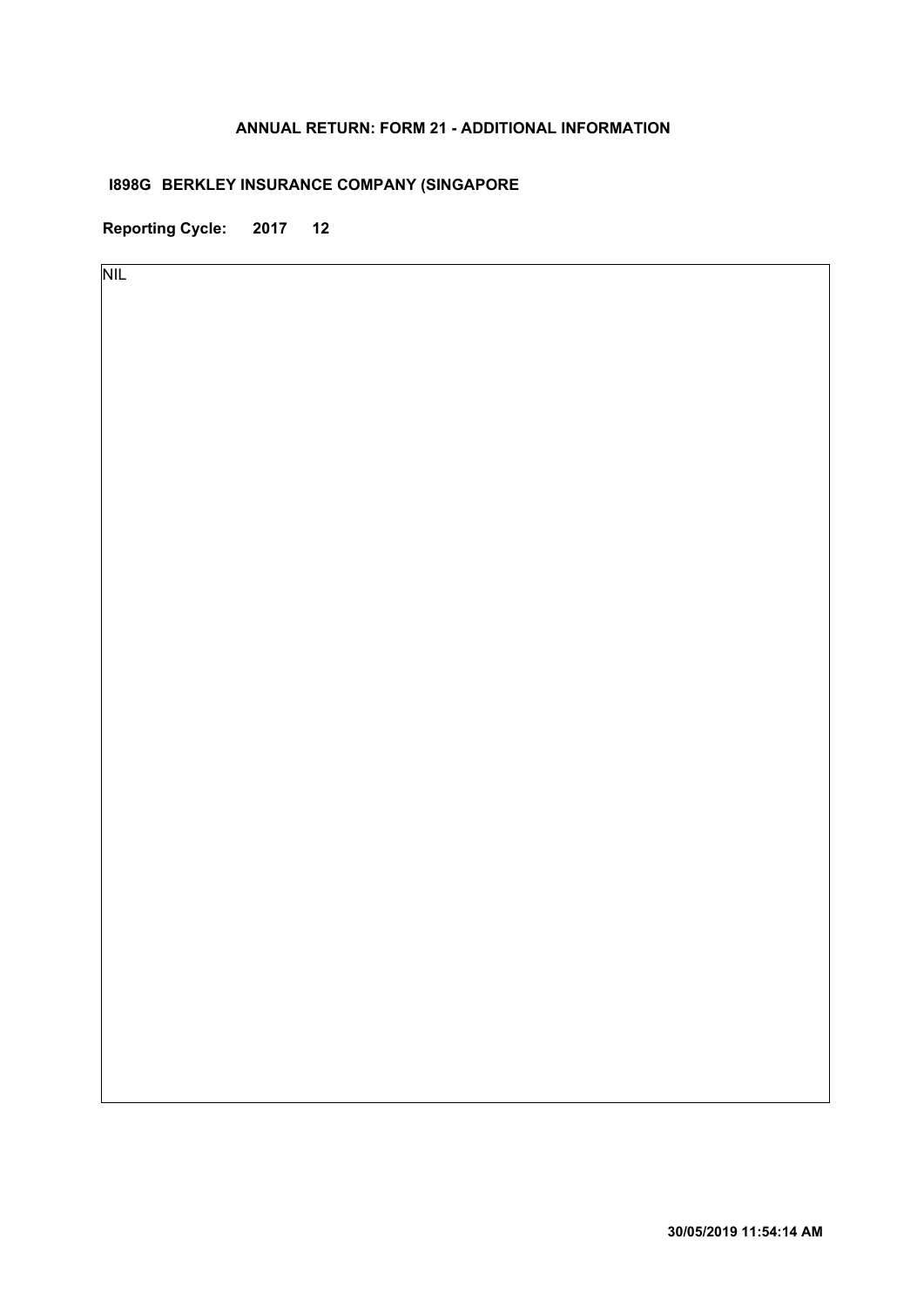### **ANNUAL RETURN**

### **FORM 23 - STATEMENT IN RELATION TO CAPITAL ADEQUACY REQUIREMENT OF LICENSED INSURER**

#### **BERKLEY INSURANCE COMPANY (SINGAPORE I898G**

### **Reporting Cycle: 2017 12**

| <b>Description</b>                                                                      | <b>Row</b><br>No. | <b>Amount</b> |                  |
|-----------------------------------------------------------------------------------------|-------------------|---------------|------------------|
| (i) Financial Resources of Licensed Insurer                                             |                   |               |                  |
| A. Tier 1 Resource                                                                      |                   |               |                  |
| Aggregate of surpluses of all insurance funds other than a<br>participating fund        | 1                 |               | 53,651,810       |
| Balances in the surplus account of each participating fund                              | $\overline{2}$    |               | 0                |
| Paid-up ordinary share capital                                                          | 3                 |               | 0                |
| Unappropriated profits (losses)                                                         | 4                 |               | 0                |
| Surpluses of Overseas Branch Operations                                                 | 5                 |               | 0                |
| Irredeemable and non-cumulative preference shares                                       | 6                 |               | 0                |
| Any other capital instrument approved by the Authority as<br>a Tier 1 resource<br>Less: | $\overline{7}$    |               | $\boldsymbol{0}$ |
| Reinsurance adjustment                                                                  | 8                 |               | 2,451,071        |
| Financial resource adjustment: (10 to 14)                                               | 9                 |               | 132,381          |
| (a) loans to, guarantees granted for and other unsecured<br>amounts owed to             |                   |               |                  |
| the licensed insurer                                                                    | 10                | 0             |                  |
| (b) charged assets                                                                      | 11                | 132,381       |                  |
| (c) deferred tax assets                                                                 | 12                | 0             |                  |
| (d) intangible assets                                                                   | 13                | 0             |                  |
| (e) other financial resource adjustments                                                | 14                | 0             |                  |
| Total Tier 1 Resource (1 to 7 less 8 to 9)                                              | 15                |               | 51,068,358       |
| <b>B. Tier 2 Resource</b>                                                               |                   |               |                  |
| Irredeemable and non-cumulative preference shares not<br>recognised                     |                   |               |                  |
| as Tier 1 resource                                                                      | 16                |               | 0                |
| Irredeemable and non-cumulative preference shares                                       | 17                |               | 0                |
| Other Tier 2 resource                                                                   | 18                |               | 0                |
| Total Tier 2 Resource (16 to 18)                                                        | 19                |               | 0                |
| C. Aggregate of allowance for provisions for non-<br>guaranteed benefits                |                   |               |                  |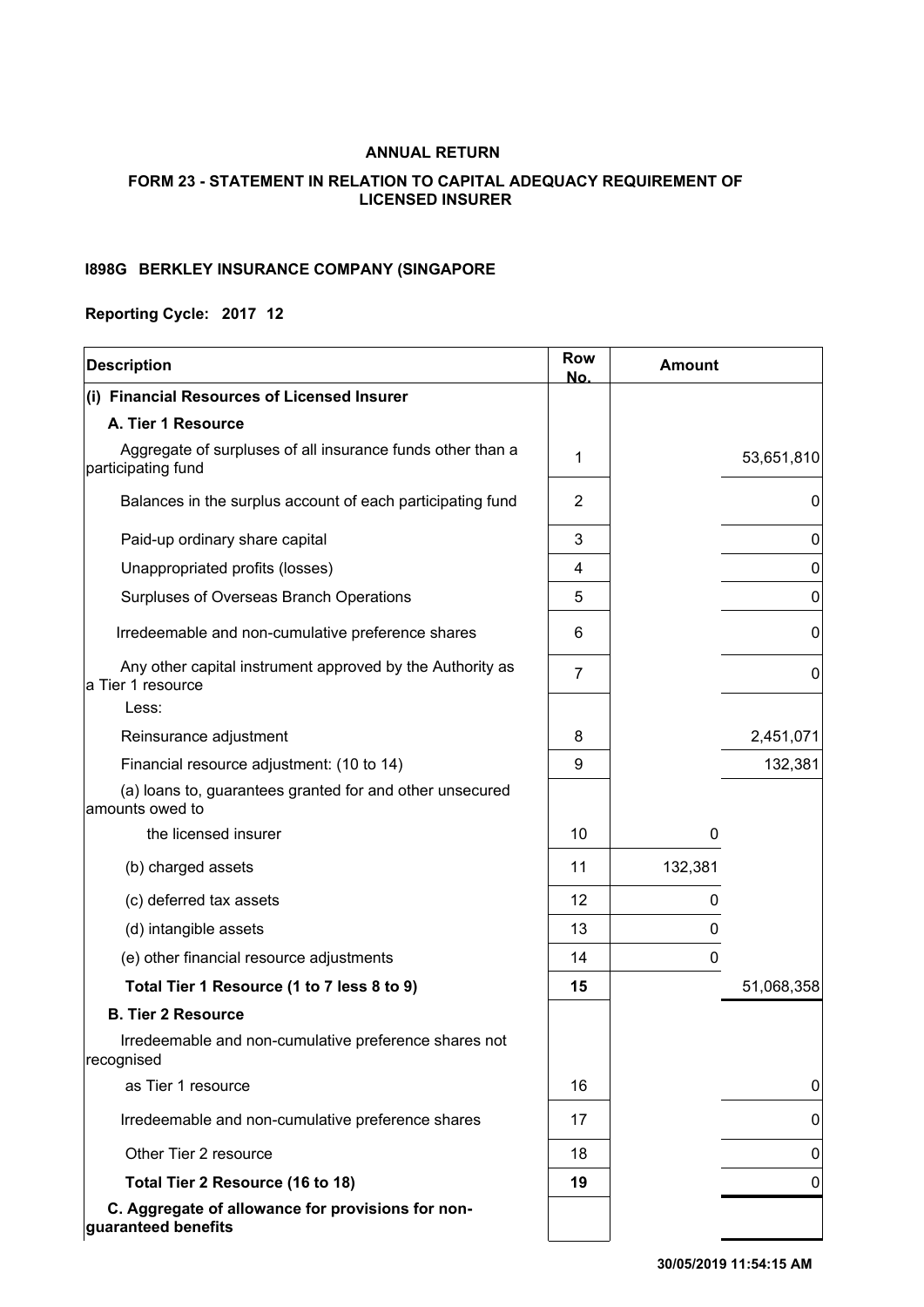| of participating funds                                                             | 20 |            |            |
|------------------------------------------------------------------------------------|----|------------|------------|
| Financial Resources of Licensed Insurer (higher of \$5m<br>or $15 + 19 + 20$       | 21 |            | 51,068,358 |
| <b>Total Risk Requirement of Licensed Insurer</b><br>(ii)                          |    |            |            |
| (a) Total risk requirements of insurance funds established or<br>maintained        |    |            |            |
| under the Act                                                                      | 22 | 21,474,874 |            |
| (b) Total risk requirements of assets and liabilities that do<br>not belong to any |    |            |            |
| insurance fund established and maintained under the<br> Act                        | 23 | 0          |            |
| Total Risk Requirement of Licensed Insurer (22 to 23)                              | 24 |            | 21,474,874 |
| <b>CAPITAL ADEQUACY RATIO (21/24)</b>                                              | 25 |            | 237.81 %   |
|                                                                                    |    |            |            |